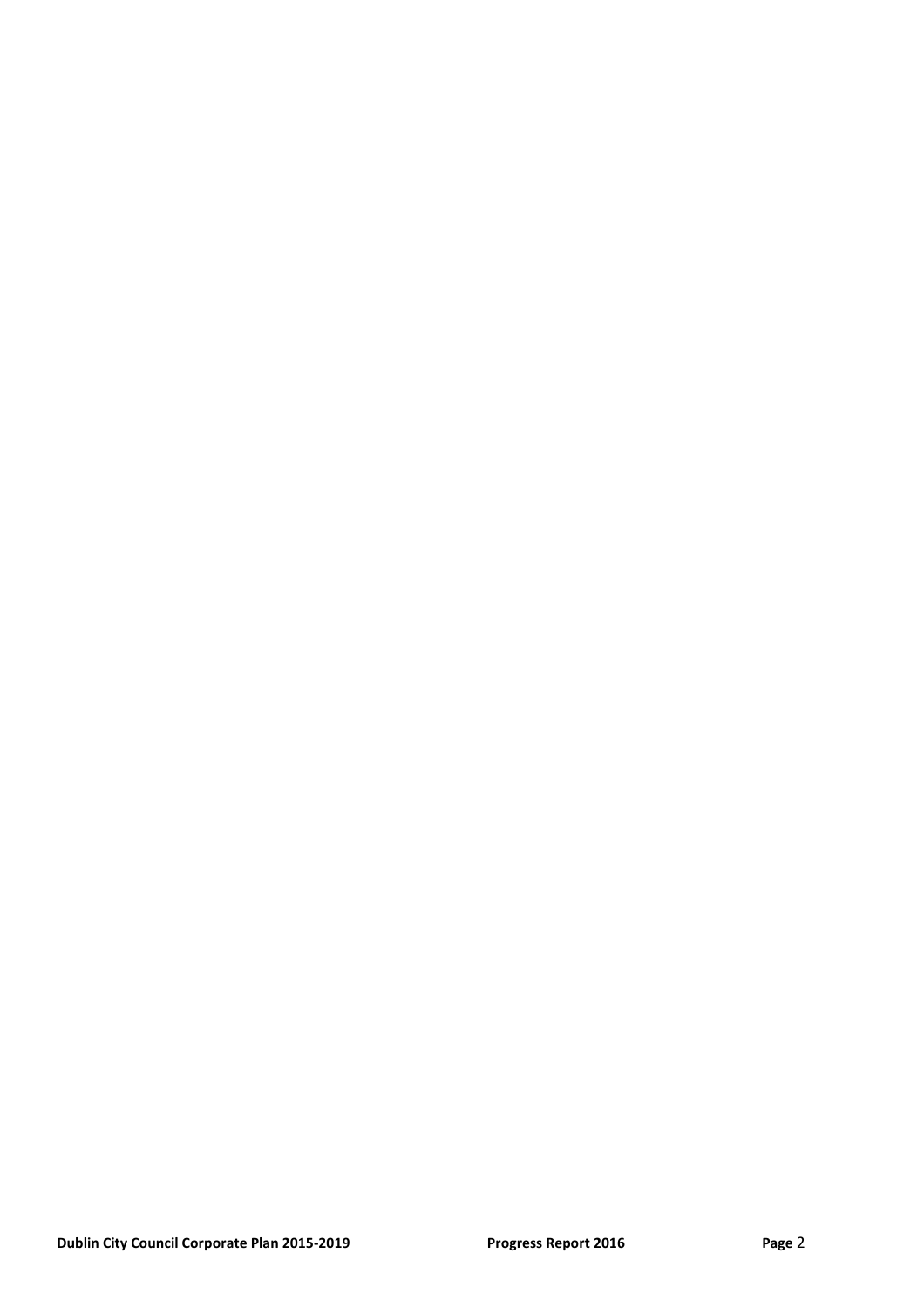### Dublin is about people.

The people who make the city what it is  $-$  vibrant, welcoming, warm, modern, innovative and inclusive - also serve the city and its communities, its businesses and its visitors. Our Elected Members, the Council's staff, our partners who help deliver economic value and tourism benefits, all combined, help us manage, provide and regulate the services required for a major European capital city. The services we deliver are, of course, for the people – those who live in, who visit and who do business in our city on a daily basis.

This citizen population is augmented every year by almost four million people who choose to travel to Dublin – people who bring an added dynamic, who add to the chemistry and atmosphere within the city and who help generate economic value for the city.

Our ambition is to continue to keep people at the forefront of what we do and how we do it to ensure we deliver the Vision of the Council and the City for all our customers, on behalf of our people.

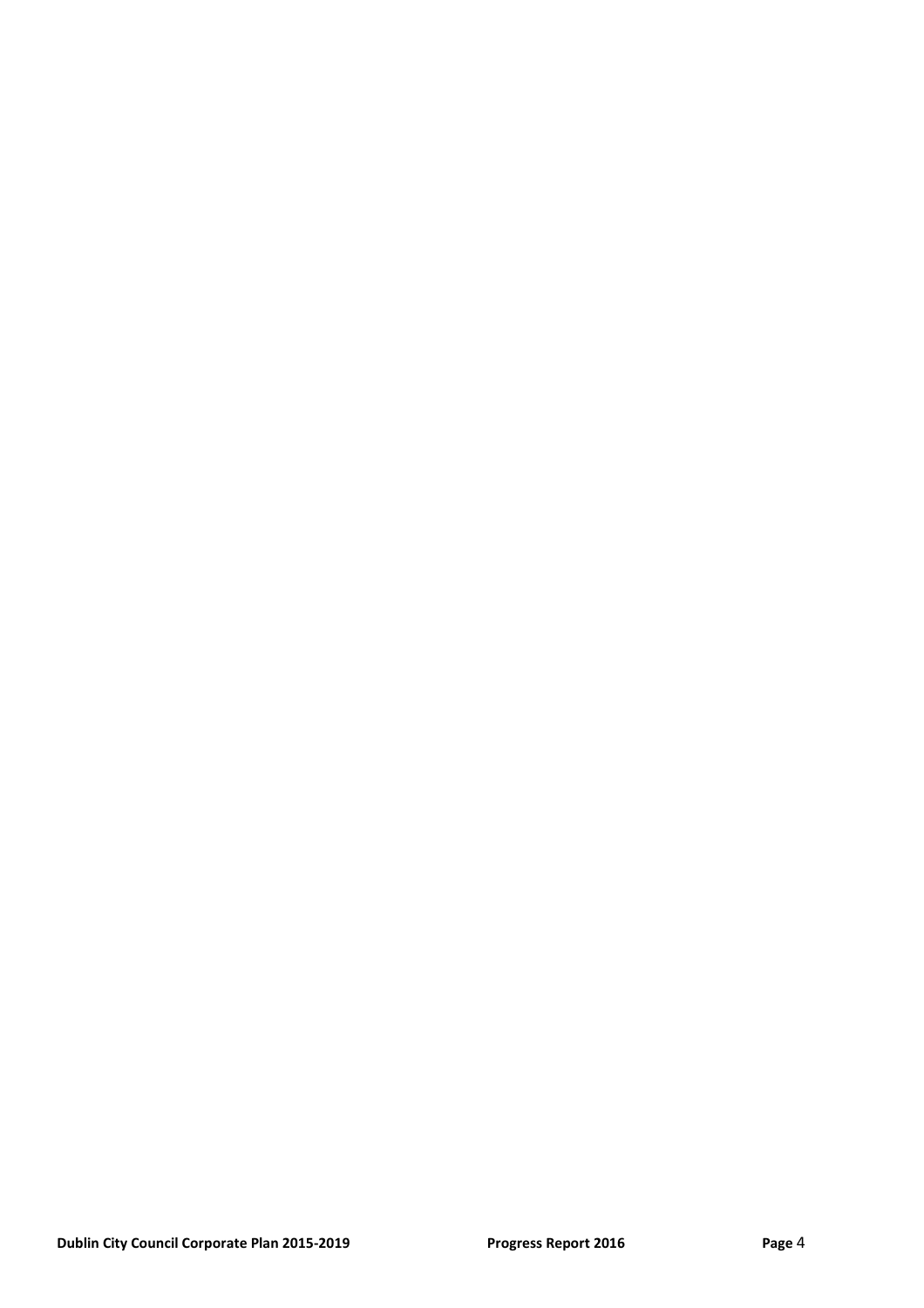

Our citizens are at the core of our key goals. Improving quality of life in a safe environment, ensuring social inclusion, providing an adequate housing supply and developing quality amenities will enhance Dublin as the place to live.

| Goal 1                                                                                                 |                                                               |  |
|--------------------------------------------------------------------------------------------------------|---------------------------------------------------------------|--|
| To develop a funding and management model to facilitate the delivery of all Housing priorities to 2019 |                                                               |  |
| <b>Objective</b>                                                                                       | <b>Progress</b>                                               |  |
| Liaise with Government departments,                                                                    | Ongoing discussions with the Department of Housing, Planning, |  |
| Approved Housing Bodies, other agencies and                                                            | Community and Local Government (DHPCLG), Approved             |  |
| the private sector in the development of the                                                           | Housing Bodies (AHB's), National Treasury Management          |  |
| financial and management model.                                                                        | Agency (NTMA), Housing Agency and the private sector in the   |  |
|                                                                                                        | development of a financial and management model.              |  |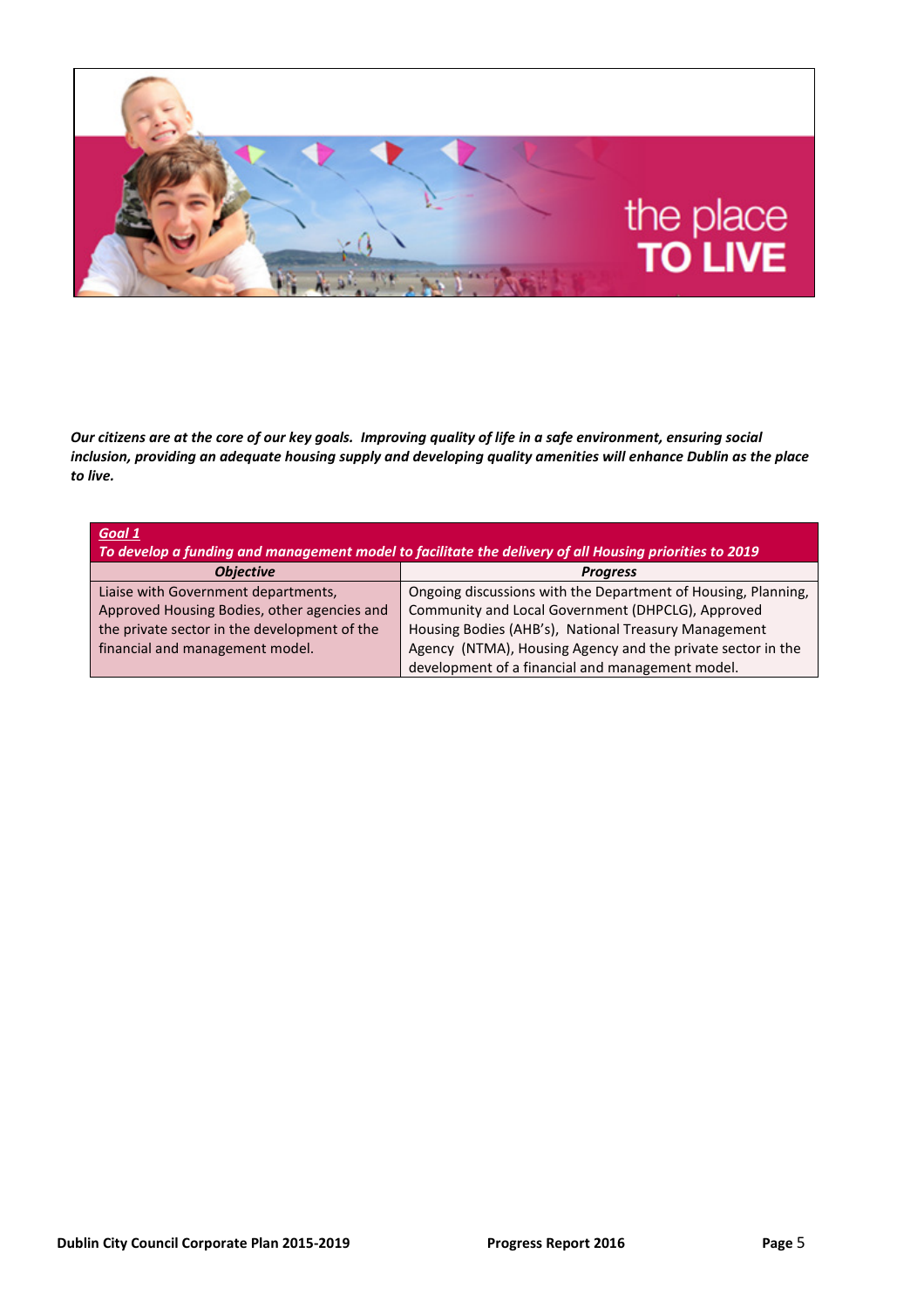| Goal 2                                                                                                                                  |                                                                                                                                                                                                                                                                                                                                                                                                                                                            |
|-----------------------------------------------------------------------------------------------------------------------------------------|------------------------------------------------------------------------------------------------------------------------------------------------------------------------------------------------------------------------------------------------------------------------------------------------------------------------------------------------------------------------------------------------------------------------------------------------------------|
|                                                                                                                                         | To increase the supply of social housing and improve existing housing stock                                                                                                                                                                                                                                                                                                                                                                                |
| <b>Objective</b>                                                                                                                        | <b>Progress</b>                                                                                                                                                                                                                                                                                                                                                                                                                                            |
| Prepare Housing Plan to include                                                                                                         | Dublin City Council's Social Housing Strategy 2015 - 2020                                                                                                                                                                                                                                                                                                                                                                                                  |
| both new build and<br>refurbishment                                                                                                     | <b>Acquisition Programme</b><br>147 housing units acquired.                                                                                                                                                                                                                                                                                                                                                                                                |
|                                                                                                                                         | Acquisition target of 100 units in 2017.                                                                                                                                                                                                                                                                                                                                                                                                                   |
|                                                                                                                                         | <b>Construction Programme</b><br>40 units completed in 2016<br>Construction underway at Buttercup (35 units), Charlemont (79 units) and                                                                                                                                                                                                                                                                                                                    |
|                                                                                                                                         | Dolphin House (100 units). These units are due for completion 2017/2018.                                                                                                                                                                                                                                                                                                                                                                                   |
|                                                                                                                                         | Approval received from DHPCLG to develop schemes at:<br>Bunratty Road (60 units); Cornamona, Ballyfermot (60 units), North King<br>Street (30 units); Infirmary Road (30 units); Belcamp (28 units).                                                                                                                                                                                                                                                       |
|                                                                                                                                         | <b>Development of Lands</b><br>Work underway on re-developing lands at Oscar Traynor Road/Malahide<br>Road; O'Devaney Gardens; St. Michael's Estate to provide 1,200 homes<br>including 30% social housing.                                                                                                                                                                                                                                                |
|                                                                                                                                         | Due to Commence 2017<br>Ballyboughal Road (7 units); Phase 2 Priory Hall (26 units); Phase 1<br>O'Devaney Gardens (56 units).                                                                                                                                                                                                                                                                                                                              |
|                                                                                                                                         | <b>Part V Delivery</b><br>25 units were acquired in 2016 with a further 38 units to be delivered in<br>2017.                                                                                                                                                                                                                                                                                                                                               |
|                                                                                                                                         | <b>PPP Bundles Model</b><br>2 sites at Ayrfield & Scribblestown will be further developed with a site<br>start in 2018.                                                                                                                                                                                                                                                                                                                                    |
|                                                                                                                                         | <b>Homeless Alleviation measures</b><br>The City Council, with the approval of the DHPCLG, initiated a programme<br>for the delivery of rapid build units. 22 of these units were delivered at<br>Poppintree, Ballymun, in 2016. Construction is ongoing on four sites which<br>will deliver an estimated 130 rapid build units in 2017. With work due to<br>commence on a further 3 sites delivering 70 units in 2017 and 66 units on 2<br>sites in 2018. |
| Collaborate with Voluntary and<br>Cooperative bodies and the<br>private sector to deliver<br>additional housing to meet<br>housing need | Dublin City Council supported Approved Housing Bodies to deliver 318<br>units in 2016. This was achieved through acquisitions, leasing and<br>construction using both public and private funding. 237 units are currently<br>under construction with a further 258 units to be delivered in 2017 through<br>an acquisition programme.                                                                                                                      |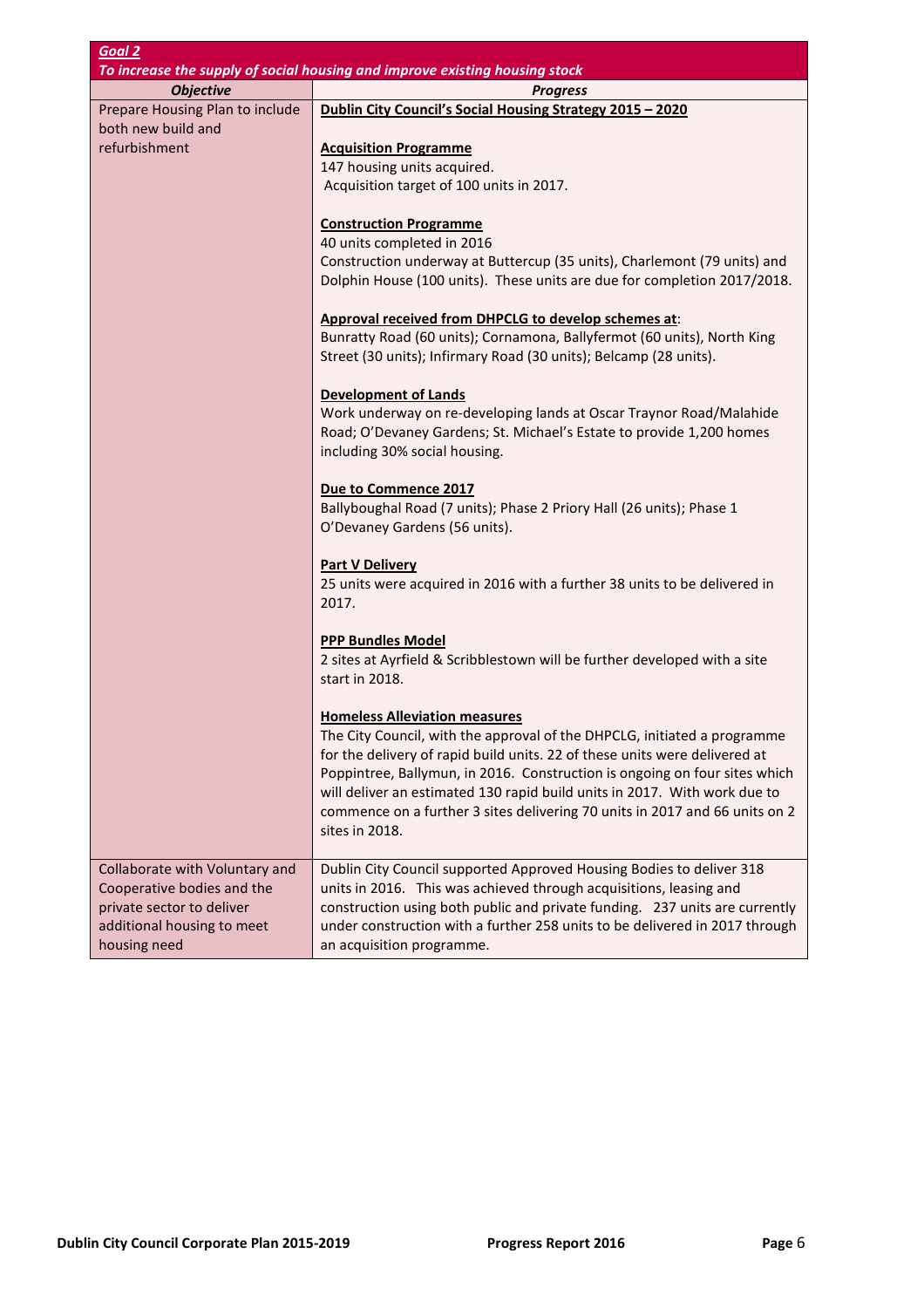| Prepare regeneration                                                  | <b>Regeneration Schemes:</b>                                                                                                                                                                                                                                                                                                                                                                                                             |
|-----------------------------------------------------------------------|------------------------------------------------------------------------------------------------------------------------------------------------------------------------------------------------------------------------------------------------------------------------------------------------------------------------------------------------------------------------------------------------------------------------------------------|
| programme and refurbish and<br>upgrade units in targeted<br>complexes | <b>St Teresas Gardens</b><br>Tender documentation is currently being prepared with a view to<br>commencing construction of 50 units during 2017.                                                                                                                                                                                                                                                                                         |
|                                                                       | <b>Dolphin House</b><br>Contractor commenced construction of 100 units in November 2016.<br>Design planning underway for Phase 2 of this regeneration project.                                                                                                                                                                                                                                                                           |
|                                                                       | <b>Charlemont Street</b><br>This scheme is being carried out as a PPP and is scheduled for completion<br>Autumn 2017. The City Council will receive 79 units of social housing in the<br>completed development                                                                                                                                                                                                                           |
|                                                                       | <b>Ballybough Road 2-6</b><br>Construction scheduled to commence March 2017 on the renovation of 7<br>units of accommodation.                                                                                                                                                                                                                                                                                                            |
|                                                                       | <b>Croke Villas / Sackville Avenue</b><br>Part 8 approval to demolish the 4 blocks of flats at Croke Villas was<br>obtained in October 2016. Plans are now being prepared for the Part 8<br>process that will allow for the construction of 73 new units of<br>accommodation on this site and also on part of Sackville Avenue. A new<br>boulevard to provide access to Croke Park will also form part of this<br>regeneration programme |
|                                                                       | Lr. Dominick Street<br>Part 8 approval to construct 73 units of accommodation at this location was<br>received from the City Council in February 2017. Tender drawings are now<br>being prepared with a view to commencing construction by the end of the<br>year.                                                                                                                                                                       |
|                                                                       | <b>O'Devaney Gardens</b><br>2 blocks were demolished in October 2016 and the remaining 2 blocks are<br>scheduled for demolition later this year. The redevelopment of this site will<br>provide 56 units of social housing accommodation.                                                                                                                                                                                                |
|                                                                       | <u>St Michaels Estate – Site 1B</u><br>Preliminary plans are being designed for this site. It is envisaged that<br>approx 52 units of senior citizen accommodation will be constructed under<br>this development.                                                                                                                                                                                                                        |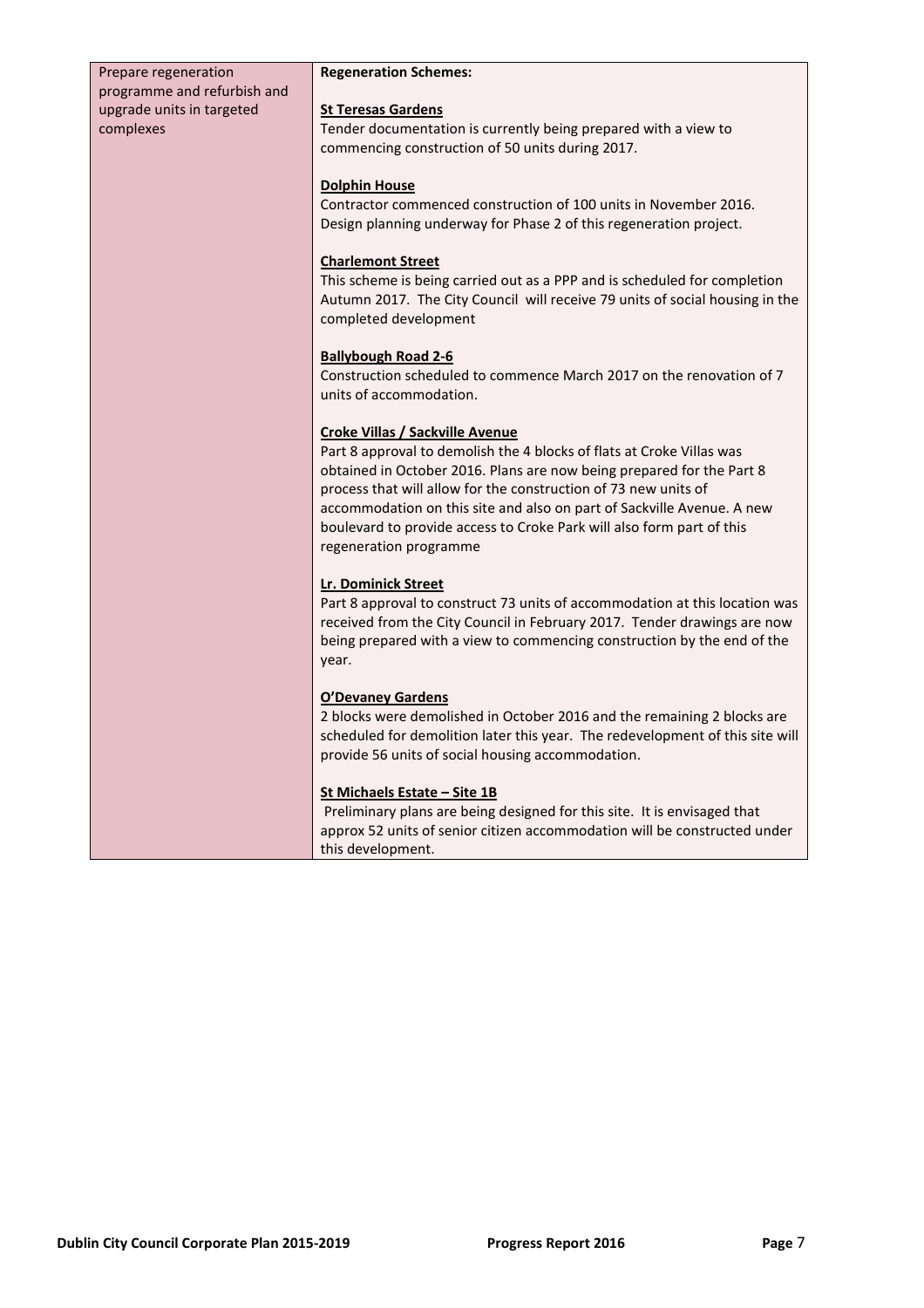| Proactively manage rent,<br>mortgage and other arrears<br>owed to the Council | The Rents Section has an extensive and early intervention system in place<br>that monitors accounts and notifies tenants whose accounts are in arrears.<br>The section works closely with tenants in arrears to develop realistic<br>payment plans that will help maintain a good payment record. Payments<br>by direct debit and household budget are arranged where possible.<br>To enhance the service to Council tenants a Customer Online Rents Service                                                                                                                                                                                                                                                                                                                                                                                                                                                                                                                                                                                          |                     |
|-------------------------------------------------------------------------------|-------------------------------------------------------------------------------------------------------------------------------------------------------------------------------------------------------------------------------------------------------------------------------------------------------------------------------------------------------------------------------------------------------------------------------------------------------------------------------------------------------------------------------------------------------------------------------------------------------------------------------------------------------------------------------------------------------------------------------------------------------------------------------------------------------------------------------------------------------------------------------------------------------------------------------------------------------------------------------------------------------------------------------------------------------|---------------------|
|                                                                               | will be introduced in 2017 which will allow the tenants to view their rent<br>statement on-line.                                                                                                                                                                                                                                                                                                                                                                                                                                                                                                                                                                                                                                                                                                                                                                                                                                                                                                                                                      |                     |
|                                                                               | Warning letters and statutory Tenancy Warnings are issued where rent<br>related obligations are not being met.<br>220 Tenancy Warnings issued in 2016. Non compliance may result in                                                                                                                                                                                                                                                                                                                                                                                                                                                                                                                                                                                                                                                                                                                                                                                                                                                                   |                     |
|                                                                               | proceedings for possession of the tenancy. Tenants are advised of the<br>availability of Debt Relief Notices from the Insolvency Service of Ireland.                                                                                                                                                                                                                                                                                                                                                                                                                                                                                                                                                                                                                                                                                                                                                                                                                                                                                                  |                     |
|                                                                               | In relation to mortgage arrears, it is the policy of Dublin City Council that<br>every effort is made to assist borrowers who encounter difficulties in<br>meeting their mortgage repayments and have in place a Mortgage Arrears<br>Resolution Process - (MARP). The Arrears Support Unit deal specifically<br>with arrears and pre-arrears borrowers in a positive and sympathetic<br>manner. There are a number of alternative repayment arrangements<br>available to mortgage holders who find themselves unable to meet their<br>monthly repayments and who have been involved in the MARP process<br>including<br>Capitalisation of arrears<br><b>Interest Only Agreements</b><br>$\bullet$<br><b>Underpaying Agreements</b><br>$\bullet$<br>Payment Plans Agreements and Restructuring of Shared Ownership loans<br>to 100% loan.<br>Where it is concluded that the mortgage is not sustainable, the following<br>options are available:<br>Voluntary surrender<br>Voluntary sale<br>Mortgage to Rent Scheme (the borrowers becomes tenants of |                     |
| Implement the Traveller                                                       | Dublin City Council).<br><b>Progress on Traveller Accommodation Plan:</b>                                                                                                                                                                                                                                                                                                                                                                                                                                                                                                                                                                                                                                                                                                                                                                                                                                                                                                                                                                             |                     |
| <b>Accommodation Plan</b>                                                     |                                                                                                                                                                                                                                                                                                                                                                                                                                                                                                                                                                                                                                                                                                                                                                                                                                                                                                                                                                                                                                                       |                     |
|                                                                               | Special Needs Adaptation Group Housing Scheme                                                                                                                                                                                                                                                                                                                                                                                                                                                                                                                                                                                                                                                                                                                                                                                                                                                                                                                                                                                                         | 6                   |
|                                                                               | Remediation (pyrite): Group Housing Scheme                                                                                                                                                                                                                                                                                                                                                                                                                                                                                                                                                                                                                                                                                                                                                                                                                                                                                                                                                                                                            | $\mathbf{1}$        |
|                                                                               | Rebuild of Houses - Kylemore Grove                                                                                                                                                                                                                                                                                                                                                                                                                                                                                                                                                                                                                                                                                                                                                                                                                                                                                                                                                                                                                    | 3                   |
|                                                                               | Rebuild of Houses - Bridgeview                                                                                                                                                                                                                                                                                                                                                                                                                                                                                                                                                                                                                                                                                                                                                                                                                                                                                                                                                                                                                        | $\overline{2}$      |
|                                                                               | Acquisition                                                                                                                                                                                                                                                                                                                                                                                                                                                                                                                                                                                                                                                                                                                                                                                                                                                                                                                                                                                                                                           | $\overline{2}$      |
|                                                                               | St Joseph's upgrade                                                                                                                                                                                                                                                                                                                                                                                                                                                                                                                                                                                                                                                                                                                                                                                                                                                                                                                                                                                                                                   | 5                   |
|                                                                               | <b>Yard Resurfacing</b>                                                                                                                                                                                                                                                                                                                                                                                                                                                                                                                                                                                                                                                                                                                                                                                                                                                                                                                                                                                                                               | 10                  |
|                                                                               | ST Margaret's Electrical Upgrade                                                                                                                                                                                                                                                                                                                                                                                                                                                                                                                                                                                                                                                                                                                                                                                                                                                                                                                                                                                                                      | 30                  |
|                                                                               | <b>Energy Efficiency Insulation</b><br>Refurbishment of Bay - Grand Canal                                                                                                                                                                                                                                                                                                                                                                                                                                                                                                                                                                                                                                                                                                                                                                                                                                                                                                                                                                             | 130<br>$\mathbf{1}$ |
|                                                                               |                                                                                                                                                                                                                                                                                                                                                                                                                                                                                                                                                                                                                                                                                                                                                                                                                                                                                                                                                                                                                                                       |                     |
|                                                                               | <b>Dublin Fire Brigade:</b><br>Fire safety training was delivered to approximately 300 Members of the<br>travelling community, healthcare providers and Dublin City Council staff.<br>74 Site inspections carried out and Smoke detectors and fire blankets were                                                                                                                                                                                                                                                                                                                                                                                                                                                                                                                                                                                                                                                                                                                                                                                      |                     |
|                                                                               | issued to all homes on sites.                                                                                                                                                                                                                                                                                                                                                                                                                                                                                                                                                                                                                                                                                                                                                                                                                                                                                                                                                                                                                         |                     |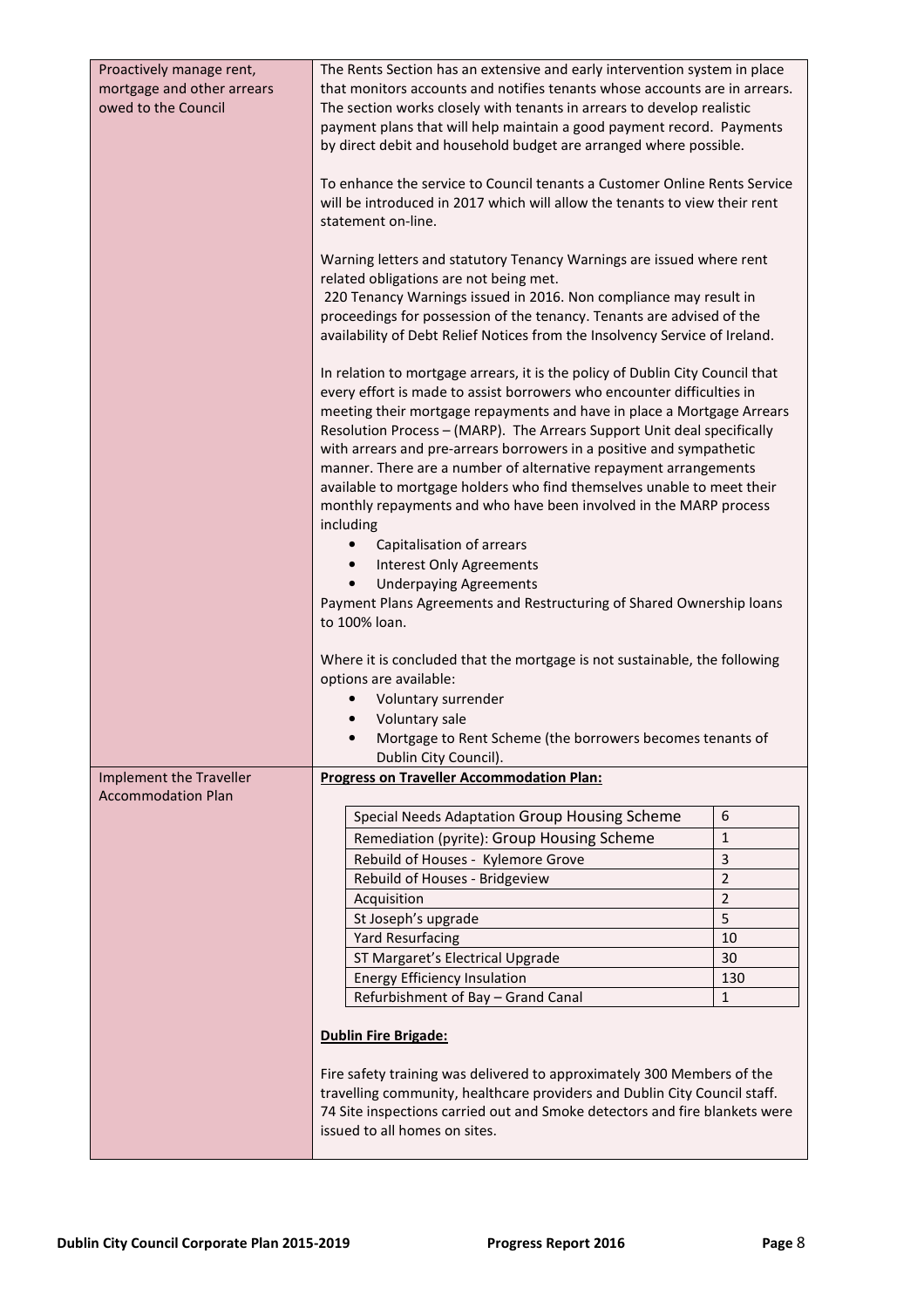| Maintain the standard of<br>private rented accommodation | In 2016 the Intensified Inspection Programme was amalgamated with the<br>City Council's programme for the inspection of private rented houses.              |
|----------------------------------------------------------|-------------------------------------------------------------------------------------------------------------------------------------------------------------|
| through regular inspection                               |                                                                                                                                                             |
|                                                          | The Environmental Health Section responds to tenant complaints,<br>undertake proactive inspections and undertake inspections of properties                  |
|                                                          | considered for the Rental Accommodation Scheme and under the Housing                                                                                        |
|                                                          | Assistance Payment scheme.                                                                                                                                  |
|                                                          | In 2016 Environmental Health Officers inspected 1,751 private rented units                                                                                  |
|                                                          | and undertook 3,550 inspections. Of the lettings inspected 1,388 were                                                                                       |
|                                                          | found not to comply with the Housing (Standards for Rented Houses)                                                                                          |
|                                                          | Regulations 2008 as amended.<br>In all cases where non-compliant lettings were inspected appropriate                                                        |
|                                                          | enforcement action, including legal proceedings, was undertaken. Overall                                                                                    |
|                                                          | 1,292 enforcement notices were served, 28 prohibition notices served and                                                                                    |
|                                                          | legal action initiated in 14 cases.                                                                                                                         |
|                                                          | Targeted enforcement actions taken by Dublin City Council ensured that                                                                                      |
|                                                          | landlords of 1,382 non-complaint lettings brought their properties up to                                                                                    |
|                                                          | standard and into compliance with the legislation.                                                                                                          |
|                                                          | The result of the inspection programme is that significant improvements                                                                                     |
|                                                          | have been achieved in the quality and standard of private rented                                                                                            |
| Improve the energy rating of                             | accommodation available in Dublin City.<br><b>Energy Upgrades in Existing Housing</b>                                                                       |
| housing units thus reducing the                          | <b>Fabric Upgrade Programme:</b>                                                                                                                            |
| Carbon footprint in the City and                         | Phase 1 of the Fabric Upgrade Programme was completed by Housing                                                                                            |
| reducing fuel poverty                                    | Maintenance in 2016. This saw cavity insulation inserted into the walls and                                                                                 |
|                                                          | attics of a further 894 properties under a project financed by the<br>Department of Housing, Planning Community and Local Government.                       |
|                                                          | In all, Housing Maintenance has completed fabric upgrades on 7,299                                                                                          |
|                                                          | properties under this phase of the programme since 2013.                                                                                                    |
|                                                          | This has resulted in:<br>Savings of €16.6 million in energy costs                                                                                           |
|                                                          | Savings of an estimated 282,000 Mwh in energy use<br>$\bullet$                                                                                              |
|                                                          | Average BER improvement from 'F' to 'C3' in the Phase 1<br>$\bullet$                                                                                        |
|                                                          | properties                                                                                                                                                  |
|                                                          | A reduction of 28% in Dublin City Council's residential household<br>CO <sub>2</sub> emissions.                                                             |
|                                                          | This means that Dublin City Council exceeded its 2020 target of a 20%                                                                                       |
|                                                          | reduction in residential household CO2 emissions in 2016.                                                                                                   |
|                                                          | Voids:<br>The policy of Housing Maintenance is to improve the energy performance                                                                            |
|                                                          | of houses and apartments when refurbishing them for re-letting.                                                                                             |
|                                                          | In 2016, 463 properties received energy use upgrades through works such                                                                                     |
|                                                          | as improved insulation. This improves the property's energy efficiency by                                                                                   |
|                                                          | an average of 50%.<br><b>Boiler Replacement</b>                                                                                                             |
|                                                          | Approximately 350 boilers were replaced by Housing Maintenance in 2016.                                                                                     |
|                                                          | More energy efficient boilers typically result in a reduction of 50% in energy                                                                              |
|                                                          | usage.<br>Conversion of 'Two-into-One' accommodation                                                                                                        |
|                                                          | Conversion of two old bedsit type units into one more modern dwelling                                                                                       |
|                                                          | saw 48 new units refurbished and let in 2016. These were located in areas                                                                                   |
|                                                          | such as Thomas Clarke House and St. Bricin's Park.                                                                                                          |
|                                                          | Preparatory, enabling and site works began on a further 96 units which will<br>result in 48 modern units in 2017. All of these result in significant energy |
|                                                          | efficiencies.                                                                                                                                               |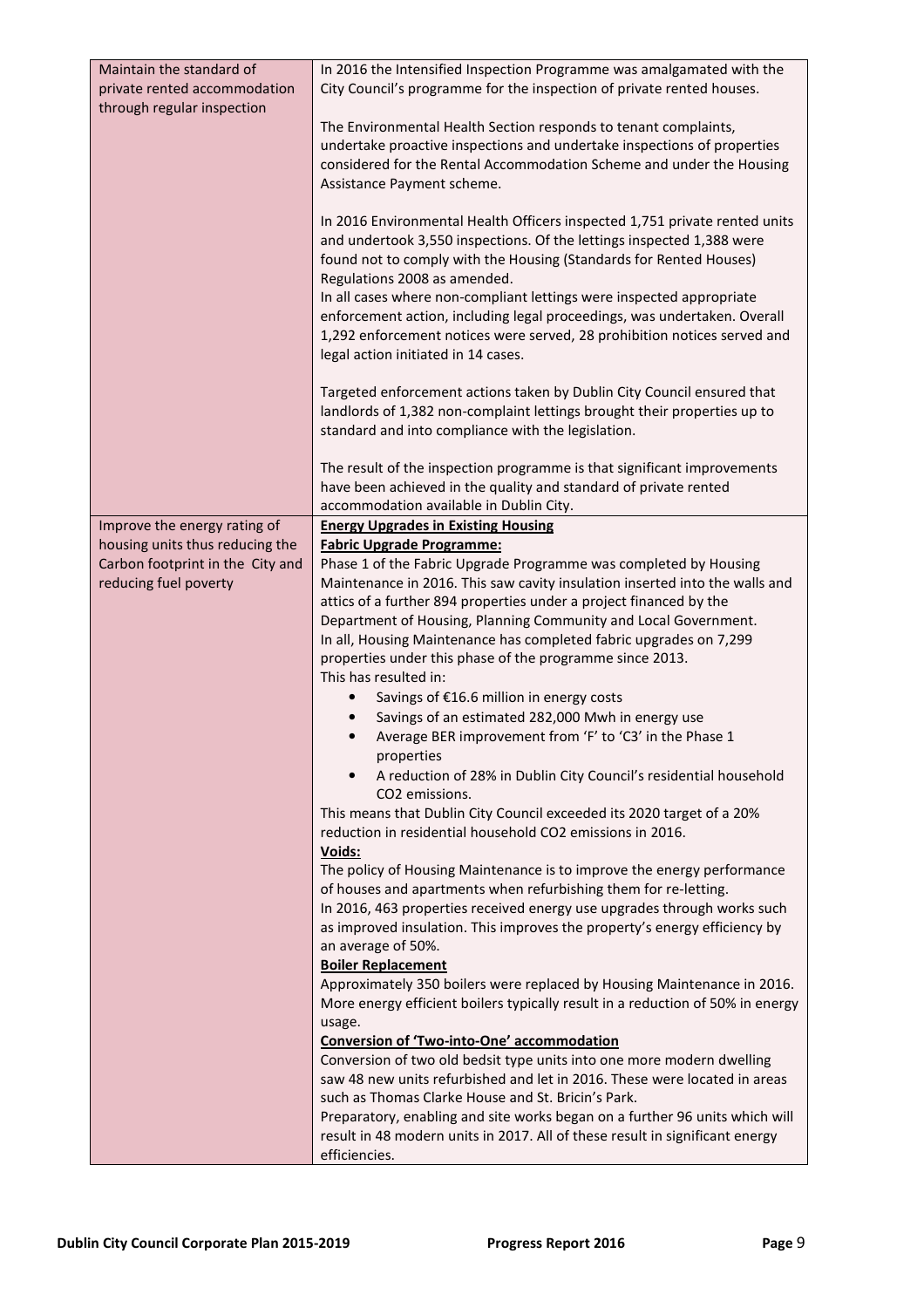| Goal 3<br>To address the needs of people experiencing homelessness and improve housing services                  |                                                                                                                                                                                                                                                                                                                                                                                                                                                                                                                                                                                                                                                                                                                                                                                                                                                                                                                                                                                                                                        |  |
|------------------------------------------------------------------------------------------------------------------|----------------------------------------------------------------------------------------------------------------------------------------------------------------------------------------------------------------------------------------------------------------------------------------------------------------------------------------------------------------------------------------------------------------------------------------------------------------------------------------------------------------------------------------------------------------------------------------------------------------------------------------------------------------------------------------------------------------------------------------------------------------------------------------------------------------------------------------------------------------------------------------------------------------------------------------------------------------------------------------------------------------------------------------|--|
| <b>Objective</b>                                                                                                 | <b>Progress</b>                                                                                                                                                                                                                                                                                                                                                                                                                                                                                                                                                                                                                                                                                                                                                                                                                                                                                                                                                                                                                        |  |
|                                                                                                                  |                                                                                                                                                                                                                                                                                                                                                                                                                                                                                                                                                                                                                                                                                                                                                                                                                                                                                                                                                                                                                                        |  |
| Fully implement the objectives of<br>the action plan for Dublin 2014 -<br>2016 Sustaining the Pathway to<br>Home | The number of adults and children being accommodated by homeless<br>services in the Dublin region increased from 3,915 in December 2015 to<br>5,258 in December 2016. Of this number 1,780 were single adults and<br>1,382 were adults with a total of 2,096 children.<br>Approximately €101 million was expended by the Dublin Regional<br>Homeless Executive (DRHE) on behalf of the 4 Dublin Local Authorities<br>and the Department of Housing, Planning, Community and Local<br>Government for homeless and housing inclusion supports in 2016. The<br>majority of these supports are provided through service level<br>agreements with NGOs and include Homeless Prevention, Emergency<br>and Supported Temporary Accommodation, Long Term Supported<br>Accommodation and Day Services. Other costs include Housing<br>Authority Homeless Services Provision. Health and wellbeing care<br>supports are also provided through the Health Service Executive.<br>Under the research function, the National PASS information system |  |
|                                                                                                                  | continues to be managed to ensure all information and interactions with<br>service users are recorded, monitored and evaluated throughout the<br>State. Information extracted from this shared data-base, combines with<br>research undertaken, to generate a range of national and regional<br>statistics and reports which assist all stakeholders track progress in<br>achieving targets and goals, maximise the use of resources in the region<br>and assist in the development of appropriate responses for targeted<br>cohorts.<br>This data is used to inform a series of info-graphics representing key<br>data which continue to be produced and circulated. In addition<br>responses are provided to an increasing number of media queries and<br>information requests.<br>Support and advice is also provided to the Department of Housing and<br>for the Minister's Special Advisors.                                                                                                                                      |  |
|                                                                                                                  | The DRHE continues to operate the homelessdublin.ie website to<br>provide accessible information in the areas of prevention, support and<br>housing. The site received 71,000 hits during 2016, compared with<br>54,358 in 2015. Homeless Figures, Housing Assistance Payment and Help<br>Someone who is Sleeping Rough were the most frequently accessed<br>sections of the website during the period                                                                                                                                                                                                                                                                                                                                                                                                                                                                                                                                                                                                                                 |  |
| Increase the provision of housing<br>units with support as required                                              | 1,833 tenancies were achieved for homeless households in the region in<br>2016, an increase on the 2015 number of 1,059.<br>The Homeless Housing Assistance Payment (Homeless HAP) initiative<br>was operational in 2016 and a total of 974 adults moved out of<br>emergency accommodation to Homeless HAP tenancies during the year.<br>In 2016 works were completed on 22 Rapid Build units at Baile na<br>Laochra in Ballymun. Works commenced on units in Finglas, Drimnagh,<br>Belcamp and Cherry Orchard. In 2016 two short films on the Rapid Build<br>Programme were produced.<br>These films can be viewed at<br>https://www.youtube.com/channel/UC6sO-2p-fOPMwYaw7bPopJw                                                                                                                                                                                                                                                                                                                                                     |  |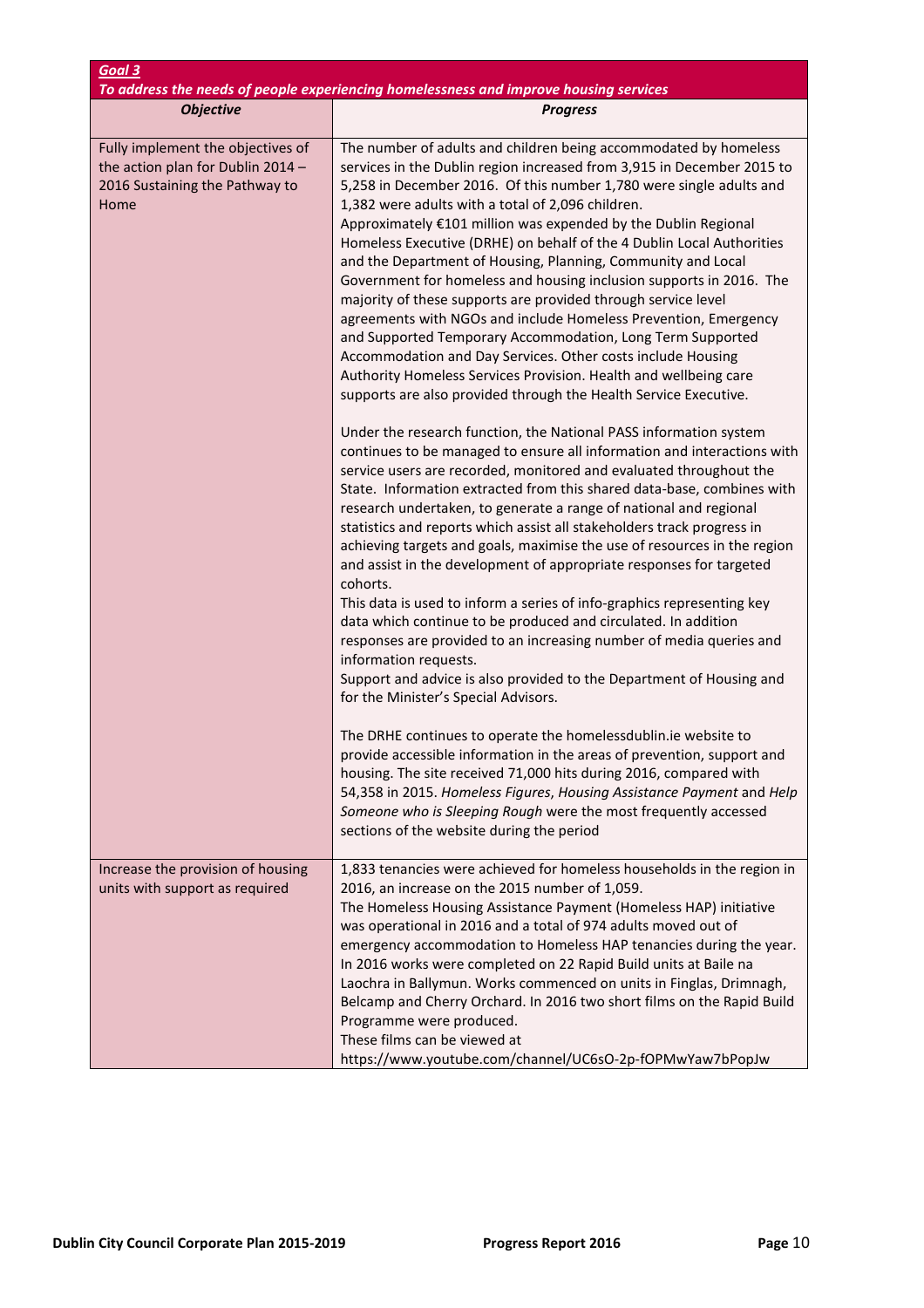| Deliver preventative support<br>services to stop the reoccurrence<br>of homeless episodes | A total of 2,391 households in the Dublin Region contacted Threshold in<br>2016. Of these 1,425 were at risk of homelessness. 899 tenancies were<br>protected and 18 progressed to homeless services. This Tenancy<br>Protection Service is named as a key mechanism in the Rebuilding<br>Ireland Action Plan for Housing and Homelessness (2016) and a<br>dedicated public awareness campaign to promote the service took place<br>in 2016.<br>All Dublin Local Authorities have dedicated tenancy sustainment teams<br>that provide inreach tenancy support in both social housing and private<br>rental housing. |
|-------------------------------------------------------------------------------------------|---------------------------------------------------------------------------------------------------------------------------------------------------------------------------------------------------------------------------------------------------------------------------------------------------------------------------------------------------------------------------------------------------------------------------------------------------------------------------------------------------------------------------------------------------------------------------------------------------------------------|
| Ensure the housing, health, and<br>welfare needs of the homeless are                      | 206 new emergency beds were provided across 4 new emergency<br>accommodation facilities in 2016. These new beds are in addition to the                                                                                                                                                                                                                                                                                                                                                                                                                                                                              |
| met                                                                                       | existing 1,780 existing beds in emergency accommodation facilities.<br>These facilities are operated by NGO service providers.<br>The DRHE has overseen the testing of the National Quality Standards                                                                                                                                                                                                                                                                                                                                                                                                               |
|                                                                                           | Framework (NQSF) during 2016, in the Dublin region and in three other<br>regions (Midlands, North East and South West). These standards will be<br>applicable to all homeless service provision in receipt of section 10                                                                                                                                                                                                                                                                                                                                                                                            |
|                                                                                           | funding, whether the service is statutory, voluntary or private. It will<br>apply to homeless services for single adults, adult couples and for adults<br>with dependent children.                                                                                                                                                                                                                                                                                                                                                                                                                                  |
|                                                                                           | There were 27 graduates from the Certificate Programme in Homeless<br>Prevention and Intervention in December 2016 and a further 27<br>students began this course in September 2016.                                                                                                                                                                                                                                                                                                                                                                                                                                |
|                                                                                           | 24 managers of homeless services completed the Effective Management<br>of Homeless Services Module in 2016.                                                                                                                                                                                                                                                                                                                                                                                                                                                                                                         |
|                                                                                           | There were over 80 responses to Freedom of Information and Data<br>Protection Requests in 2016. A total of 261 complaints were received                                                                                                                                                                                                                                                                                                                                                                                                                                                                             |
|                                                                                           | and processed over the period.<br>Since December 2016 new systems have been in place to improve the<br>Homeless Freephone service with the aim of reducing waiting times and<br>providing clients with real time information about emergency<br>accommodation availability.                                                                                                                                                                                                                                                                                                                                         |
| Simplify and speed up the exit from                                                       | The Dublin Local Authorities continue to work on a number of specific                                                                                                                                                                                                                                                                                                                                                                                                                                                                                                                                               |
| emergency accommodation                                                                   | initiatives to address housing supply including the Homeless HAP<br>initiative, the Dublin Placefinders service and the Rapid Build Initiative.                                                                                                                                                                                                                                                                                                                                                                                                                                                                     |
| Eliminate the need for people to<br>sleep rough                                           | Two rough sleeper counts were carried out in 2016 with a total of 102<br>people counted sleeping rough in April and 142 people counted sleeping<br>rough in November 2016.                                                                                                                                                                                                                                                                                                                                                                                                                                          |
|                                                                                           | In 2016 The Housing First service for people at risk of sleeping rough<br>continued to operate in the region. This service includes a dedicated<br>assertive street outreach team 365 days per year.                                                                                                                                                                                                                                                                                                                                                                                                                |
|                                                                                           | At the end of 2016 there were 68 people in tenancies in receipt of active<br>support from the Housing First Team, an increase on the number of 46<br>during the same period in 2015.                                                                                                                                                                                                                                                                                                                                                                                                                                |
|                                                                                           | A short film was produced to promote awareness of the work of the<br>Housing First service.                                                                                                                                                                                                                                                                                                                                                                                                                                                                                                                         |
|                                                                                           | This film can be viewed at:                                                                                                                                                                                                                                                                                                                                                                                                                                                                                                                                                                                         |
|                                                                                           | https://www.youtube.com/watch?v=bYIuQa02xhU&t=6s                                                                                                                                                                                                                                                                                                                                                                                                                                                                                                                                                                    |
|                                                                                           | A total of 548 reports were received from members of the public in<br>relation to cases of people sleeping rough across the region in 2016.                                                                                                                                                                                                                                                                                                                                                                                                                                                                         |
|                                                                                           | As a result of the additional beds introduced in December 2016 there<br>was sufficient capacity to accommodate any person at risk of sleeping<br>rough requesting an emergency bed at the year end.                                                                                                                                                                                                                                                                                                                                                                                                                 |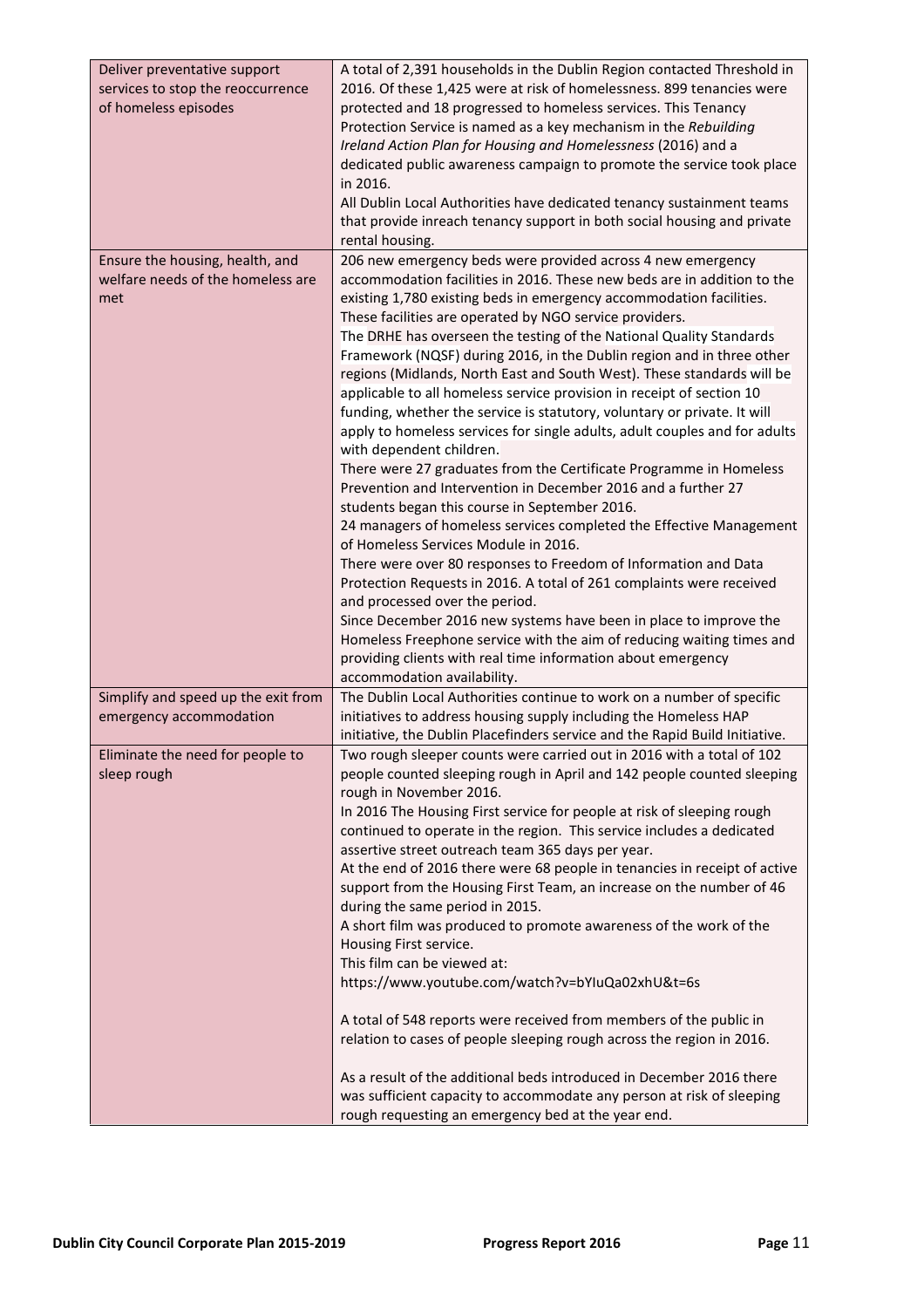To deliver improved quality of life and social inclusion throughout the City by providing sustainable neighbourhoods, supported by a range of services and connected by good public transport and green .<br>infrastructu

| ,,,, usu uclui<br><b>Objective</b>                                                                                                                                           | <b>Progress</b>                                                                                                                                                                                                                                                                                                                                                                          |
|------------------------------------------------------------------------------------------------------------------------------------------------------------------------------|------------------------------------------------------------------------------------------------------------------------------------------------------------------------------------------------------------------------------------------------------------------------------------------------------------------------------------------------------------------------------------------|
| Provide a new City Development<br>Plan for 2016-2022, with policies<br>and standards to achieve                                                                              | In September 2016 the new City Development Plan 2016-2022 was<br>adopted by the City Council following a two year period of extensive<br>public consultation and consideration by the elected members.                                                                                                                                                                                   |
| sustainable neighbourhoods                                                                                                                                                   | The City Development Plan, which came into effect on the 21 <sup>st</sup> October<br>2016, provides the spatial content for an increase in the city's<br>population by approx 60,000 by 2022, with associated employment and<br>social infrastructure.                                                                                                                                   |
|                                                                                                                                                                              | Strategic Development and Regeneration areas are proposed, together<br>with a number of Local Area Plans (LAPs) and a new Strategic<br>Development Zone SDZ (Poolbeg West), all to provide for quality<br>neighbourhoods.                                                                                                                                                                |
| Ensure that the Development Plan<br>and Local plans are delivered<br>through a quality responsive<br>Development Management System                                           | The Development Plan, LAPs, and SDZs were delivered through a<br>responsive development management system during 2016. The number<br>of pre-application consultations and planning applications has increased<br>significantly. The Planning Department is pursuing an active land<br>management approach to provide the delivery of much needed housing<br>in the city.                 |
| Expedite initiatives, such as the<br>Housing Taskforce and the Vacant<br>Land Survey, to bring forward the<br>supply of residentially and<br>commercially zoned and serviced | Dublin City Council has been actively involved in the Housing Task Force<br>during 2016, and is responsible for co-ordinating the quarterly reports<br>for the 4 Dublin Authorities to track housing supply (permissions,<br>commencements and completions) and engage with land owners.                                                                                                 |
| lands                                                                                                                                                                        | The Vacant Land survey is being progressed in accordance with the<br>Urban Regeneration Areas as identified in the draft Development Plan,<br>and the survey of vacant sites is currently being extended to all 5 areas<br>of the city.                                                                                                                                                  |
| Initiate the best use of urban land<br>through sustainable densities                                                                                                         | Achieving the best use of urban land was pursued in 2016 through the<br>implementation of approved LAPs/SDZs, notably the                                                                                                                                                                                                                                                                |
| complemented by integrated green<br>infrastructure                                                                                                                           | Clongriffin/Belmayne LAP, Pelletstown and the Docklands SDZ, (in the<br>latter case, over half the sites are now the subject of pre-                                                                                                                                                                                                                                                     |
|                                                                                                                                                                              | planning/planning applications).<br>All LAPs/SDZs, including the Liberties LAP are complemented by a<br>'Greening' strategy.                                                                                                                                                                                                                                                             |
|                                                                                                                                                                              | At a higher level, the Development Plan now has a section devoted to<br>addressing climate change.                                                                                                                                                                                                                                                                                       |
| Improve the connections between<br>the established and new parts of<br>the city through the creation of<br>high quality, easy to read, public<br>realm                       | The Public Realm Strategy is being revised and a Masterplan for the city<br>centre has been produced which identifies a range of projects to<br>achieve a pedestrian friendly city. Plans for enhancing the public realm<br>are proposed for the North Lotts and Grand Canal SDZ, College Green<br>and for a number of streets in the immediate vicinity of the cross city<br>Luas line. |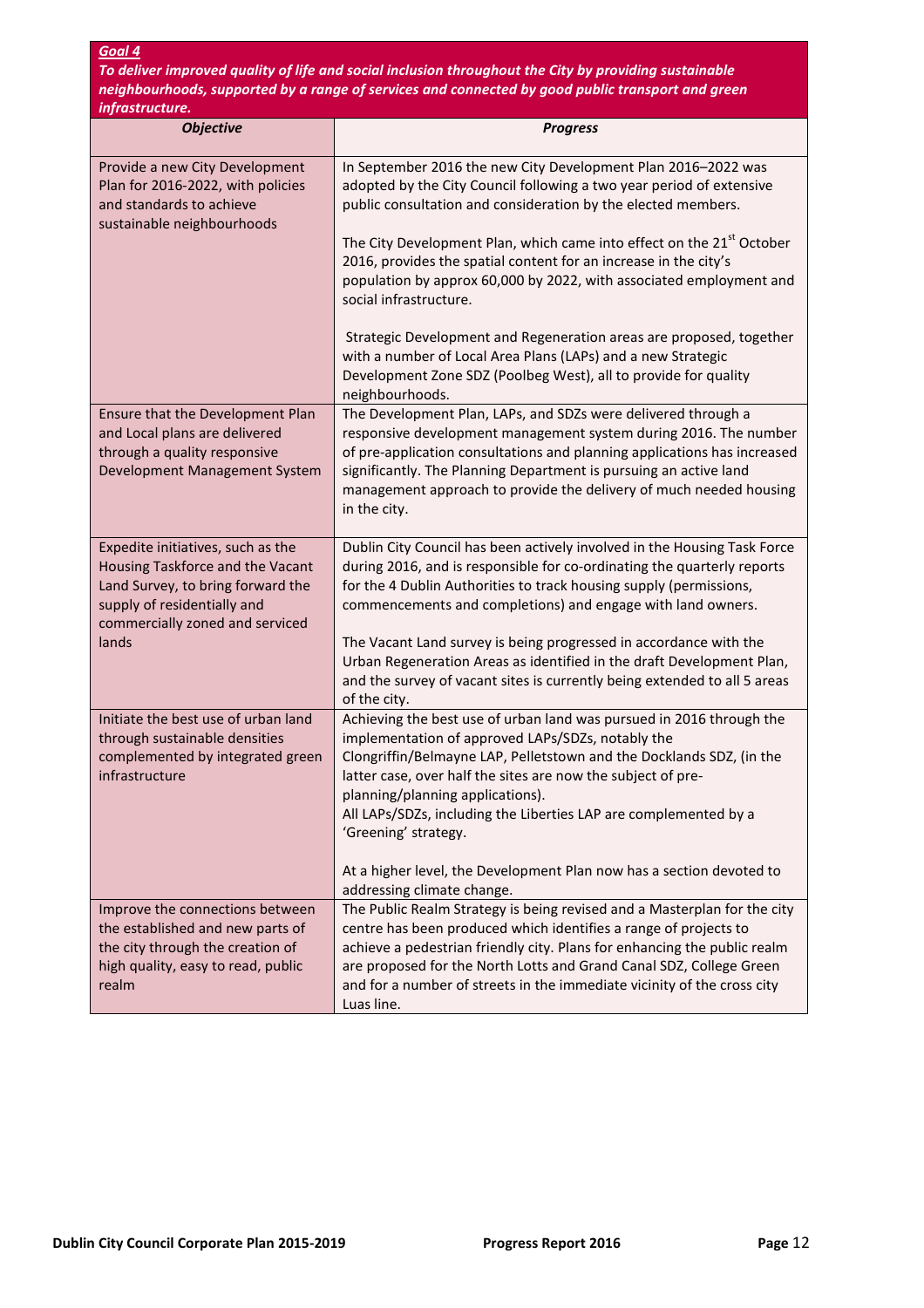| Goal 5                                                                                     |                                                                                                                                                                                                                                                            |
|--------------------------------------------------------------------------------------------|------------------------------------------------------------------------------------------------------------------------------------------------------------------------------------------------------------------------------------------------------------|
| To support independent living for all for all sectors of society<br><b>Objective</b>       | <b>Progress</b>                                                                                                                                                                                                                                            |
|                                                                                            |                                                                                                                                                                                                                                                            |
| <b>Implement the National Disability</b><br>Strategy                                       | A Multi-Agency Operations Group was established in February 2016, to be<br>the key driver in the planning, design and allocation of accommodation for<br>people with disabilities.                                                                         |
|                                                                                            | A commitment to allocate a minimum of 5% of Dublin City Council's                                                                                                                                                                                          |
|                                                                                            | allocations to people with a disability was agreed. In 2016, 122, 7.38%,<br>allocations were made.                                                                                                                                                         |
| Increase the supply of adapted<br>and extended units for persons<br>with disabilities      | Housing Maintenance improved the provision of facilities for person with<br>disabilities throughout 2016.                                                                                                                                                  |
|                                                                                            | 414 provisions were completed in 2016:                                                                                                                                                                                                                     |
|                                                                                            | 25 ramps installed                                                                                                                                                                                                                                         |
|                                                                                            | 35 stair lifts installed                                                                                                                                                                                                                                   |
|                                                                                            | 138 shower adaptations<br>$\bullet$                                                                                                                                                                                                                        |
|                                                                                            | 10 extensions provided<br>206 other works (including kitchens)                                                                                                                                                                                             |
| Support those moving from<br>congregated and residential<br>settings to live independently | Multi-agency Operations Group established in February 2016, to support the<br>process of moving people from Congregated Settings. Dublin City Council<br>provides assistance to Health Service Executive (HSE) and Approved Housing<br>Bodies as required. |
| Provide appropriate units for<br>senior Citizens                                           | Housing Maintenance oversaw the refurbishment of 294 senior citizen's units<br>in 2016. This results in improved access to and inside the properties                                                                                                       |
| Continue to grant aid residents in<br>private homes                                        | Dublin City Council Home Grants Section administers a number of grant<br>options to assist persons in the carrying out of reasonable necessary works to<br>render a house more suitable accommodation for People with Disabilities<br>and Older Persons.   |
|                                                                                            | In 2016, 869 grants were paid out to a value of €6m with a further 642<br>applications approved to the value of €5.6m.                                                                                                                                     |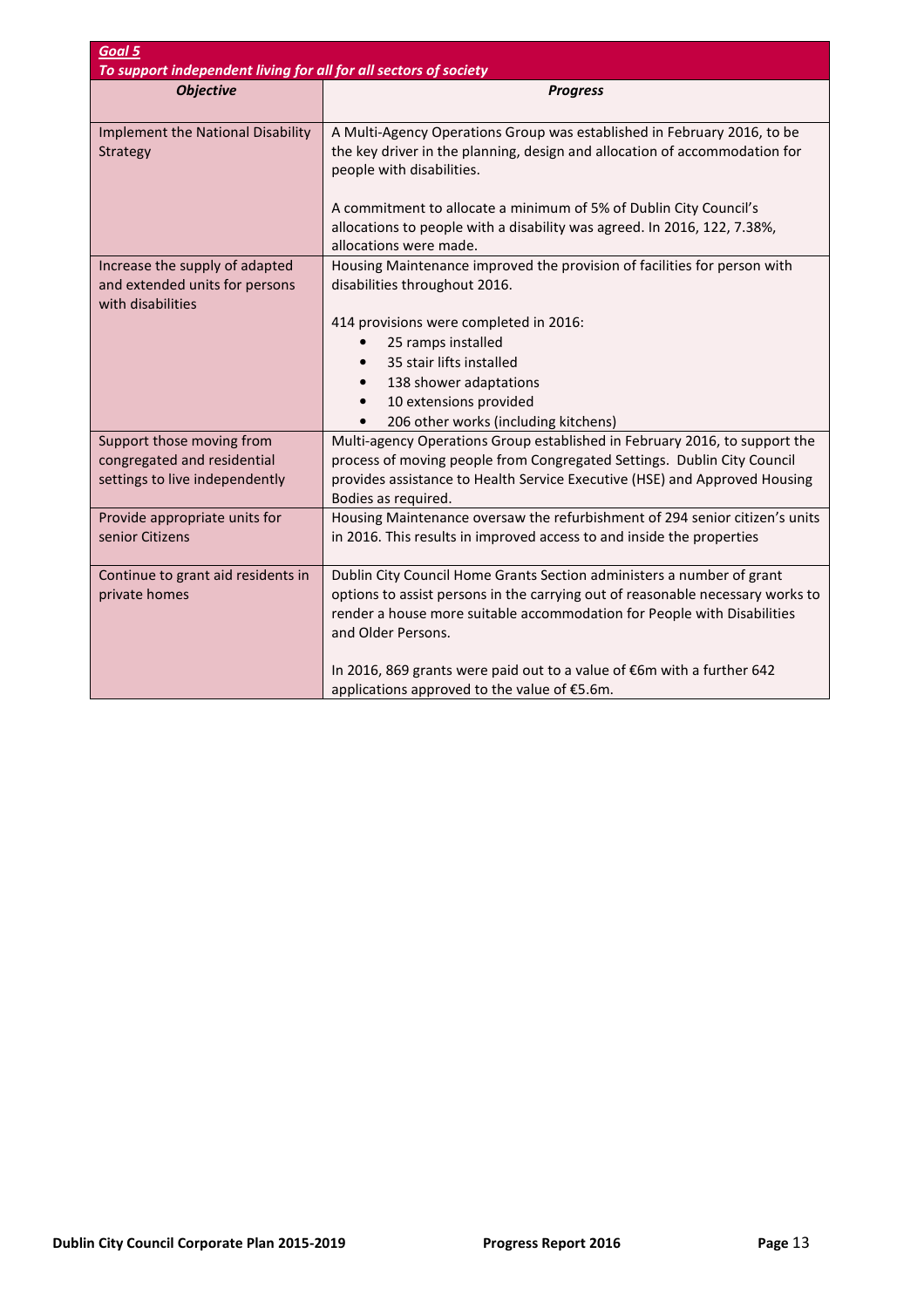|                                                                                                                                                                                                                  | Goal 6 To promote healthy living and the recreational use of Dublin's unique natural amenities while<br>protecting the environment and building resilience to cope with climate change.                                                                                                                                                                                                                                                                                                                                                                                                                                                                                                                                                                                                                                                                                                                                                                                                                                                               |
|------------------------------------------------------------------------------------------------------------------------------------------------------------------------------------------------------------------|-------------------------------------------------------------------------------------------------------------------------------------------------------------------------------------------------------------------------------------------------------------------------------------------------------------------------------------------------------------------------------------------------------------------------------------------------------------------------------------------------------------------------------------------------------------------------------------------------------------------------------------------------------------------------------------------------------------------------------------------------------------------------------------------------------------------------------------------------------------------------------------------------------------------------------------------------------------------------------------------------------------------------------------------------------|
| <b>Objective</b>                                                                                                                                                                                                 | <b>Progress</b>                                                                                                                                                                                                                                                                                                                                                                                                                                                                                                                                                                                                                                                                                                                                                                                                                                                                                                                                                                                                                                       |
| Use Development management<br>and other mechanisms to extend<br>the green network linking Open<br>spaces and existing linear spaces<br>in the City to provide for healthy<br>living, biodiversity and resilience | This is ongoing and forms an important part of all relevant pre-application<br>consultations. For example planning permission has been granted for the<br>extension of the Dodder Linear Park to the rear of Clonskeagh Road.<br>During 2016 Parks & Landscape Services initiated the following projects:<br><b>Croppies Acre</b><br>This park was officially opened in June 2016 as a public park, having<br>previously been closed to the public. Extensive upgrading works and<br>improvements have been made and it now provides opportunity for<br>recreation and relaxation to the public.<br><b>Dolphin's Barn</b><br>A landscape scheme has been completed on the site of some old derelict<br>shops in Dolphin's Barn. The planting includes species particularly<br>attractive to bees and other insects<br><b>St. Nicholas Street</b><br>The concrete median in St. Nicholas Street was excavated to introduce a<br>hedge and other planting which has the benefit of greening this area and<br>providing greater urban drainage capacity. |
|                                                                                                                                                                                                                  | A new pop-up garden has been provided in Church Street / Brunswick<br>Street.                                                                                                                                                                                                                                                                                                                                                                                                                                                                                                                                                                                                                                                                                                                                                                                                                                                                                                                                                                         |
| Cater, as far as possible for the<br>demand for sports and<br>recreational facilities for all age<br>groups within neighbourhoods                                                                                | New flower beds have been created in Parkgate Street and Ratoath Road.<br>As part of the Development Management process, every effort is made to<br>incorporate the provision of sports facilities within large scale<br>developments.<br>Parks & Landscape Services continued to maintain all parks / open green<br>spaces under their remit in 2016. Works commenced on a range of<br>infrastructure and upgrading projects, some of which are outlined below:<br>All-weather pitches in:<br>St. Anne's Park<br><b>Father Collins Park</b><br><b>Brickfields Park</b><br>Kilbarrack Park<br>Changing room pavilions in:<br>Springdale Park<br>$\bullet$<br><b>Edenmore Park</b><br>Tolka Valley Park, Finglas<br>Pitch Drainage works have been completed in:<br>Tolka Valley Park<br>$\bullet$<br>2 soccer pitches in Albert College Park<br>1 senior and 1 junior pitch at Kildonan Park<br><b>Mellowes Park</b>                                                                                                                                  |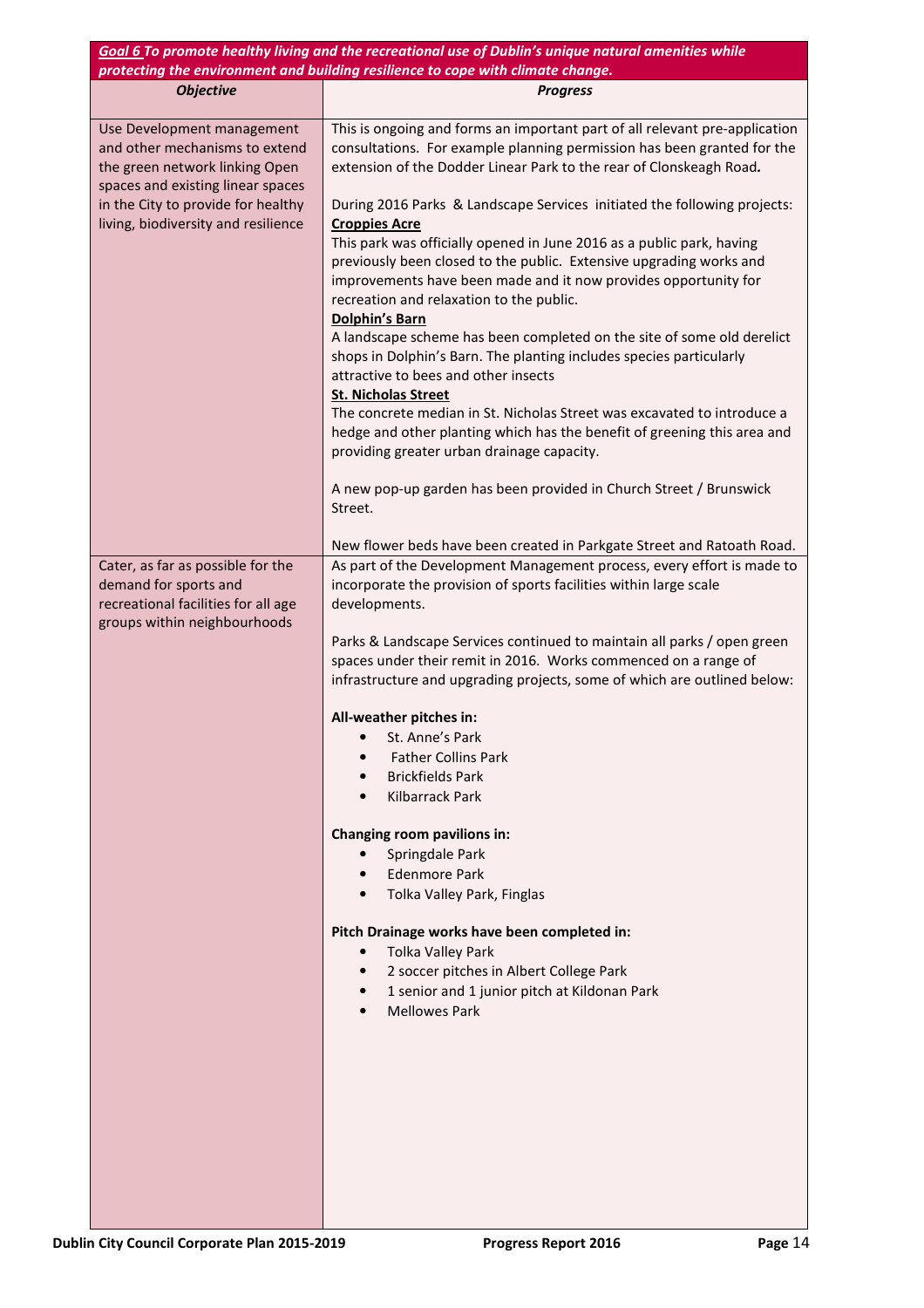|                                                                                                                                                                                             | Parks upgrades in the following parks:<br><b>Chancery Park</b><br>$\bullet$                                                                                                                                                                                                                                                                                                                                                                                                                                                                                                      |
|---------------------------------------------------------------------------------------------------------------------------------------------------------------------------------------------|----------------------------------------------------------------------------------------------------------------------------------------------------------------------------------------------------------------------------------------------------------------------------------------------------------------------------------------------------------------------------------------------------------------------------------------------------------------------------------------------------------------------------------------------------------------------------------|
|                                                                                                                                                                                             | Linen Hall<br>$\bullet$<br><b>Griffith Park</b><br>$\bullet$                                                                                                                                                                                                                                                                                                                                                                                                                                                                                                                     |
|                                                                                                                                                                                             | These projects were part funded by Sports Capital Grants and planned in<br>consultation with local community clubs.                                                                                                                                                                                                                                                                                                                                                                                                                                                              |
|                                                                                                                                                                                             | The Sports and Recreation Section supports, manages and delivers a wide<br>range of sport and recreational programmes and services in the city<br>annually through its facilities.                                                                                                                                                                                                                                                                                                                                                                                               |
|                                                                                                                                                                                             | These cater for all members of the community regardless of age, ability or<br>background. Many of the programmes and services offered are at<br>reduced cost to disadvantaged individuals and groups. They are also host<br>to many clubs across a variety of sports including swimming, athletics,<br>boxing and badminton.                                                                                                                                                                                                                                                     |
|                                                                                                                                                                                             | <b>Highlights in 2016</b><br>1,375,469 visits to Dublin City Council's Sport and Fitness<br>facilities.<br>Ballybough Community and Sport Centre won 2 major<br>$\bullet$<br>Community and Council LAMA Awards for 2016. The first award<br>was for Best Public Building of the Year and the second award is<br>the overall Grand Prix award $-$ a special commendation for<br>outstanding excellence.                                                                                                                                                                           |
| Further enhance Dublin Bay as a<br>resource for wildlife, recreation,<br>and natural amenity with<br>economic spinoffs, including Bull<br>Island, the Poolbeg Peninsula and<br>the environs | Dublin Bay has been confirmed as a proposed UNESCO Biosphere and is<br>included as such in the Development Plan. The City Council works with<br>Dublin Port to implement the 'soft edge' approach in the Port<br>Masterplan. SDZ scheme for Poolbeg West includes coastal greenspace.<br>Fáilte Ireland joined Dublin Bay Biosphere Partnership (DBBP).                                                                                                                                                                                                                          |
|                                                                                                                                                                                             | DBBP provided Biosphere Discovery Tours onboard Dublin Bay Cruises,<br>enabling passengers to experience Dublin Bay's wildlife. Specially trained<br>guides gave tours to over 11,000 passengers; 72% rated it as 10/10.<br>Dublin City Comhairle na nÓg created an awareness-raising video for DBB<br>and were given full creative control. This project is considered<br>international best practice for public engagement in Biospheres. It was<br>showcased at Biosphere events in Peru, Scotland and on RTE News2day.<br>It has had over 1,700 views. http://bit.ly/2g2IJSK |
|                                                                                                                                                                                             | A DBB Biodiversity Conservation and Research Strategy 2016-2020 was<br>prepared. A working group met four times and proposed, discussed and<br>prioritised an action plan. Public consultation was undertaken. Numerous<br>actions are underway e.g. Acclimatize, a UCD-led project in which DBBP<br>participates, received €3.5M in EU Interreg funds for research on water<br>quality and climate change in Dublin Bay.                                                                                                                                                        |
|                                                                                                                                                                                             | The Dublin Bay UNESCO Biosphere Conference, themed "connecting<br>people and nature", took place at UCD. Over 120 attended including<br>councillors, NGOs, community groups, local businesses, academics,<br>students, and local and national government staff. There were workshops<br>on Communication, Supporting Sustainable Communities and Research<br>Networking and two international keynote speakers. Other speakers<br>highlighted local projects.                                                                                                                    |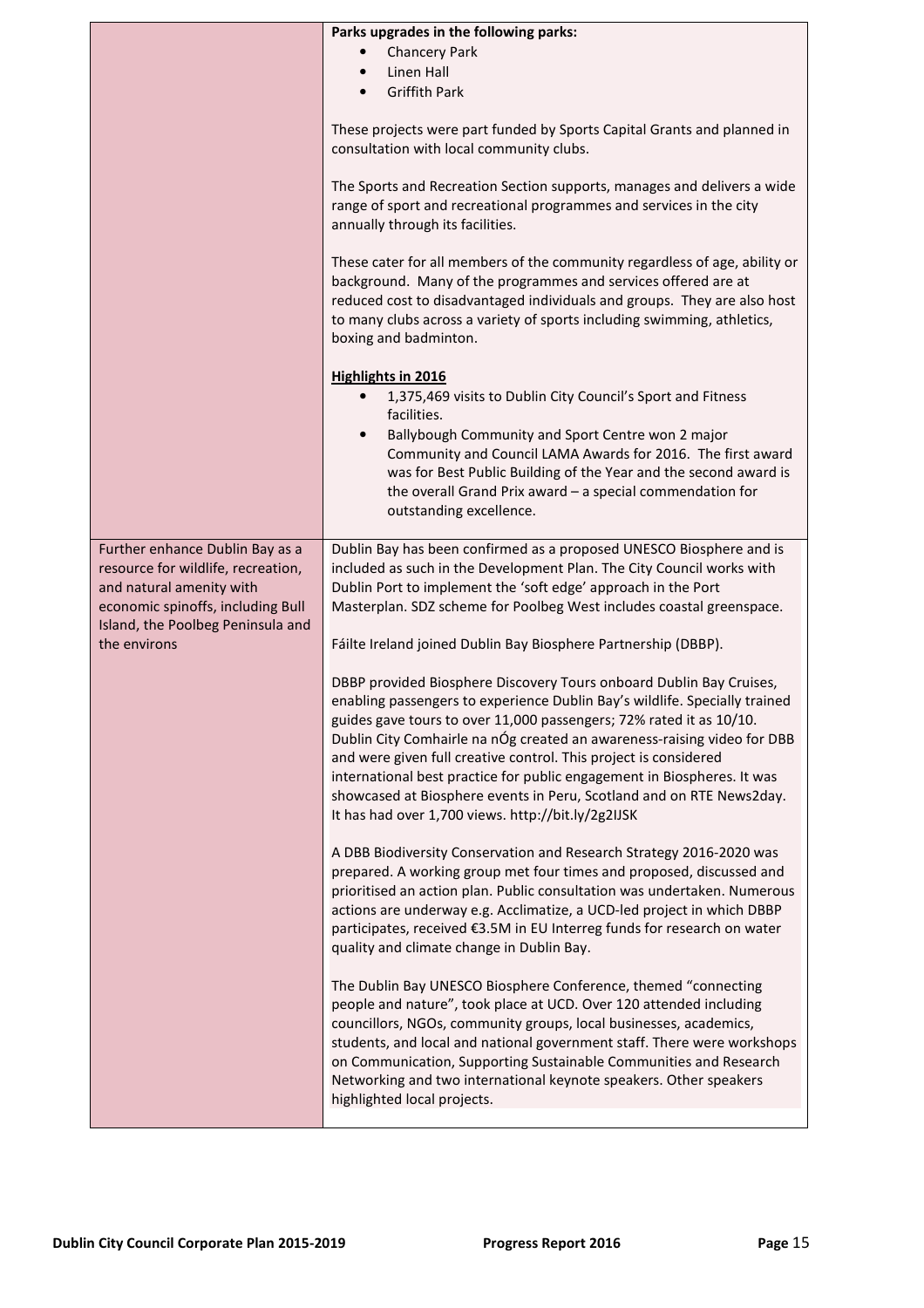| Extend the recreational, amenity,<br>cycling and walking potential of<br>Dublin's rivers and canals         | Policies/objectives in the Development Plan and LAP/SDZs to extend the<br>'linear parks' along the city's rivers. Campshires included in the SDZ public<br>realm plan. Part 8 for new cycle way along the Royal Canal<br>During 2016, Parks & Landscape Services worked in conjunction with the<br>Environment and Transportation Department on the policy for the design,<br>development and management of Greenways – pavements shared<br>responsibly by cyclists and other park users.                                                                                                                             |
|-------------------------------------------------------------------------------------------------------------|-----------------------------------------------------------------------------------------------------------------------------------------------------------------------------------------------------------------------------------------------------------------------------------------------------------------------------------------------------------------------------------------------------------------------------------------------------------------------------------------------------------------------------------------------------------------------------------------------------------------------|
| <b>Extend Sustainable Urban</b><br>Drainage Systems (SUDS) as<br>opportunities arise throughout<br>the City | SUDS is actively provided in all large projects. Guidelines for front<br>hardstandings include advice that they should be permeable.<br>The provision of sustainable drainage systems is required as part of all<br>proposed development proposals, and implemented through the<br>Development Management Process.<br>A City Council interdepartmental working group was set up in 2015 to<br>consider opportunities for integrating SUDS systems with tree planting<br>and other greening initiatives based on best international practice.<br>A number of projects will follow on from this initiative during 2017. |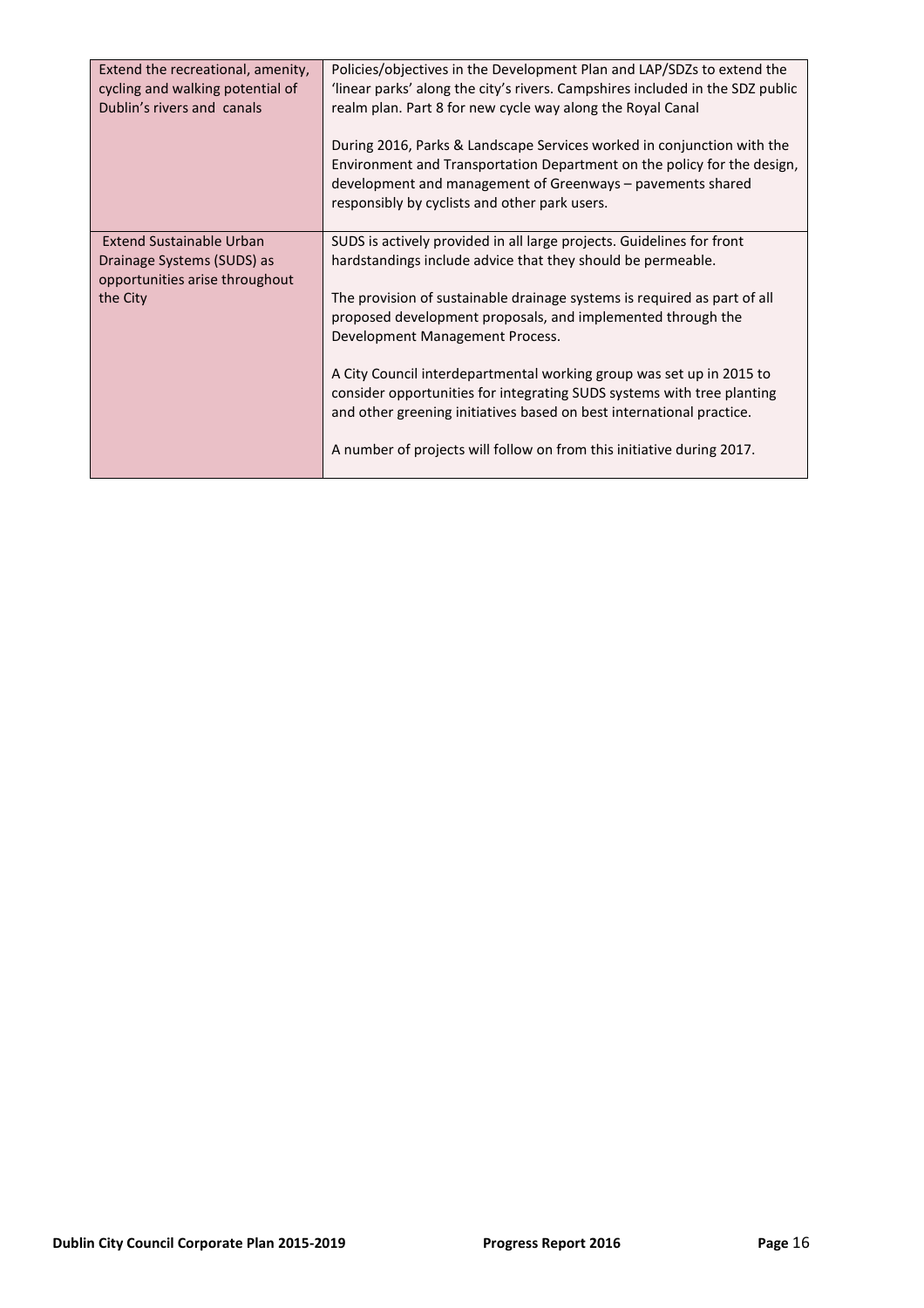#### To develop engaged and active communities in the promotion of social inclusion and healthy living.

| <b>Objective</b>                                                                                                                                         | <b>Progress</b>                                                                                                                                                                                                                                                                                                                                                                                                                                         |
|----------------------------------------------------------------------------------------------------------------------------------------------------------|---------------------------------------------------------------------------------------------------------------------------------------------------------------------------------------------------------------------------------------------------------------------------------------------------------------------------------------------------------------------------------------------------------------------------------------------------------|
| Further develop social capital,                                                                                                                          | <b>Dublin City Local Community Development Committee (LCDC)</b>                                                                                                                                                                                                                                                                                                                                                                                         |
| active citizenship in city<br>communities through the Public<br>Partnership Network, The Local<br>Community & Economic Plan<br>(LECP) and other measures | During 2016, the Dublin City Local Community Development Committee (LCDC)<br>continued to meet on a regular basis, supported by the Community and Social<br>Development Section, and in fulfilment of its statutory functions under the Local<br>Government Reform Act, 2014.                                                                                                                                                                           |
|                                                                                                                                                          | The LCDC is responsible for the monitoring and review of the nationally-funded<br>Social Inclusion and Community Activation Programme (SICAP) which is delivered<br>by five contracted organisations (SICAP Programme Implementers) in five 'Lots'<br>across the City with an overall budget of €5.3 million. In 2016, the LCDC carried<br>out an end of year 2015 and mid-year 2016 reviews and an appraisal of the<br>proposed annual plans for 2017. |
|                                                                                                                                                          | The LCDC, together with the Economic Development and Enterprise SPC,<br>published the Dublin City Local Economic and Community Plan 2016 - 2021<br>(LECP) early in 2016.                                                                                                                                                                                                                                                                                |
|                                                                                                                                                          | The LECP is a statutory plan and is made up of two documents:                                                                                                                                                                                                                                                                                                                                                                                           |
|                                                                                                                                                          | A six-year strategy document outlining and giving context to the 12<br>high-level goals established following public and stakeholder<br>consultation in 2015<br>$\bullet$                                                                                                                                                                                                                                                                               |
|                                                                                                                                                          | An Action Plan to be up-dated annually                                                                                                                                                                                                                                                                                                                                                                                                                  |
|                                                                                                                                                          | A briefing session was arranged in July 2016 to inform stakeholders of LECP<br>progress achieved. At the briefing session, the Chairs of the relevant Strategic<br>Policy Committees committed to progressing the goals and actions of the LECP<br>relevant to the remit of their SPCs.                                                                                                                                                                 |
|                                                                                                                                                          | The LCDC arranged for community consultations to be carried out jointly by<br>Dublin City Council and the SICAP Programme Implementers in local areas across<br>the city from September to November 2016. A total of 13 sessions took place<br>and the results of the consultations were used to inform the development of<br>actions for the 2017 Action Plan.                                                                                         |
|                                                                                                                                                          |                                                                                                                                                                                                                                                                                                                                                                                                                                                         |
|                                                                                                                                                          |                                                                                                                                                                                                                                                                                                                                                                                                                                                         |
|                                                                                                                                                          |                                                                                                                                                                                                                                                                                                                                                                                                                                                         |
|                                                                                                                                                          |                                                                                                                                                                                                                                                                                                                                                                                                                                                         |
|                                                                                                                                                          |                                                                                                                                                                                                                                                                                                                                                                                                                                                         |
|                                                                                                                                                          |                                                                                                                                                                                                                                                                                                                                                                                                                                                         |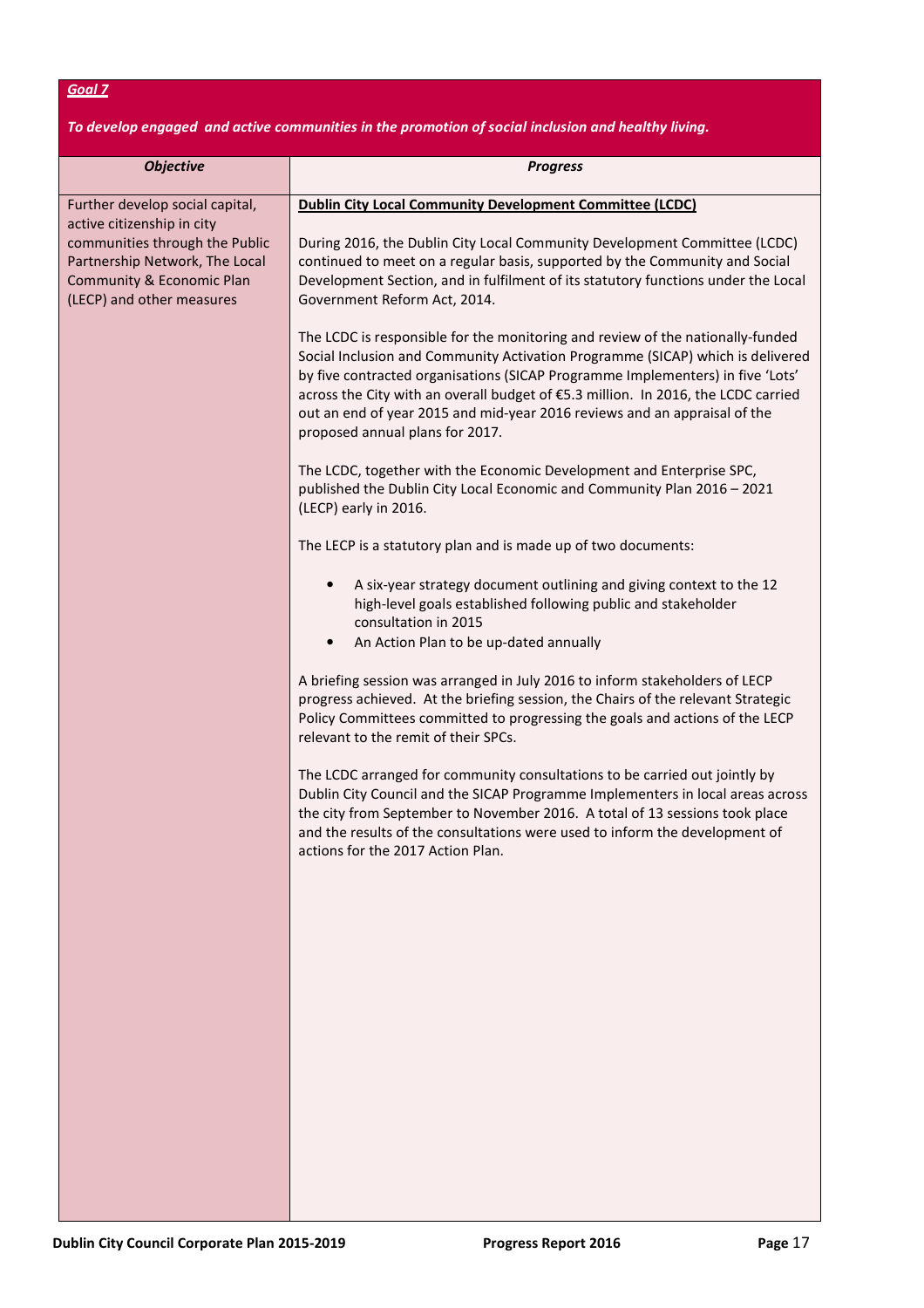#### Public Participation Network (PPN)

Under Section 46 of the Local Government Reform Act 2014, Dublin City Council was required to set up a PPN for its administrative area which it did early in 2015.

The focus for the PPN is to promote public engagement and participation with decision makers through providing a structure to elect community representatives to Local Authority Committees.

By year end 2016 there were 610 groups registered with the PPN. One of the main functions of the PPN is to provide a nominating structure for the election of community representatives onto Local Authority Committees.

The PPN facilitated the election of community representatives on all appropriate structures as required. Representatives were elected to the LCDC (6), the PPN Secretariat (6). The remaining 3 PPN Secretariat vacancies for the Environmental Pillar are to be filled in 2017.

Elections were held in 2016 to fill two vacancies, one each on Culture Recreation and Amenity SPC and one to the Transportation SPC. Further elections took place to recruit representatives onto the Smart Dublin Advisory Network (1), the Luke Kelly Working Group (1) and onto two Local JPC's (Finglas 1 Cabra 1).

The Secretariat, which is the administrative body of the PPN and whose role it is to facilitate, communicate and co-ordinate the functions of the PPN arranged two plenary meetings during 2016.

In addition the secretariat itself met on eight occasions during 2016.

The PPN website www.dublincityppn.ie went live in December 2016.

#### Community Grants

Dublin City Council operates an annual Community Grants Scheme to support community participation and involvement.

- Its key priorities are:
- 1. Social Inclusion
- 2. Community Development
- 3. Integration.

During 2016, 1010 grants were allocated citywide and across the five local areas amounting to a total of €826,100.

All community grants were presented and approved by the City Council at its March 2016 meeting.

#### East Link Bridge Grant Scheme

The East Link Bridge Grant Scheme allocated a total of €87,949.70 to communities in the Northwall/ Eastwall/Ringsend and Irishtown areas of Dublin. The Eastlink Grants were approved by both the Central and South East Area **Committees** 

#### Future Grant Service Development

We are currently working to develop and deliver an on-line grants system for 2017.

#### Age Friendly

The nine themes of The Dublin City Age Friendly Strategy 2014-2019 continued to be implemented across the city by the 5 Area Age Friendly Alliances. These are cross-sectoral groups. Some of the achievements for 2016 include the launch of Dublin City Council Older Person's Cold Weather Initiative. 2016 Dublin City Council Social Inclusion Week was organised to coincide with National Positive Aging Week in recognition of the growing importance of older people in the life of the City. 2 new Men's Sheds were set up –one in North West area and one in the Central Area. Community & Social events for older people took place throughout the year across all 5 areas. An integrated choir for those with Alzheimer/Dementia related illnesses has been set up in the South Central Area with 45 members. A similar existing choir "Memory Lane Choir" in Crumlin continued to be successfully supported throughout 2016.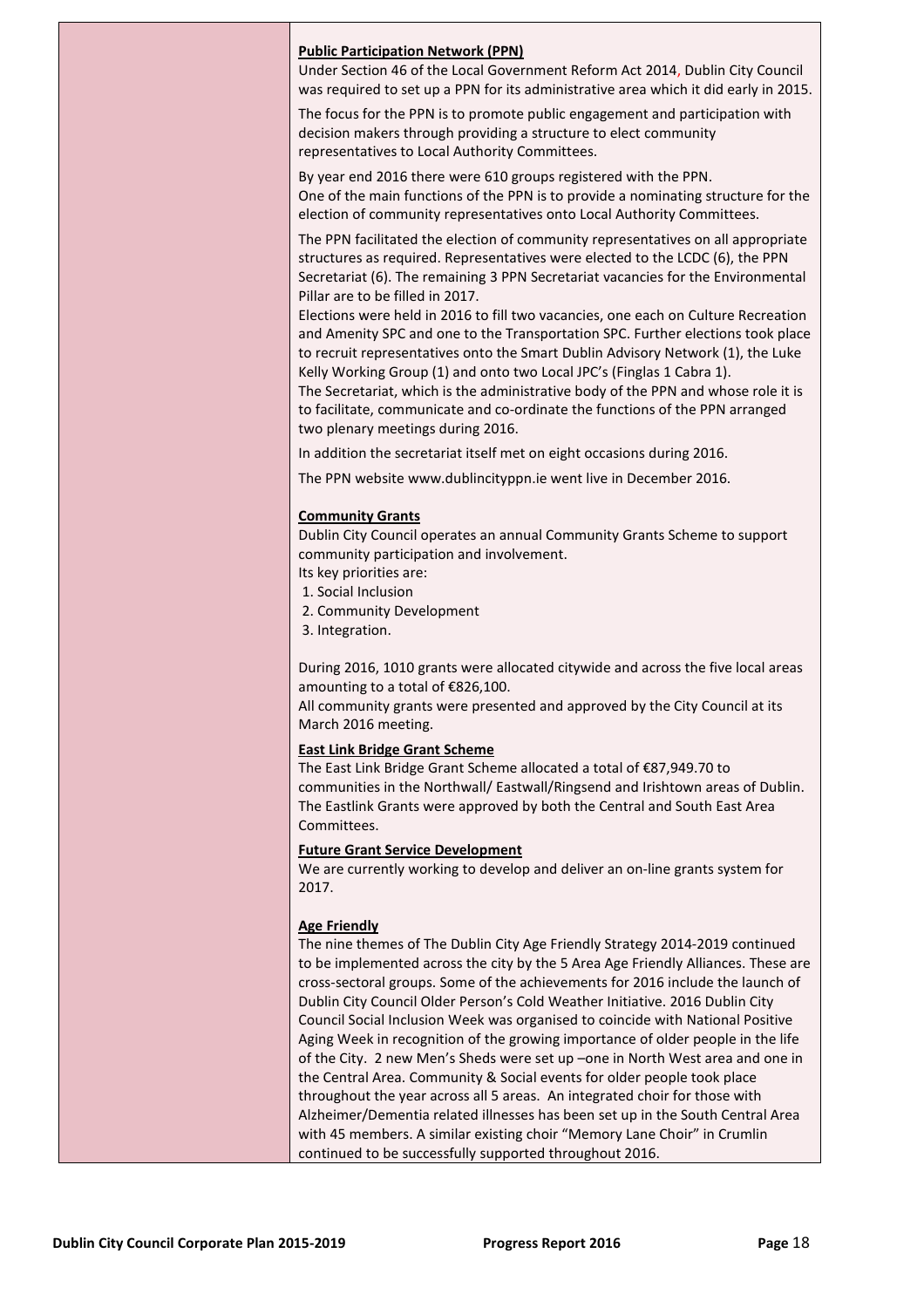| Support the inclusion of<br>community participation in safety<br>and security at local level | Dublin Fire Brigade (DFB) as an integrated fire based emergency medical and<br>rescue service provides a wide range of services and responses. In 2016 DFB's<br>East Region Communications Centre processed in excess of 160,000 calls for<br>emergency assistance.<br>In 2016 DFB carried out 52,480 fire and rescue mobilisations and 86,588<br>emergency medical service mobilisations which resulted in:<br>285 persons rescued from emergency incidents<br>$\bullet$<br>€72M value of property saved<br>$\bullet$<br>96 river rescues attended<br>$\bullet$<br>104 road traffic collision rescues<br>$\bullet$<br>59,735 patients treated and transported to hospital<br>$\bullet$<br>3230 critical medical incidents managed<br>$\bullet$<br>399 cardiac arrests managed<br>$\bullet$<br>DFB assisted in the delivery of 21 pre-hospital childbirths<br>$\bullet$<br>Community Fire Safety is carried out across all sections of DFB, with different<br>initiatives and programmes implemented throughout the community:<br>134 pre-incident plans devised and premises visited and validated<br>$\bullet$<br>125 operational exercises including nine large scale inter-agency exercises<br>$\bullet$<br>230 local community engagements - promoting fire safety awareness,<br>$\bullet$<br>station open days, community visits |
|----------------------------------------------------------------------------------------------|----------------------------------------------------------------------------------------------------------------------------------------------------------------------------------------------------------------------------------------------------------------------------------------------------------------------------------------------------------------------------------------------------------------------------------------------------------------------------------------------------------------------------------------------------------------------------------------------------------------------------------------------------------------------------------------------------------------------------------------------------------------------------------------------------------------------------------------------------------------------------------------------------------------------------------------------------------------------------------------------------------------------------------------------------------------------------------------------------------------------------------------------------------------------------------------------------------------------------------------------------------------------------------------------------------------------------------------|
| Review the strategic framework                                                               | 207 school visits which included 15,884 students<br>$\bullet$<br>A new Dublin City Integration Strategy 2016 to 2020 was published in May 2016                                                                                                                                                                                                                                                                                                                                                                                                                                                                                                                                                                                                                                                                                                                                                                                                                                                                                                                                                                                                                                                                                                                                                                                         |
| on integration "Towards                                                                      | and work commenced on implementing some of the 54 actions in partnership with                                                                                                                                                                                                                                                                                                                                                                                                                                                                                                                                                                                                                                                                                                                                                                                                                                                                                                                                                                                                                                                                                                                                                                                                                                                          |
| Integration"                                                                                 | a wide variety of groups.                                                                                                                                                                                                                                                                                                                                                                                                                                                                                                                                                                                                                                                                                                                                                                                                                                                                                                                                                                                                                                                                                                                                                                                                                                                                                                              |
|                                                                                              | Some key actions included:<br>A promotional information campaign targeting intra EU mobile workers                                                                                                                                                                                                                                                                                                                                                                                                                                                                                                                                                                                                                                                                                                                                                                                                                                                                                                                                                                                                                                                                                                                                                                                                                                     |
|                                                                                              | $\bullet$<br>using the Dublin.ie platform, particularly targeting Poland, Romania,                                                                                                                                                                                                                                                                                                                                                                                                                                                                                                                                                                                                                                                                                                                                                                                                                                                                                                                                                                                                                                                                                                                                                                                                                                                     |
|                                                                                              | Lithuania, Latvia and Italy.                                                                                                                                                                                                                                                                                                                                                                                                                                                                                                                                                                                                                                                                                                                                                                                                                                                                                                                                                                                                                                                                                                                                                                                                                                                                                                           |
|                                                                                              | Publication of an Interfaith Charter in collaboration with the Dublin City<br>$\bullet$<br>Interfaith Forum.                                                                                                                                                                                                                                                                                                                                                                                                                                                                                                                                                                                                                                                                                                                                                                                                                                                                                                                                                                                                                                                                                                                                                                                                                           |
|                                                                                              | Hosting a language provider's conference & collaborating with ESOL<br>$\bullet$                                                                                                                                                                                                                                                                                                                                                                                                                                                                                                                                                                                                                                                                                                                                                                                                                                                                                                                                                                                                                                                                                                                                                                                                                                                        |
|                                                                                              | providers (English for Speakers of Other Languages).<br>Supporting an English language Intercultural Centre in Ballybough<br>$\bullet$                                                                                                                                                                                                                                                                                                                                                                                                                                                                                                                                                                                                                                                                                                                                                                                                                                                                                                                                                                                                                                                                                                                                                                                                 |
|                                                                                              | Community Centre.                                                                                                                                                                                                                                                                                                                                                                                                                                                                                                                                                                                                                                                                                                                                                                                                                                                                                                                                                                                                                                                                                                                                                                                                                                                                                                                      |
|                                                                                              | Extending the multilingual walking tours in the city                                                                                                                                                                                                                                                                                                                                                                                                                                                                                                                                                                                                                                                                                                                                                                                                                                                                                                                                                                                                                                                                                                                                                                                                                                                                                   |
|                                                                                              | Developing a tool kit for organisations hoping to apply for Dublin City<br>$\bullet$                                                                                                                                                                                                                                                                                                                                                                                                                                                                                                                                                                                                                                                                                                                                                                                                                                                                                                                                                                                                                                                                                                                                                                                                                                                   |
|                                                                                              | Council integration funding & an evaluation tool for use in assessing the<br>applications.                                                                                                                                                                                                                                                                                                                                                                                                                                                                                                                                                                                                                                                                                                                                                                                                                                                                                                                                                                                                                                                                                                                                                                                                                                             |
|                                                                                              | Running a Migrant Information Fair in City Hall in conjunction with the<br>$\bullet$                                                                                                                                                                                                                                                                                                                                                                                                                                                                                                                                                                                                                                                                                                                                                                                                                                                                                                                                                                                                                                                                                                                                                                                                                                                   |
|                                                                                              | International Organisation for Migration, which is the leading inter-                                                                                                                                                                                                                                                                                                                                                                                                                                                                                                                                                                                                                                                                                                                                                                                                                                                                                                                                                                                                                                                                                                                                                                                                                                                                  |
| Participate with the relevant                                                                | governmental organisation in the field of migration.<br>The 2016 Working Topic for Comhairle na nÓg was the Education System &                                                                                                                                                                                                                                                                                                                                                                                                                                                                                                                                                                                                                                                                                                                                                                                                                                                                                                                                                                                                                                                                                                                                                                                                         |
| other statutory agencies in                                                                  | Emotional Counselling. Comhairle members carried out two surveys, created a                                                                                                                                                                                                                                                                                                                                                                                                                                                                                                                                                                                                                                                                                                                                                                                                                                                                                                                                                                                                                                                                                                                                                                                                                                                            |
| delivering the National Strategy                                                             | video and made a submission to the national assessment of the DEIS (Delivering                                                                                                                                                                                                                                                                                                                                                                                                                                                                                                                                                                                                                                                                                                                                                                                                                                                                                                                                                                                                                                                                                                                                                                                                                                                         |
| for children and young people                                                                | Equality of Opportunity in Schools) school programme. Three members of                                                                                                                                                                                                                                                                                                                                                                                                                                                                                                                                                                                                                                                                                                                                                                                                                                                                                                                                                                                                                                                                                                                                                                                                                                                                 |
|                                                                                              | Comhairle na nÓg were interviewed about their video by Gill Steadman at RTE<br>studios for the News2Day programme broadcast in October on RTE2 TV.                                                                                                                                                                                                                                                                                                                                                                                                                                                                                                                                                                                                                                                                                                                                                                                                                                                                                                                                                                                                                                                                                                                                                                                     |
|                                                                                              | They also created a video on Dublin Bay Biosphere in order to promote its                                                                                                                                                                                                                                                                                                                                                                                                                                                                                                                                                                                                                                                                                                                                                                                                                                                                                                                                                                                                                                                                                                                                                                                                                                                              |
|                                                                                              | importance to young people and received national recognition for their work in                                                                                                                                                                                                                                                                                                                                                                                                                                                                                                                                                                                                                                                                                                                                                                                                                                                                                                                                                                                                                                                                                                                                                                                                                                                         |
|                                                                                              | the press and on TV. The Comhairle was also congratulated on its innovative                                                                                                                                                                                                                                                                                                                                                                                                                                                                                                                                                                                                                                                                                                                                                                                                                                                                                                                                                                                                                                                                                                                                                                                                                                                            |
|                                                                                              | Dublin Bay Biosphere video at the UNESCO Summit in Peru 2016.<br>Comhairle na nÓg members were also involved in the Ombudsman for Children's                                                                                                                                                                                                                                                                                                                                                                                                                                                                                                                                                                                                                                                                                                                                                                                                                                                                                                                                                                                                                                                                                                                                                                                           |
|                                                                                              | Strategic Plan 2016-2018.                                                                                                                                                                                                                                                                                                                                                                                                                                                                                                                                                                                                                                                                                                                                                                                                                                                                                                                                                                                                                                                                                                                                                                                                                                                                                                              |
|                                                                                              | Some Comhairle members took part in an event organised by DCU in Albert                                                                                                                                                                                                                                                                                                                                                                                                                                                                                                                                                                                                                                                                                                                                                                                                                                                                                                                                                                                                                                                                                                                                                                                                                                                                |
|                                                                                              | College Park as part of positive ageing week called Operation Conversation                                                                                                                                                                                                                                                                                                                                                                                                                                                                                                                                                                                                                                                                                                                                                                                                                                                                                                                                                                                                                                                                                                                                                                                                                                                             |
|                                                                                              | A delegation of Israeli and Palestinian young people who were in Dublin for a week<br>in October at a Kids 4 Peace conference met members of the Comhairle na nÓg in                                                                                                                                                                                                                                                                                                                                                                                                                                                                                                                                                                                                                                                                                                                                                                                                                                                                                                                                                                                                                                                                                                                                                                   |
|                                                                                              | the Mansion House.                                                                                                                                                                                                                                                                                                                                                                                                                                                                                                                                                                                                                                                                                                                                                                                                                                                                                                                                                                                                                                                                                                                                                                                                                                                                                                                     |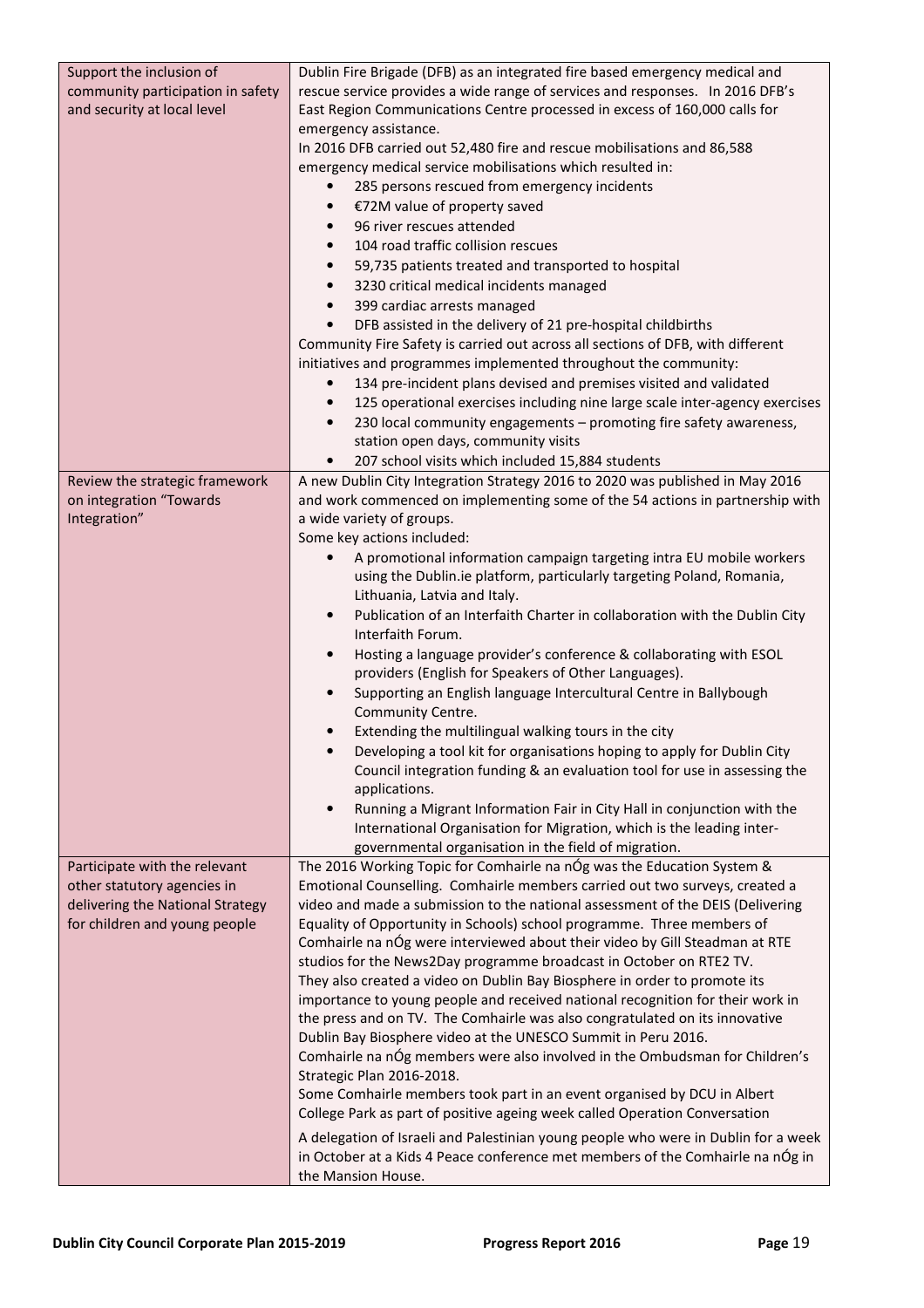| Manage social inclusion policies<br>and protocols through the City | A very successful Social Inclusion Week took place this year from 26 <sup>th</sup> September<br>to 1 <sup>st</sup> October. A full city wide programme of events was officially launched by                                                                                          |
|--------------------------------------------------------------------|--------------------------------------------------------------------------------------------------------------------------------------------------------------------------------------------------------------------------------------------------------------------------------------|
| Council's network of area offices                                  | the Lord Mayor Brendan Carr in the Mansion House.                                                                                                                                                                                                                                    |
|                                                                    | Over 60 well-attended events and activities took place during the week across<br>the entire city.                                                                                                                                                                                    |
|                                                                    | The programme included:                                                                                                                                                                                                                                                              |
|                                                                    | Awareness raising and information exhibitions for staff<br>A volunteering workshop,                                                                                                                                                                                                  |
|                                                                    | A national conference of organisations representing migrant groups<br>$\bullet$                                                                                                                                                                                                      |
|                                                                    | A mental health themed open mic night                                                                                                                                                                                                                                                |
|                                                                    | Short radio plays performed by blind and visually impaired people.<br>$\bullet$                                                                                                                                                                                                      |
|                                                                    | The multi-agency Dublin City Age Friendly Alliance continued to work on the<br>actions of a three year implementation plan - Dublin Age Friendly City Strategy<br>$2014 - 2019.$                                                                                                     |
|                                                                    | The inaugural Dublin City Good Citizen Awards ceremony took place in the Round<br>Room at the Mansion House on Tuesday 17th May 2016.                                                                                                                                                |
|                                                                    | The Awards were hosted by the Lord Mayor Críona Ní Dhaláigh and singer/<br>songwriter and TV personality Keith Duffy, aimed to acknowledge the work of<br>volunteers and good citizens in assisting statutory bodies to deliver essential<br>community services throughout the city. |
|                                                                    | 49 nominees were shortlisted, from approximately 300 submissions received                                                                                                                                                                                                            |
|                                                                    | from communities across the city. The awards will be run every two years.                                                                                                                                                                                                            |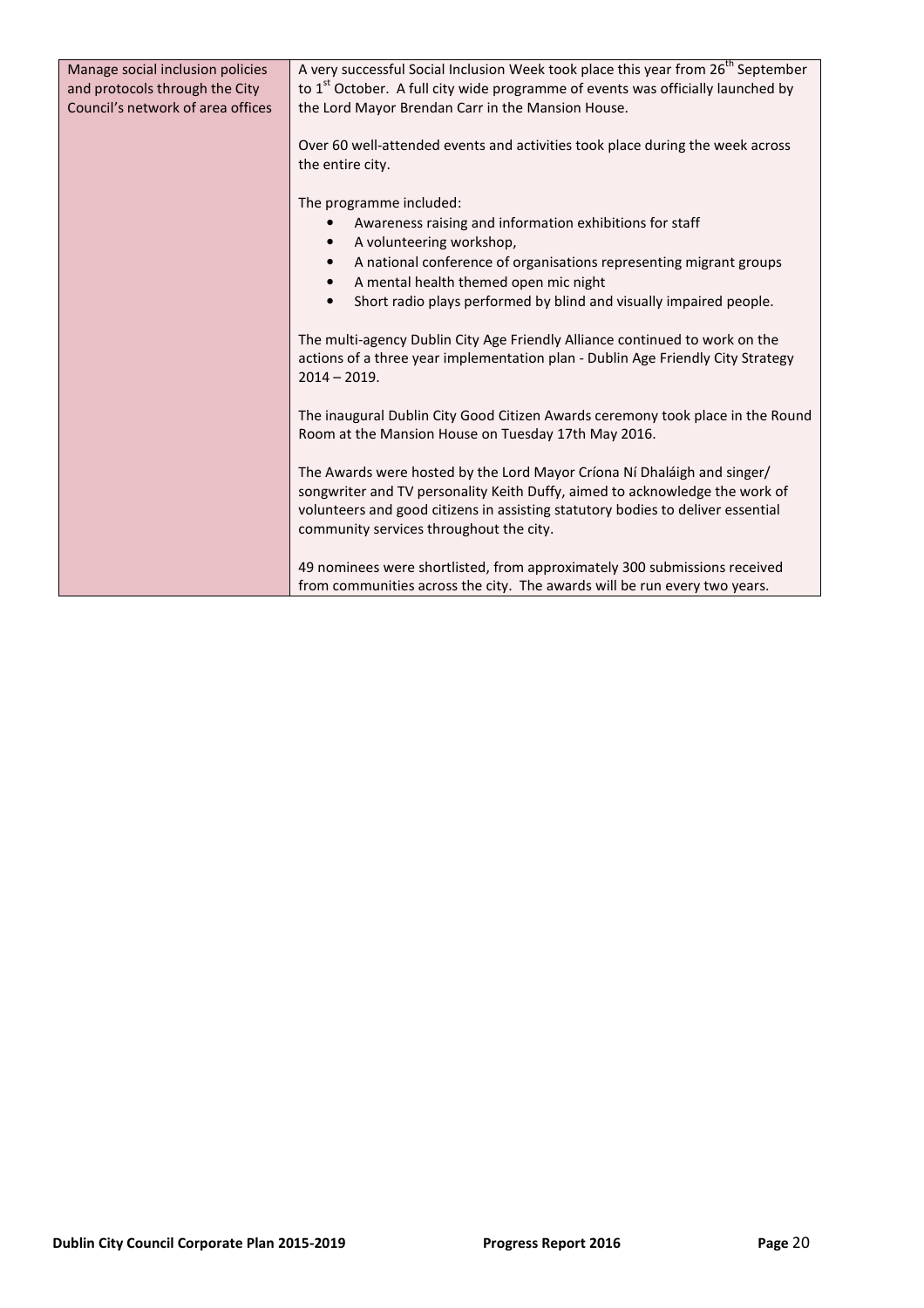

For visitors, business people and our citizens, the Council's ambition is that Dublin delivers the very best of infrastructure, facilities and events while nurturing our heritage and traditions with the ambition of continuing to be the preferred city in Europe.

| Goal 1                                                                                        |                                                                                                                                                                                                                                                                                                                                                                                                                                                                                                                                                                                                                                                                                                                                                                                                                                                                                                                                                                                                                                                       |
|-----------------------------------------------------------------------------------------------|-------------------------------------------------------------------------------------------------------------------------------------------------------------------------------------------------------------------------------------------------------------------------------------------------------------------------------------------------------------------------------------------------------------------------------------------------------------------------------------------------------------------------------------------------------------------------------------------------------------------------------------------------------------------------------------------------------------------------------------------------------------------------------------------------------------------------------------------------------------------------------------------------------------------------------------------------------------------------------------------------------------------------------------------------------|
| activities for the City.                                                                      | To promote tourism, sport and recreation and attract, manage and support major events and a range of                                                                                                                                                                                                                                                                                                                                                                                                                                                                                                                                                                                                                                                                                                                                                                                                                                                                                                                                                  |
| <b>Objective</b>                                                                              | <b>Progress</b>                                                                                                                                                                                                                                                                                                                                                                                                                                                                                                                                                                                                                                                                                                                                                                                                                                                                                                                                                                                                                                       |
| Work with tourism<br>organisations to promote<br>Dublin City as a major tourist<br>attraction | Dublin City Council continued its collaboration with Fáilte Ireland and other<br>local stakeholders on the promotion of the City through the "Dublin - A Breath<br>of Fresh Air" brand.<br>The Bram Stoker and New Year's Festivals continued to develop, supported by<br>ongoing partnerships between Dublin City Council and Fáilte Ireland.<br>A Dublin City Council Events Strategy is in development and will be published<br>in 2017. This strategy will aim to strengthen our delivery of events and identify<br>potential new flagship events and festivals which could be brought to the City.<br>Funding continued to be allocated during 2016 by Dublin City Council's Events<br>Section to support events and festivals which aim to attract both local and<br>overseas visitors.<br>These Festivals include:<br>Dublin International Film Festival<br>$\bullet$<br><b>Bram Stoker Festival</b><br>New Year's Festival<br><b>Fringe Festival</b><br><b>St. Patrick's Festival</b><br><b>City Spectacular Festival</b><br><b>Trad Fest</b> |
|                                                                                               | Dublin City Council also supports Dublin's DNA (Dublin Northside Attraction) - a                                                                                                                                                                                                                                                                                                                                                                                                                                                                                                                                                                                                                                                                                                                                                                                                                                                                                                                                                                      |
|                                                                                               | attractions that are a key not only to the character of Dublin city, but also to its                                                                                                                                                                                                                                                                                                                                                                                                                                                                                                                                                                                                                                                                                                                                                                                                                                                                                                                                                                  |
|                                                                                               | unique and fascinating trail comprising some of the city's most vibrant<br>people and the people of Ireland.                                                                                                                                                                                                                                                                                                                                                                                                                                                                                                                                                                                                                                                                                                                                                                                                                                                                                                                                          |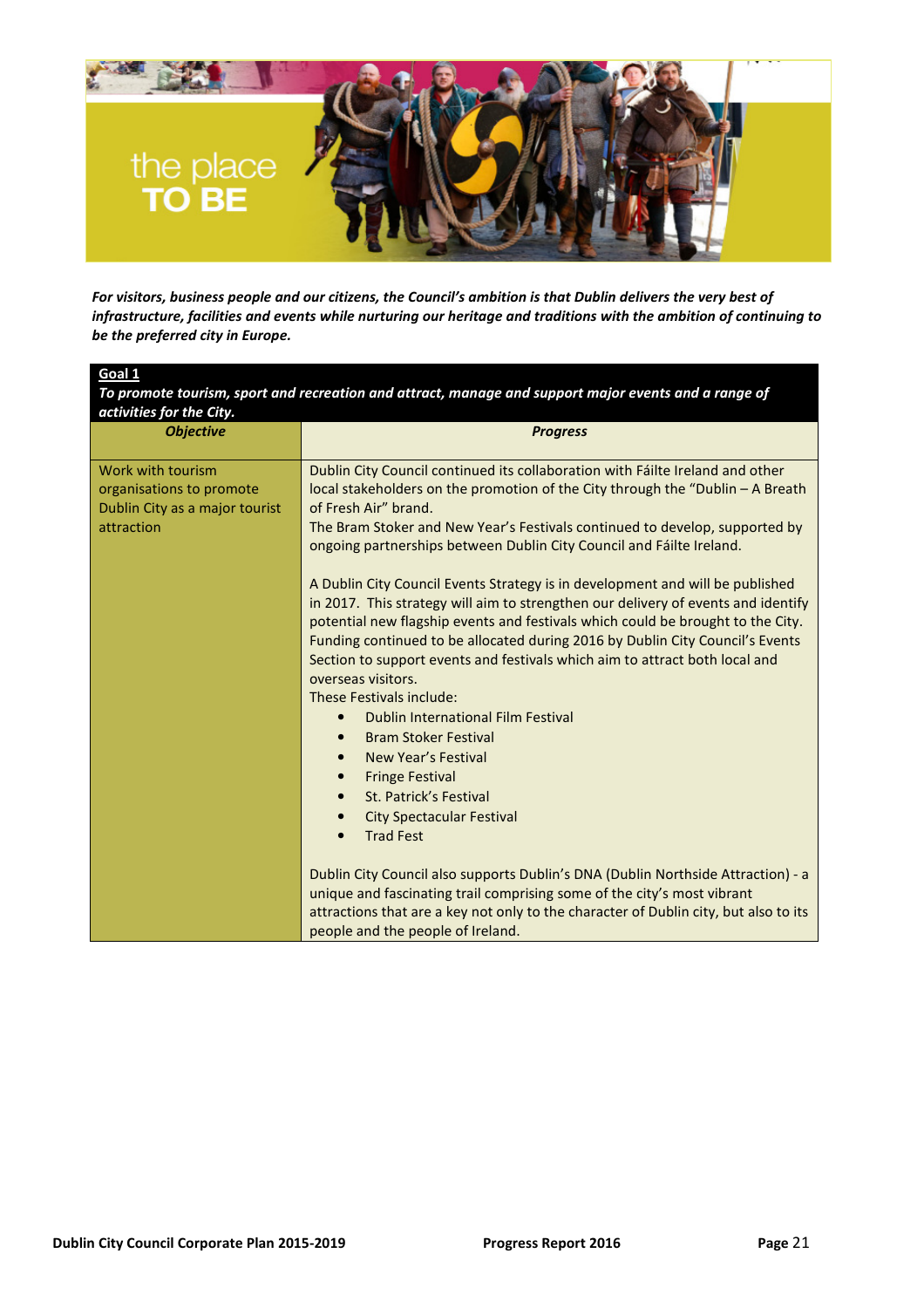| Support and facilitate an    | The Dublin City Arts Office programmed a number of cultural and artistic                                                                         |
|------------------------------|--------------------------------------------------------------------------------------------------------------------------------------------------|
| integrated programme of arts | festivals in 2016 including:                                                                                                                     |
| development, cultural        | The Dublin Chinese New Year Festival with 32 events.<br>$\bullet$                                                                                |
| festivals and events         | Musictown Festival had 11,450 people attended.<br>$\bullet$                                                                                      |
|                              | The International Literature Festival Dublin - 7,673 people attended<br>$\bullet$                                                                |
|                              | events.                                                                                                                                          |
|                              | The Opera in the Open season August 2016 - attended by 2500<br>$\bullet$                                                                         |
|                              | people.                                                                                                                                          |
|                              | Culture Night - 330 venues, 450 events. 66,000 people were on<br>$\bullet$                                                                       |
|                              | Facebook with 28,000 impressions on Twitter.                                                                                                     |
|                              | 8 exhibitions, with works from domestic and international artists, were                                                                          |
|                              | delivered as part of our 1916 Centenary Programme "The Artist as Witness":                                                                       |
|                              | <b>Revisions by Julie Merriman</b>                                                                                                               |
|                              | The Collection - The Artist as Witness<br>$\bullet$                                                                                              |
|                              | NO MORE FUN AND GAMES by Jesse Jones<br>$\bullet$                                                                                                |
|                              | Roger Casement "High Treason"<br>$\bullet$                                                                                                       |
|                              | Our Kind by Alan Phelan<br>$\bullet$                                                                                                             |
|                              | What's What in a Mirror by Liam Gillick<br>$\bullet$                                                                                             |
|                              | The Casement Sonata by Gavin Friday<br>$\bullet$                                                                                                 |
|                              | The Collection - The Best of the Decades<br>$\bullet$                                                                                            |
|                              | The Arms of Freedom by Sven Augustijnen<br>$\bullet$<br>$\bullet$                                                                                |
|                              | <b>Beyond Tradition - Michael Kane</b>                                                                                                           |
|                              |                                                                                                                                                  |
|                              | <b>Education and Outreach</b>                                                                                                                    |
|                              | Dublin City Council's Education and Outreach Programme delivered a series of                                                                     |
|                              | workshops, events, talks, tours and lectures, informed by Dublin City Gallery                                                                    |
|                              | The Hugh Lane's exhibitions and collection:                                                                                                      |
|                              | 51 public lectures/events and screenings<br>$\bullet$                                                                                            |
|                              | 37 coffee lectures<br>$\bullet$                                                                                                                  |
|                              | 60 Family / Children's workshops, 301 tours delivered (50 free to the<br>$\bullet$                                                               |
|                              | public)                                                                                                                                          |
|                              | A successful pilot outreach project - Future Present: Witnessing 2016 -<br>$\bullet$<br>was delivered in collaboration with the North West Area. |
|                              | As part of the gallery's participation in the Dublin's Culture Connects                                                                          |
|                              | project, members of the Sikh Community attended the premiere of                                                                                  |
|                              | 'Ships Passing in the Night' in the gallery.                                                                                                     |
|                              | A welcome night was hosted by the gallery for members of the New<br>$\bullet$                                                                    |
|                              | Communities Partnership.                                                                                                                         |
|                              |                                                                                                                                                  |
|                              | <b>Supporting festivals and events in the City:</b>                                                                                              |
|                              | Dublin City Council supported and participated in:                                                                                               |
|                              | The Chinese New Year Festival                                                                                                                    |
|                              | St. Patrick's Festival<br>$\bullet$                                                                                                              |
|                              | <b>Russian Festival of Culture</b><br>$\bullet$                                                                                                  |
|                              | <b>Culture Night</b><br>$\bullet$                                                                                                                |
|                              | <b>Festival of History</b><br>$\bullet$                                                                                                          |
|                              | One City One Book<br>$\bullet$<br><b>Dublin Gallery Weekend</b><br>$\bullet$                                                                     |
|                              | <b>National Drawing Day</b><br>$\bullet$                                                                                                         |
|                              | <b>Bealtaine</b>                                                                                                                                 |
|                              |                                                                                                                                                  |
|                              | <b>Dublin City Gallery The Hugh Lane's Sunday concert series:</b>                                                                                |
|                              | 38 Concerts were delivered as part of the Sunday at Noon series, with an                                                                         |
|                              | overall attendance of over 12,000.                                                                                                               |
|                              |                                                                                                                                                  |
|                              | <b>Dublin City Libraries</b><br>38,997 people attended events delivered in branch libraries and other venues.                                    |
|                              |                                                                                                                                                  |
|                              | The programmes publicised in the Spring, Autumn and Summer brochures                                                                             |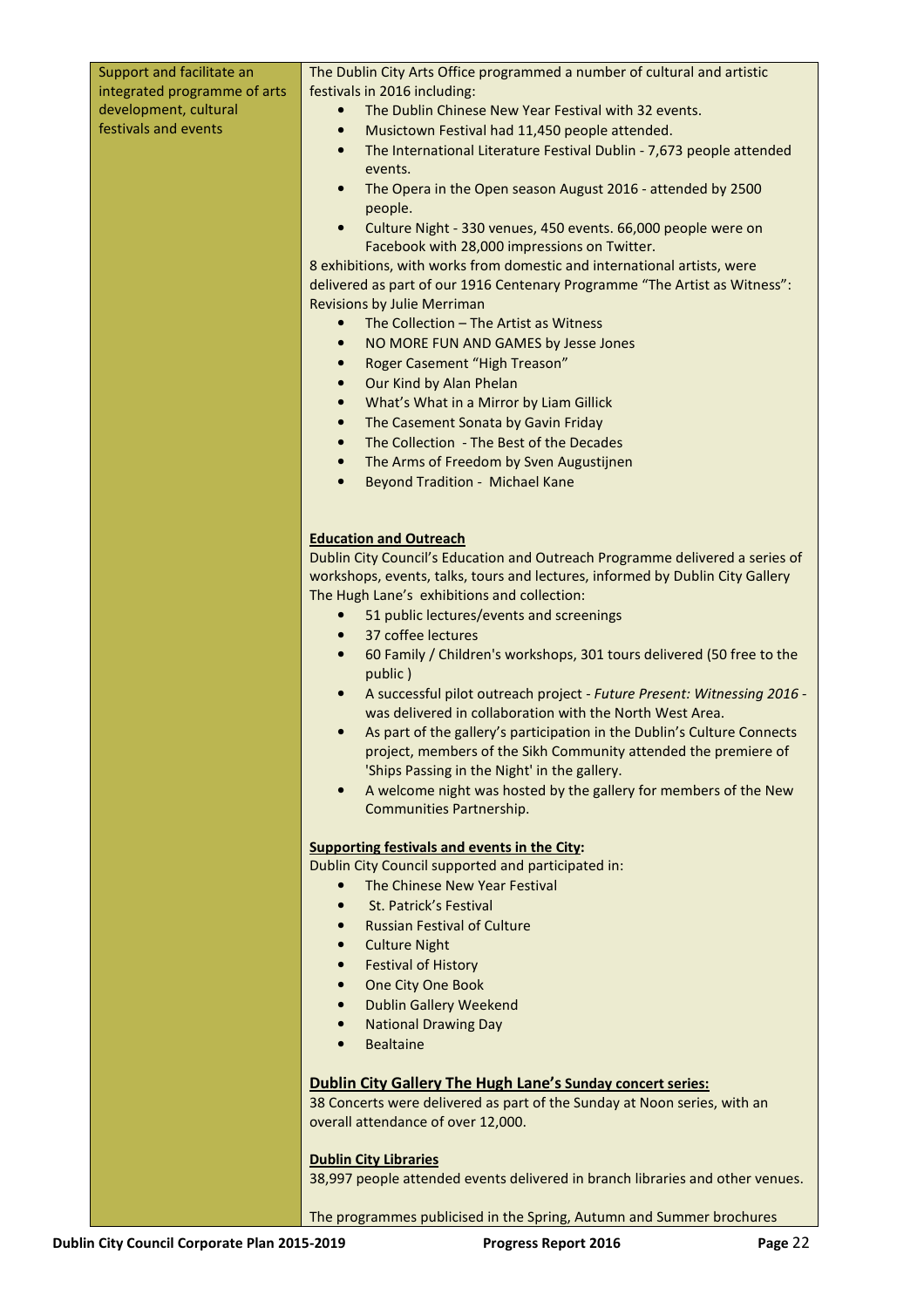|                                                             | linked to national & city-wide themed programmes.                                                                                                                                                                                                                                                                                                                                   |
|-------------------------------------------------------------|-------------------------------------------------------------------------------------------------------------------------------------------------------------------------------------------------------------------------------------------------------------------------------------------------------------------------------------------------------------------------------------|
|                                                             | Spring 2016 in Dublin City Public Libraries focused on Dublin Remembers: Is<br>Cuimhin Linn programme with a wide range of topics to give background to<br>those who required more information on 1916 and detail for those who had                                                                                                                                                 |
|                                                             | quite extensive knowledge already.                                                                                                                                                                                                                                                                                                                                                  |
|                                                             | The Bealtaine programme in May 2016 was part of nationwide programme of<br>creativity as we get older with writing, craft and music workshops so people<br>could try out new endeavours for free.                                                                                                                                                                                   |
|                                                             | The Summer Reading Programme provided a wide ranging programme of<br>family & children events on story-reading, art & craft and music workshops.                                                                                                                                                                                                                                    |
|                                                             | Heritage Week and Dublin Festival of History remained a cornerstone in our<br>programme for the Autumn with interesting talks and discussions.                                                                                                                                                                                                                                      |
|                                                             | Conversation Cafes and creative writing workshops in association with Fighting<br>words proved popular with audiences during September and October.<br>We rounded up the year with a focus on Dublin Books Festival, Children's Book<br><b>Festival and Science Week.</b>                                                                                                           |
|                                                             | Several libraries were involved in promoting reading to children and provided<br>workshops for DEIS schools during the Summer.                                                                                                                                                                                                                                                      |
|                                                             | Liaison with Arts Office to co-ordinate Children's Art in libraries ensures<br>children experience a holistic perspective to their surroundings via dance,<br>theatre, art and music.                                                                                                                                                                                               |
|                                                             | The Dublin Festival of History attracted audiences of 3,500 to free lectures and<br>talks in Dublin Castle, branch libraries, and other venues.                                                                                                                                                                                                                                     |
|                                                             | Other history & heritage programmes included the City Hall Lecture Series;<br>Heritage Week, the annual Gilbert library lecture.                                                                                                                                                                                                                                                    |
|                                                             | 16,000 people availed of free language learning facilities in the Central Library.                                                                                                                                                                                                                                                                                                  |
| Actively bid for and seek out<br>major events for the City. | In May 2016, the Women's Rugby World Cup (WRWC) 2017 was launched. A<br>representative from the Dublin City Sport and Recreation Section plays an<br>active role in the tournament's advisory committee and is currently organising<br>street branding on the run up to the event and the welcoming ceremony in the<br>Mansion House Round Room for the 12 teams competing in WRWC. |
|                                                             | The 2020 Euro Championship was launched in November 2016 and as part of<br>the tournament 4 games will be held in Dublin. A representative from Dublin<br>City Council's Sport & Recreation Section plays an active role in planning for<br>the event working alongside representatives from the F.A.I., Department of<br>Transport, Tourism, and Sport, and Aviva Stadium.         |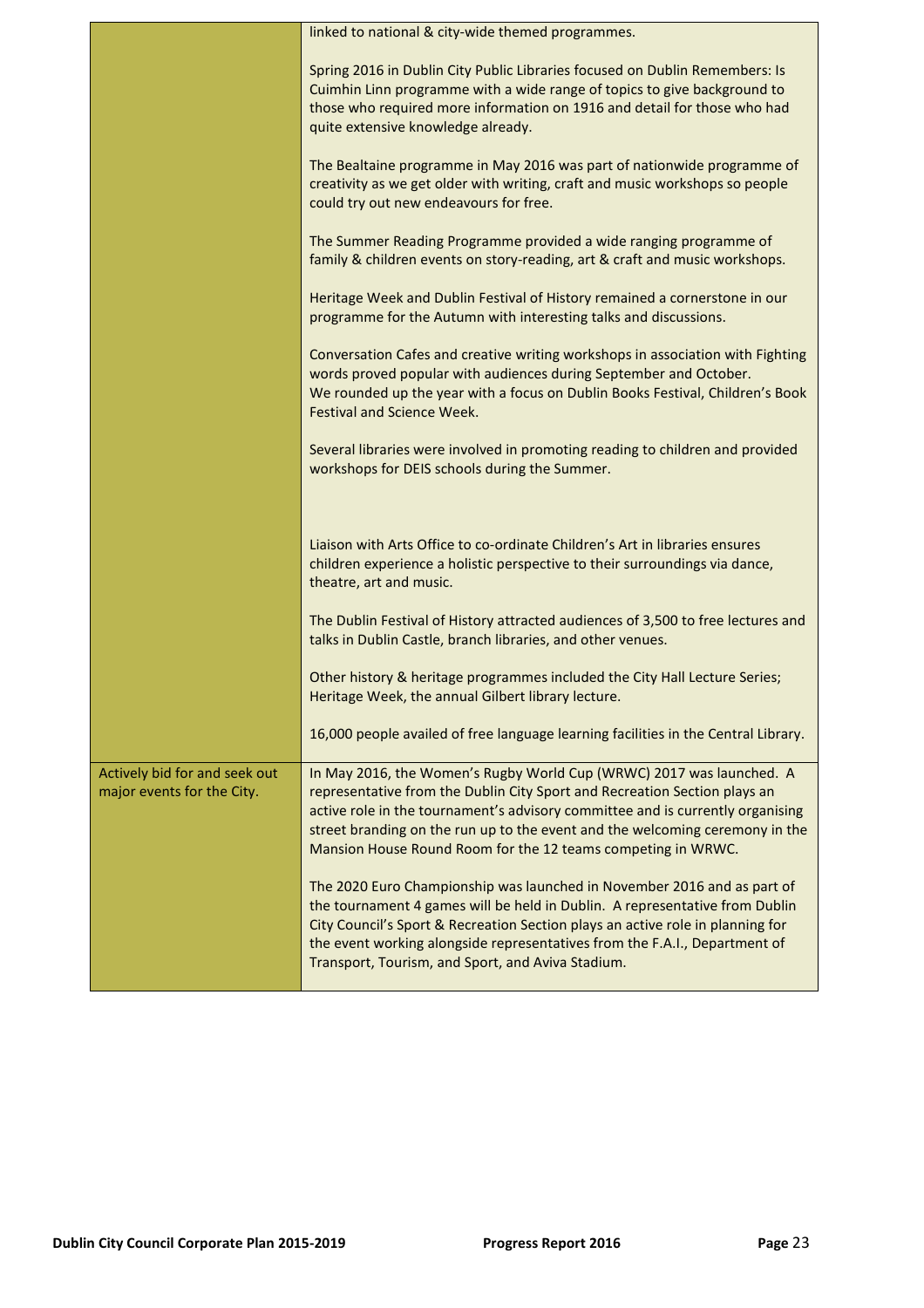| Create a new City sports and<br>wellbeing partnership                    | In 2016, the Partnership completed its first statement of strategy STRIDE 2017<br>-2020 that sets out the sport and physical activity priorities for the City over<br>the next four years under the following strategic goals:<br><b>Places and Spaces</b><br><b>Programmes and Services</b><br>$\bullet$<br><b>Promoting Sport and Inspiring People</b><br><b>Good Practice</b><br>Each goal consists of a clear set of initiatives and actions. Implementation of<br>these will begin in 2017 via the 18 Sport Officers and 20 co-funded officers in<br>Boxing, Cricket, Rowing, Rugby and Football who develop and implement sport<br>and physical activity programmes and services to the general population. |
|--------------------------------------------------------------------------|-------------------------------------------------------------------------------------------------------------------------------------------------------------------------------------------------------------------------------------------------------------------------------------------------------------------------------------------------------------------------------------------------------------------------------------------------------------------------------------------------------------------------------------------------------------------------------------------------------------------------------------------------------------------------------------------------------------------|
|                                                                          | 2016 Highlights                                                                                                                                                                                                                                                                                                                                                                                                                                                                                                                                                                                                                                                                                                   |
|                                                                          | Operation Transformation 5km Walk: 400 walkers.<br>Change for Life Programme: a 12 week lifestyle initiative with 370<br>participants.<br>Lord Mayor's 5 Alive Challenge: Five 5km races with 400 participants.<br>Champions Day: sports day for people with intellectual and physical<br>$\bullet$                                                                                                                                                                                                                                                                                                                                                                                                               |
|                                                                          | disabilities with 90 participants                                                                                                                                                                                                                                                                                                                                                                                                                                                                                                                                                                                                                                                                                 |
|                                                                          | Older Adult Sports Day: sports day for older adults with 250<br>$\bullet$<br>participants.                                                                                                                                                                                                                                                                                                                                                                                                                                                                                                                                                                                                                        |
|                                                                          | Marathon Kids: an initiative in conjunction with Fingal Sport<br>$\bullet$                                                                                                                                                                                                                                                                                                                                                                                                                                                                                                                                                                                                                                        |
|                                                                          | Partnership and Dublin Marathon, with 3000 6 <sup>th</sup> class children overall.<br>Late Night Leagues: an initiative in conjunction with the F.A.I. and<br>$\bullet$                                                                                                                                                                                                                                                                                                                                                                                                                                                                                                                                           |
|                                                                          | Gardai for young people at risk, with 400 participants.                                                                                                                                                                                                                                                                                                                                                                                                                                                                                                                                                                                                                                                           |
|                                                                          | Great Dublin Bike Ride: 130 cyclists completed a lead in programme<br>$\bullet$<br>and then participated in the GDBR event.                                                                                                                                                                                                                                                                                                                                                                                                                                                                                                                                                                                       |
|                                                                          | Get Going Get Rowing: indoor rowing programme in partnership with<br>$\bullet$<br>Rowing Ireland aimed at teenage girls, with over 3000 participants.                                                                                                                                                                                                                                                                                                                                                                                                                                                                                                                                                             |
| Develop and enhance<br>relationships with other<br>international cities. | The International Relations Unit continued to maintain and enhance the<br>Council's relationships with our twin cities and those with whom we have co-<br>operation agreements.                                                                                                                                                                                                                                                                                                                                                                                                                                                                                                                                   |
|                                                                          | The Lord Mayor visited Liverpool, with whom we have been twinned since<br>1997, to meet community workers especially those in the areas of Social<br>Housing Regeneration and Community Land Trust Projects.                                                                                                                                                                                                                                                                                                                                                                                                                                                                                                      |
|                                                                          | A Sister Cities Summit was held in Croke Park from 21 <sup>st</sup> to 24 <sup>th</sup> April. It was<br>attended by some 200 US city mayors, business, education and youth leaders<br>from many of the sixty United States cities that are twinned with Irish local<br>authorities. The Summit marked the centenary of 1916 and also the 60 <sup>th</sup><br>anniversary of the establishment of Sister Cities International by President<br>Eisenhower.                                                                                                                                                                                                                                                         |
|                                                                          | International Relations Unit also cultivated our links with China and a<br>delegation from Dublin City Council visited Chengdu and Shantou as part of a<br>World Cities project which aims to improve the quality of life in European,<br>Chinese and Indian cities or regions through knowledge exchange among cities<br>on specific thematic areas. Fingal County Council is also a partner on this<br>project. We established diplomatic relations with Wuhan City of the Peoples<br>Republic of China.                                                                                                                                                                                                        |
|                                                                          | Delegations welcomed to Dublin included:<br>Members of the Chinese National People's Congress visited Dublin in<br>$\bullet$<br>September.<br>The Mayor of District 7 Budapest<br>The Mayor of Enugu State Nigeria<br>Officials from St. Petersburg City Council.                                                                                                                                                                                                                                                                                                                                                                                                                                                 |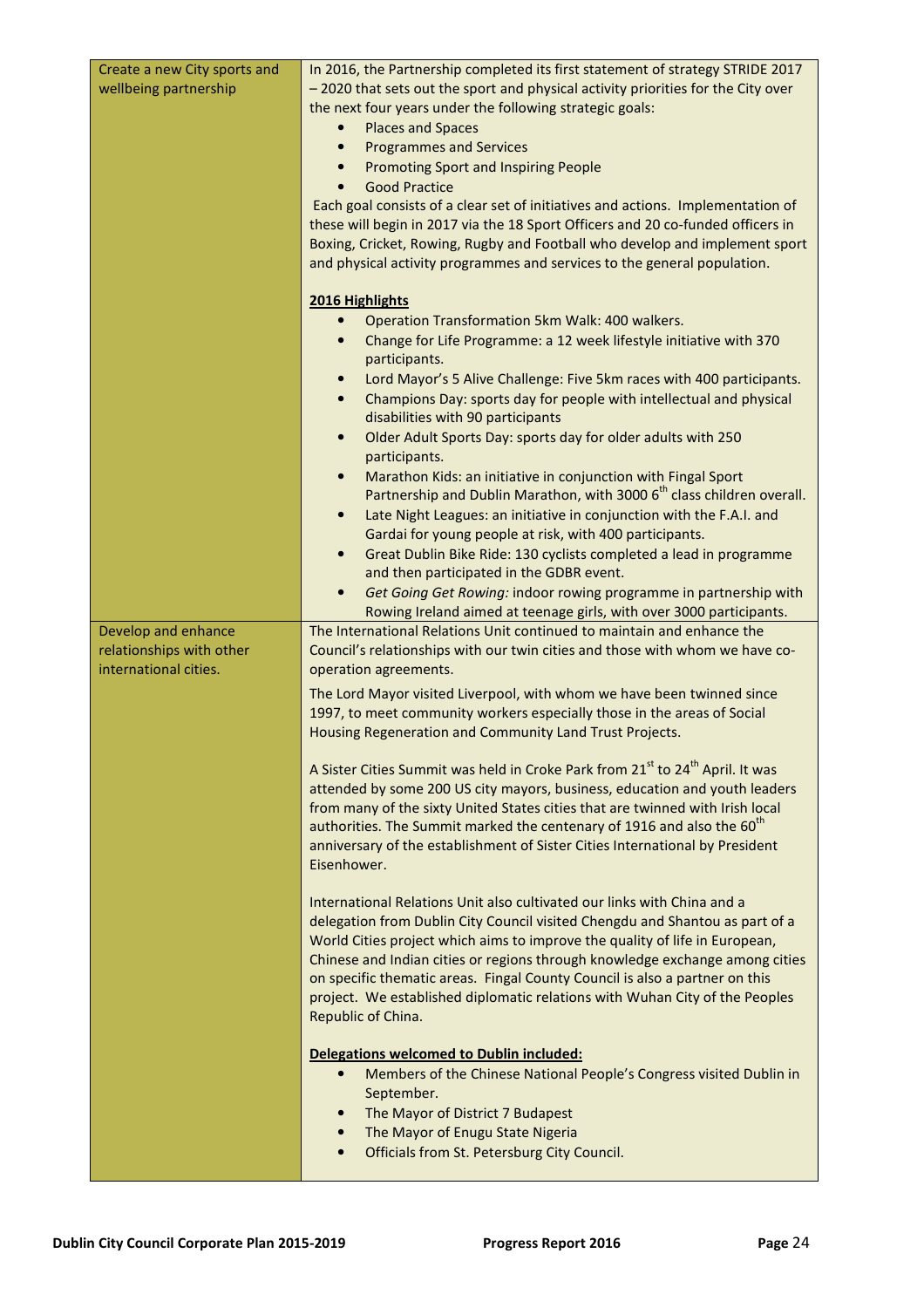| To achieve the right balance between nurturing the City's unique natural and built heritage and creating new<br>places through quality urban design.                                                                                                                                                                      |                                                                                                                                                                                                                                                                                                                                                                                                                                                                                                                                                                                                                                                                                                                                                                                                                                                                                                                                                                                             |
|---------------------------------------------------------------------------------------------------------------------------------------------------------------------------------------------------------------------------------------------------------------------------------------------------------------------------|---------------------------------------------------------------------------------------------------------------------------------------------------------------------------------------------------------------------------------------------------------------------------------------------------------------------------------------------------------------------------------------------------------------------------------------------------------------------------------------------------------------------------------------------------------------------------------------------------------------------------------------------------------------------------------------------------------------------------------------------------------------------------------------------------------------------------------------------------------------------------------------------------------------------------------------------------------------------------------------------|
| <b>Objective</b>                                                                                                                                                                                                                                                                                                          | <b>Progress</b>                                                                                                                                                                                                                                                                                                                                                                                                                                                                                                                                                                                                                                                                                                                                                                                                                                                                                                                                                                             |
| Re-energise the North and South<br>Georgian cores of the City,<br>through the introduction of new<br>and adaptable uses, which are<br>sympathetic to the character of<br>the area                                                                                                                                         | The Living City Initiative (LCI) continues to be promoted. A seminar/workshop<br>involving all 6 cities and other stakeholders was held and actions identified.<br>The Planning Department is setting up a 'one stop shop' to assist applicants.<br>A study of suitable templates for adaptation of Georgian houses is being<br>finalised.<br>Conservation plans have been published for the conservation and<br>improvement of both Merrion Square Park and Mountjoy Square Park.<br>During 2016 Parks and Landscape Services<br>Restored the railings in Mountjoy Square<br>Carried out restoration works to footpaths in Merrion Square<br>$\bullet$                                                                                                                                                                                                                                                                                                                                     |
| Continue the expansion of the                                                                                                                                                                                                                                                                                             | Work progressed during 2016:-                                                                                                                                                                                                                                                                                                                                                                                                                                                                                                                                                                                                                                                                                                                                                                                                                                                                                                                                                               |
| city centre area eastwards to the<br>Docklands, and westwards<br>through the arc from<br>Grangegorman to the Heuston<br>Quarter                                                                                                                                                                                           | Grangegorman Campus is being implemented with facilities for 1000<br>$\bullet$<br>students on site<br>the Planning Department co-ordinated Dublin City Council's input in<br>$\bullet$<br>the new Childrens Hospital (SJH) scheme, including the oral hearing<br>O'Devaney Gardens is identified as a Social Housing Initiative site<br>$\bullet$<br>The Docklands SDZ, which provides for 300,000sqm plus<br>$\bullet$<br>commercial space and 2,600 residential units, is being implemented<br>by a dedicated planning unit.<br>Through the development management process, planning<br>$\bullet$<br>permission was granted for major facilities / blocks at<br>Grangegorman (the Central Quad and the Eastern Quad), and for<br>significant mixed use developments in Dublin Docklands including<br>key sites at Bolands Mills, Sir John Rogerson's Quay and North Wall<br>Quay.<br>Permission was also granted for housing developments at Clongriffin<br>$\bullet$<br>and Pelletstown. |
| Strengthen the radial streets of                                                                                                                                                                                                                                                                                          | The LCI, as discussed above is aimed at the residential radial streets, such as                                                                                                                                                                                                                                                                                                                                                                                                                                                                                                                                                                                                                                                                                                                                                                                                                                                                                                             |
| the city by new uses of upper<br>floors, and infill development                                                                                                                                                                                                                                                           | Thomas Street & Aungier Street.                                                                                                                                                                                                                                                                                                                                                                                                                                                                                                                                                                                                                                                                                                                                                                                                                                                                                                                                                             |
| <b>Extend the successful "Urban</b><br>Village" model to create similar<br>thriving centres in the new<br>developing areas of the city<br>Create a more fine tuned<br>response to building height in<br>relation to context and place<br>making for the city                                                              | New urban villages, e.g. Ashton Gate, are included in the LAP's plus<br>Clongriffin/Belmayne, Pelletstown & Cherry Orchard in the longer term. Local<br>Environmental Improvement Plans (LEIPs) are included in the Development<br>Plan for existing villages.<br>The Development Plan contains a refinement of the existing policy on height,<br>such that max heights are expressed in metres, rather than storeys, so as to<br>accommodate buildings of different floor to ceiling heights in the same<br>street.                                                                                                                                                                                                                                                                                                                                                                                                                                                                        |
| To promote the re-use of empty<br>or under-used ground or upper<br>floor space in the existing building<br>stock by ensuring that issues<br>relating to planning; fire safety;<br>disabled access; heritage;<br>conservation; commercial rates<br>and environmental health are<br>communicated in an integrated<br>manner | The Living City Initiative will include a 'one stop shop' approach involving<br>planning, conservation, disabled access, Building Regulations (Fire Access), in<br>order to reduce the perceived burden on attracting more people to live in<br>the city.                                                                                                                                                                                                                                                                                                                                                                                                                                                                                                                                                                                                                                                                                                                                   |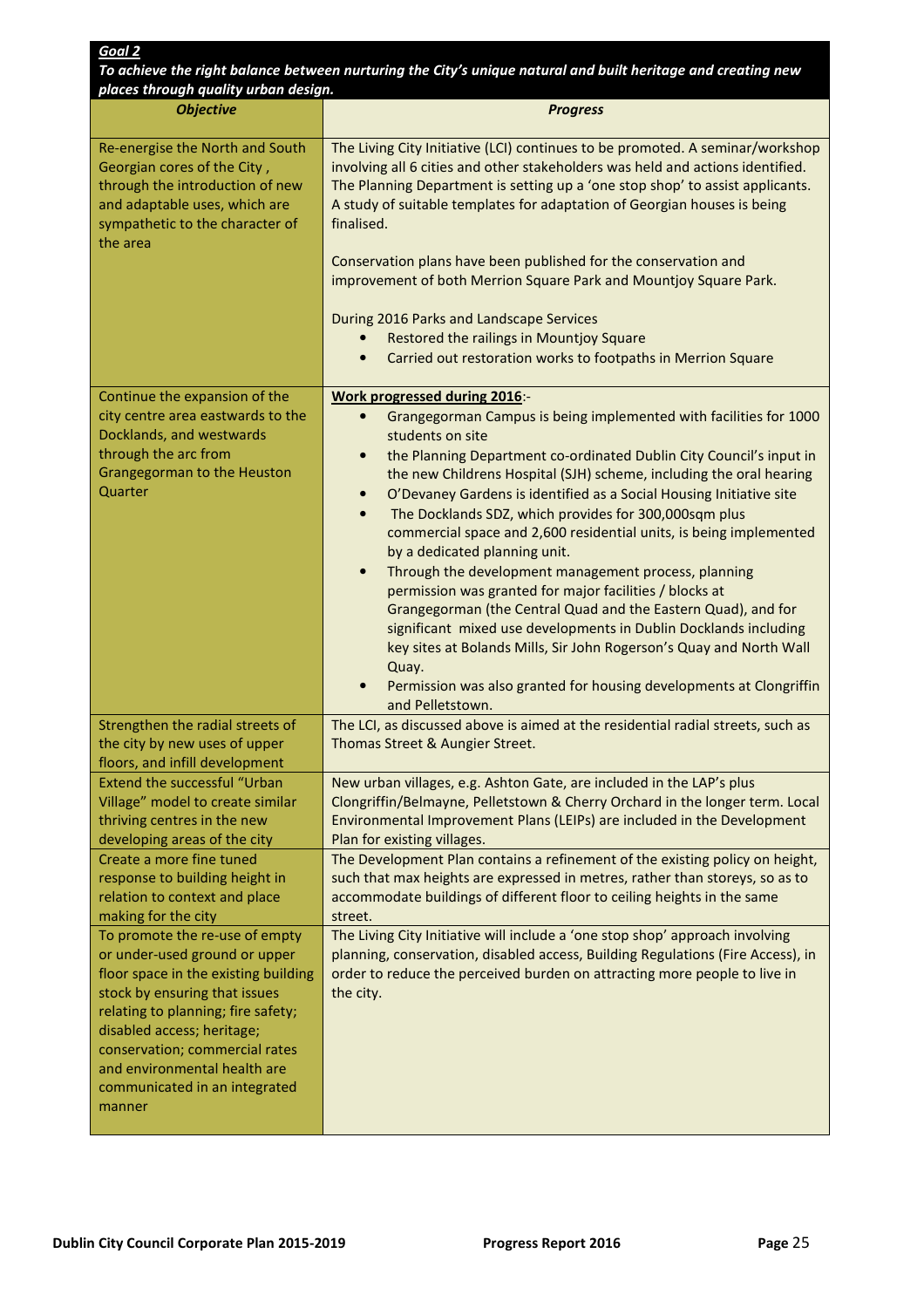| To develop and maintain the road, street and public domain network to the highest international standards |
|-----------------------------------------------------------------------------------------------------------|
| whilst maintaining the integrity of the city's unique heritage.                                           |

| <b>Objective</b>                                                  | <b>Progress</b>                                                                                                                      |
|-------------------------------------------------------------------|--------------------------------------------------------------------------------------------------------------------------------------|
| Target capital works towards                                      | Capital projects progressed through planning during 2016:                                                                            |
| enhancing the city's                                              | Development of a new skatepark for Le Fanu Park, which has seen<br>$\bullet$                                                         |
| infrastructure and provide                                        | design teams from all over the world submitting proposals in a                                                                       |
| sufficient resources for major<br>public domain works, optimising | design competition.                                                                                                                  |
| annual grant funding and                                          | New public parks in Weaver Park and 'Chocolate' Park, Docklands<br>$\bullet$<br>Improvements in St. Anne's Park<br>$\bullet$         |
| allocating resources for maximum                                  | Upgrade of the park and grounds in St. Audeon's Park/Church<br>$\bullet$                                                             |
| cost efficiency                                                   | Bull Island: Phase 1 of car parking traffic improvements on the<br>$\bullet$                                                         |
|                                                                   | causeway                                                                                                                             |
|                                                                   | Interpretive Centre feasibility study<br>$\bullet$                                                                                   |
|                                                                   | Design for recreation facility at North Bull Wall<br>$\bullet$                                                                       |
|                                                                   | Park re-design at the Peace Garden, Christchurch<br>$\bullet$                                                                        |
|                                                                   | Phase 1 of new park on north bank of river from Chapelizod to<br>$\bullet$<br>Memorial gardens (Liffey Vale House, Liffey Vale Park) |
|                                                                   | Capital projects completed during 2016:                                                                                              |
|                                                                   | Willie Pearse Park: New changing room pavilion, refurbished<br>$\bullet$                                                             |
|                                                                   | boxing clubhouse and new children's playground                                                                                       |
|                                                                   | Croppies Acre: New public park<br>$\bullet$                                                                                          |
|                                                                   | Herbert Park: New tearooms, bowling clubhouse and tennis<br>$\bullet$<br>courts                                                      |
| Prioritise works to ensure best                                   | In addition to maintenance and reinstatement works completed by Direct                                                               |
| value maintenance for the city's                                  | Labour units contractors completed footpath works on 36 roads covering                                                               |
| infrastructure and to ensure the                                  | over 35,000 $m^2$ at a cost of €2.14m. Also over 94,000 $m^2$ of roads were                                                          |
| city's road, footpath and cycling<br>network is maintained to the | resurfaced or reconstructed at a cost of €3.62m.                                                                                     |
| highest safety standard                                           |                                                                                                                                      |
| Significantly improve pedestrian                                  | Implement City Centre study proposals with regards to College Green,                                                                 |
| and walking facilities in the city                                | Liffey Cycle Route, footpath widening, traffic reduction, improvement of                                                             |
|                                                                   | bus priority. Ensure Luas LCC works efficiently to link the walking routes in                                                        |
|                                                                   | the city centre.                                                                                                                     |
|                                                                   | During 2016 College Green proposals were worked up and put out for                                                                   |
|                                                                   | public consultation, and a team was appointed to prepare the<br>Environmental Impact Assessment.                                     |
|                                                                   | Designs for the North and South Quays were developed.                                                                                |
|                                                                   |                                                                                                                                      |
|                                                                   | The Dublin Wayfinding system is monitored on an ongoing basis to ensure                                                              |
|                                                                   | that it provides a useful service to visitors to the city. Tender awarded in                                                         |
|                                                                   | 2016 for the maintenance upkeep and extension of finger panels and to                                                                |
|                                                                   | investigate new locations in urban villages in Dublin                                                                                |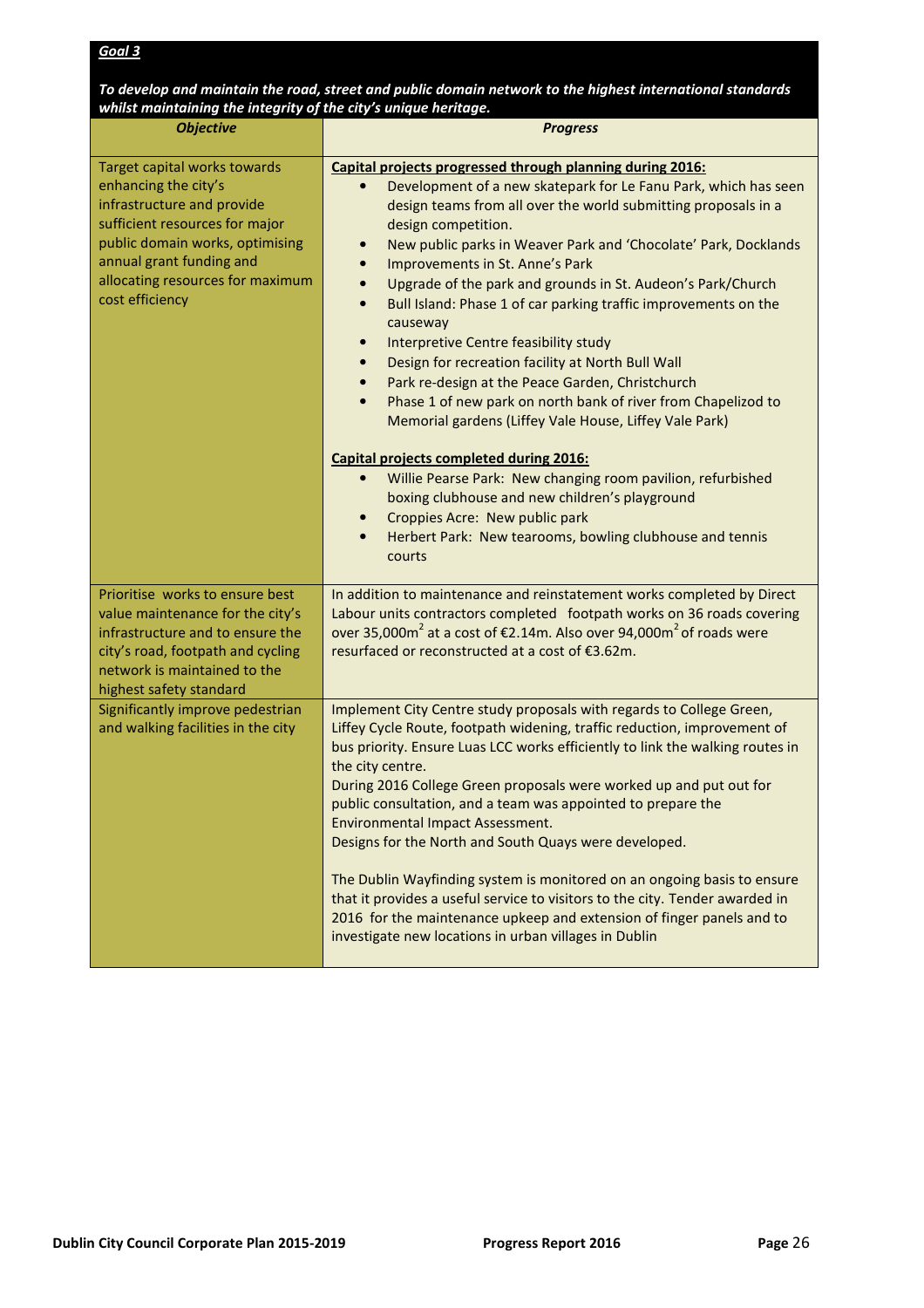| Introduce a Transportation Asset   | During 2016 significant progress was made with the implementation of       |
|------------------------------------|----------------------------------------------------------------------------|
| Management System (TAMS)           | Stages 1 and 2 of the Confirm Transportation Asset Management System       |
|                                    | (TAMS). The TAMS system continued to be used by Road Maintenance           |
|                                    | Services in relation to management of enquiries and Works Management       |
|                                    | associated with same. This functionality was further enhanced with the     |
|                                    | successful Go Live of the CRM integration module in February 2016 which    |
|                                    | enables all Service Requests including status of same to be shared between |
|                                    | both systems. Progress with the implementation of the Road Structures      |
|                                    | and Bridges and Pavement Management modules continues with both due        |
|                                    | to go live in early 2017. In addition a number of additional modules       |
|                                    | commenced and are advancing well. This included Public Lighting, Traffic   |
|                                    | Regulation Orders, Traffic Management, Traffic Accident and Schemes        |
|                                    | Management. All are due to Go Live in the first half of 2017.              |
| Manage and improve the city's      | During 2016, 16 number new street furniture Licences were granted,         |
| street furniture service in a well | bringing the total number of premises with licences to 166.                |
| designed manner that enhances      | A total of €518,383.91 in street rental charges was collected.             |
| people's city experience.          |                                                                            |
| Manage necessary road openings     | Ensure Roadworks control system continues to function effectively          |
| in a manner that minimises         | All works by utilities on public roads require licensing by Dublin City    |
| disruption to the city.            | Council. In the course of 2016 some 10,394 individual licences were        |
|                                    | granted by the Council subject to conditions. All sites were monitored by  |
|                                    | the Council's Roadworks Control Unit and appropriate action was taken      |
|                                    | where breaches of licence conditions occurred. This work is ongoing.       |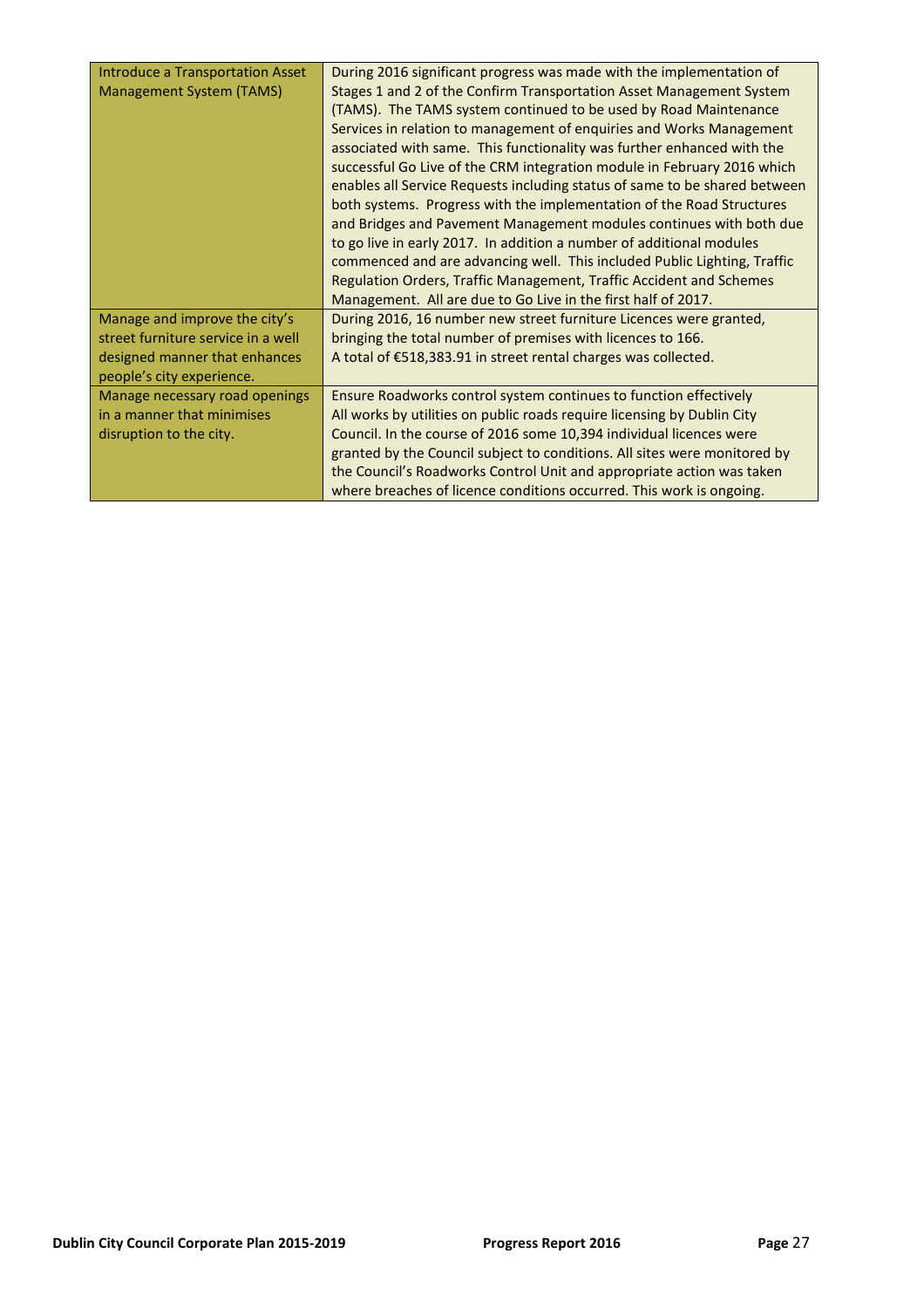| Goal 4                                                                                                             | To manage and promote City Parklands and support the development of biodiversity measures and projects.                                                                                                                                                                                              |
|--------------------------------------------------------------------------------------------------------------------|------------------------------------------------------------------------------------------------------------------------------------------------------------------------------------------------------------------------------------------------------------------------------------------------------|
| <b>Objective</b>                                                                                                   | <b>Progress</b>                                                                                                                                                                                                                                                                                      |
|                                                                                                                    |                                                                                                                                                                                                                                                                                                      |
| Achieve best sustainable practice<br>in the management of the natural                                              | The Green Flag is awarded in recognition of achieving quality standards for<br>the sustainable management of Parks and recreation facilities                                                                                                                                                         |
| environment, including city parks<br>and open spaces                                                               | It promotes high horticultural and environmental standards and is a<br>benchmark for excellence in park management based on acknowledged<br>international best practice.<br>The award scheme is administered in Ireland by An Taisce.                                                                |
|                                                                                                                    | In 2016, Dublin City Council was successful in achieving Green Flag status in<br>three of our City Parks - Blessington Street Basin, Markievicz Park and St.<br>Anne's Park bringing the total number to 5 Green Flag parks                                                                          |
| Bring greater animation and<br>attraction to parks in the City<br>through events, markets and                      | <b>Events in the Park</b><br>A total of 387 applications for events in the parks were received during 2016.<br>There were 21 cancellations resulting in 366 events taking place (an 8%                                                                                                               |
| recreational activities                                                                                            | increase on 2015)                                                                                                                                                                                                                                                                                    |
|                                                                                                                    | The following is a breakdown of the types of events that took place:<br>74 - Photo Shoots<br>$\bullet$                                                                                                                                                                                               |
|                                                                                                                    | 16 - Festivals                                                                                                                                                                                                                                                                                       |
|                                                                                                                    | 51- Sporting Events<br>$\bullet$                                                                                                                                                                                                                                                                     |
|                                                                                                                    | 17- Weddings<br>$\bullet$                                                                                                                                                                                                                                                                            |
|                                                                                                                    | 59 - Filming<br>$\bullet$                                                                                                                                                                                                                                                                            |
|                                                                                                                    | 28 - Charity Events                                                                                                                                                                                                                                                                                  |
|                                                                                                                    | 15 - Arts & Culture                                                                                                                                                                                                                                                                                  |
|                                                                                                                    | 37 - Commercial<br>69 - Community & Family                                                                                                                                                                                                                                                           |
|                                                                                                                    |                                                                                                                                                                                                                                                                                                      |
|                                                                                                                    | <b>Markets in the Park</b>                                                                                                                                                                                                                                                                           |
|                                                                                                                    | During 2016, markets took place in the following City Parks<br>St. Anne's Park Farmers Market - Saturday                                                                                                                                                                                             |
|                                                                                                                    | Herbert Park Farmers Market - Sunday                                                                                                                                                                                                                                                                 |
|                                                                                                                    | Merrion Square Food Market - Thursday (lunchtime)                                                                                                                                                                                                                                                    |
|                                                                                                                    | Terenure Village Market in Bushy Park - Saturday                                                                                                                                                                                                                                                     |
| Proactively seek out<br>opportunities to develop<br>additional recreational and<br>sporting facilities in the City | Dublin City Council Sports and Recreation Services and the Dublin City Sports<br>and Wellbeing Partnership actively engaged with sporting organisations at<br>National, County and club level to identify and support the development of<br>new facilities, the refurbishment of existing facilities |
|                                                                                                                    | Upgrades to buildings and equipment are ongoing and in 2016 significant<br>works carried out in facilities included:                                                                                                                                                                                 |
|                                                                                                                    | Refurbishment to changing rooms in Sport & Fitness Markievicz<br>$\bullet$                                                                                                                                                                                                                           |
|                                                                                                                    | Resurface of 11 a-side all weather pitch at Sport & Fitness Irishtown<br>$\bullet$<br>Major energy efficiency project completed in Sport & Fitness<br>$\bullet$<br>Ballymun, Finglas and Markievicz.                                                                                                 |
|                                                                                                                    | <b>New facilities:</b><br>New boxing facility in St Catherine's Community and Sport Centre<br>$\bullet$<br>New gym extension and fit out at Ballybough Community and Sport<br>Centre                                                                                                                 |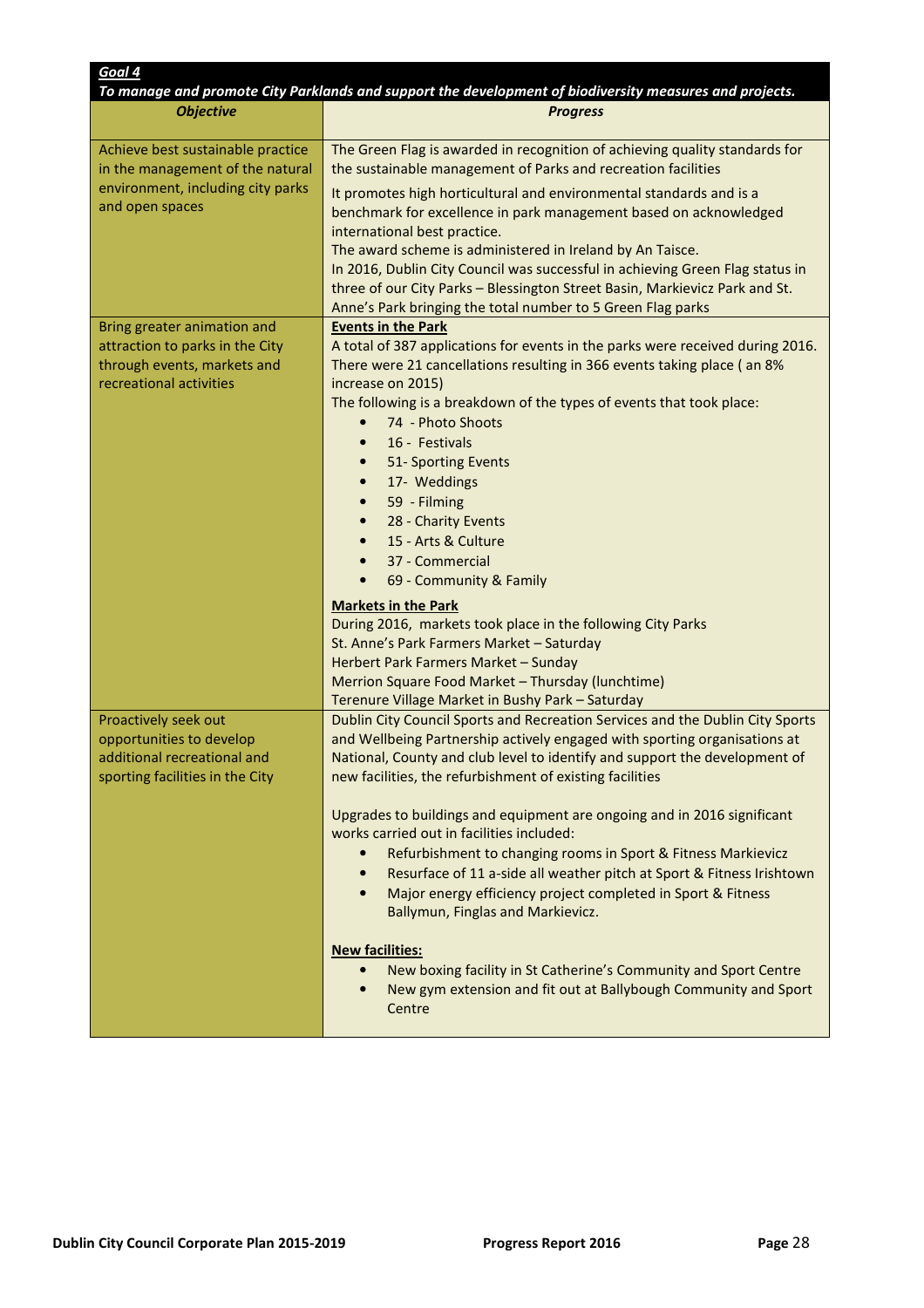| Continue to implement the      | The Dublin City Biodiversity Action Plan 2015 - 2020 was launched in May                                                                                                                                                                                                                                                                                                                                                                                                                                                                                                                                                                                                                                                                                                                                                                                 |
|--------------------------------|----------------------------------------------------------------------------------------------------------------------------------------------------------------------------------------------------------------------------------------------------------------------------------------------------------------------------------------------------------------------------------------------------------------------------------------------------------------------------------------------------------------------------------------------------------------------------------------------------------------------------------------------------------------------------------------------------------------------------------------------------------------------------------------------------------------------------------------------------------|
| <b>Biodiversity Plan</b>       | 2016. Significant progress has been made on 19 of the 29 Actions to date                                                                                                                                                                                                                                                                                                                                                                                                                                                                                                                                                                                                                                                                                                                                                                                 |
|                                | <b>Highlights include:</b><br>Hosting the first ever International Dawn Chorus in co-operation<br>$\bullet$<br>with RTE's 'Mooney goes Wild' show, with the finale being<br>broadcast from Herbert Park. The programme has since won the<br>prestigious Rose D'Or Award<br>Piloting the Brent Goose Schools project in co-operation with<br>$\bullet$<br>Birdwatch Ireland and confirming 90 school children as 'Brent Goose<br>Ambassadors'. The project has since been presented at National<br>and European level, and will be rolled out in 2017 with a focus on<br>building links with schools from Iceland<br>The Dublin City Invasive Species Action Plan was published during<br>$\bullet$<br>2016.<br>A 'Biodiversity Village' which gathered together all environmental<br>NGO's operating in Dublin City were among the highlights at the St. |
|                                | Anne's Park Rose Festival and at the 'Battle for the Bay' on                                                                                                                                                                                                                                                                                                                                                                                                                                                                                                                                                                                                                                                                                                                                                                                             |
|                                | Dollymount Strand.                                                                                                                                                                                                                                                                                                                                                                                                                                                                                                                                                                                                                                                                                                                                                                                                                                       |
|                                | We continued to implement actions relating to:                                                                                                                                                                                                                                                                                                                                                                                                                                                                                                                                                                                                                                                                                                                                                                                                           |
|                                | our volunteer programme                                                                                                                                                                                                                                                                                                                                                                                                                                                                                                                                                                                                                                                                                                                                                                                                                                  |
|                                | survey and management of protected species in areas of<br>$\bullet$<br>conservation value                                                                                                                                                                                                                                                                                                                                                                                                                                                                                                                                                                                                                                                                                                                                                                |
|                                | engaging stakeholders as part of the Dublin Bay Biosphere, Dublin<br>$\bullet$                                                                                                                                                                                                                                                                                                                                                                                                                                                                                                                                                                                                                                                                                                                                                                           |
|                                | Mountains Partnership, the Water Framework Directive and the<br>Regional Green Infrastructure                                                                                                                                                                                                                                                                                                                                                                                                                                                                                                                                                                                                                                                                                                                                                            |
| Develop messages and awareness | Parks and Landscape Services commenced a number of initiatives including                                                                                                                                                                                                                                                                                                                                                                                                                                                                                                                                                                                                                                                                                                                                                                                 |
| to counter problems caused by  | consultation with dog owners in St. Anne's Park in association with Dogs                                                                                                                                                                                                                                                                                                                                                                                                                                                                                                                                                                                                                                                                                                                                                                                 |
| anti-social behaviour and dog  | Trust Ireland.                                                                                                                                                                                                                                                                                                                                                                                                                                                                                                                                                                                                                                                                                                                                                                                                                                           |
| fouling in city parks          | Initiated a "Doggy Doo" event in Herbert Park to promote responsible dog                                                                                                                                                                                                                                                                                                                                                                                                                                                                                                                                                                                                                                                                                                                                                                                 |
|                                | owners.                                                                                                                                                                                                                                                                                                                                                                                                                                                                                                                                                                                                                                                                                                                                                                                                                                                  |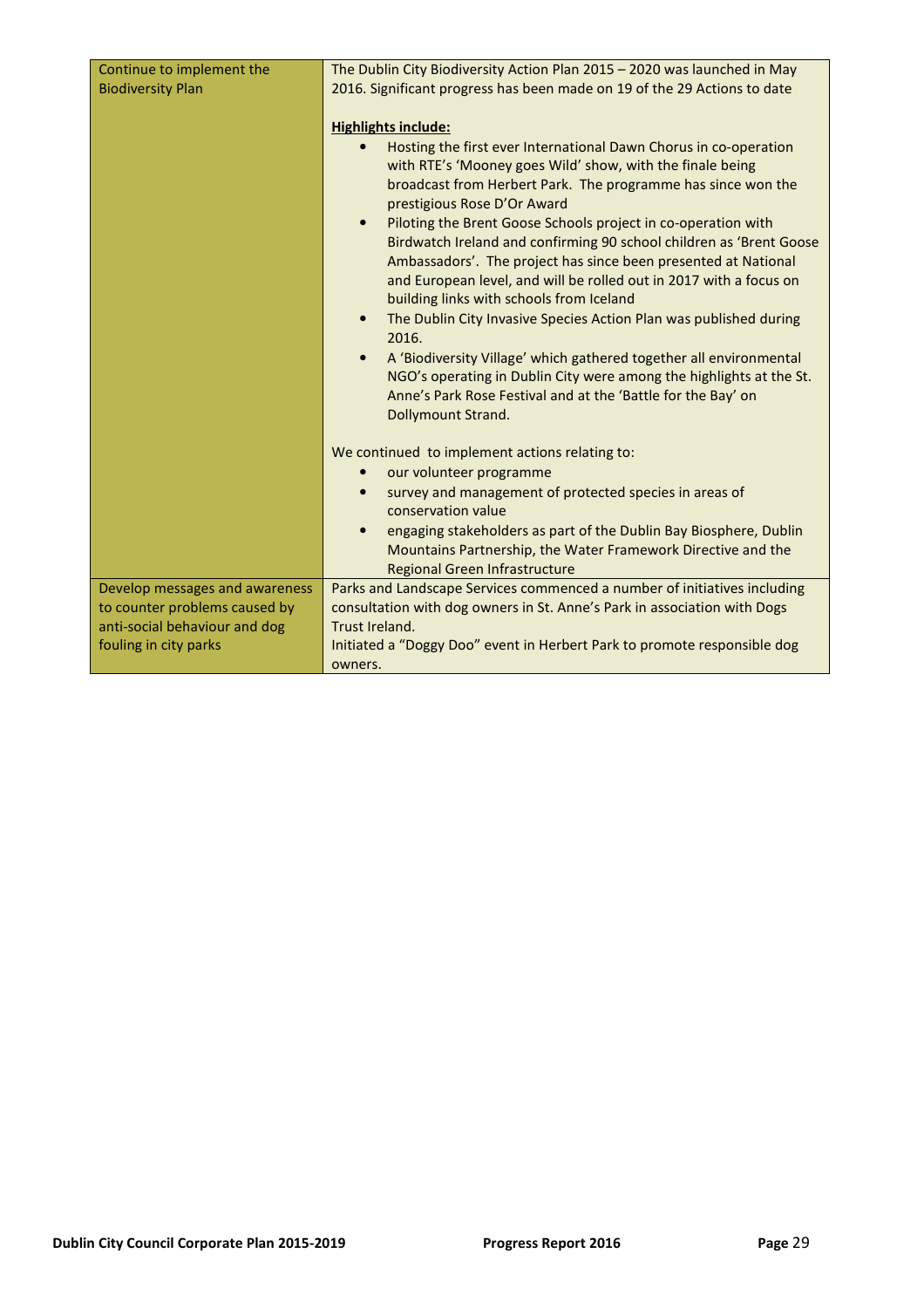To maintain to the highest international standards and improve the quality of Dublin City's environment through the delivery of our services in a sustainable manner, recognising local, regional and national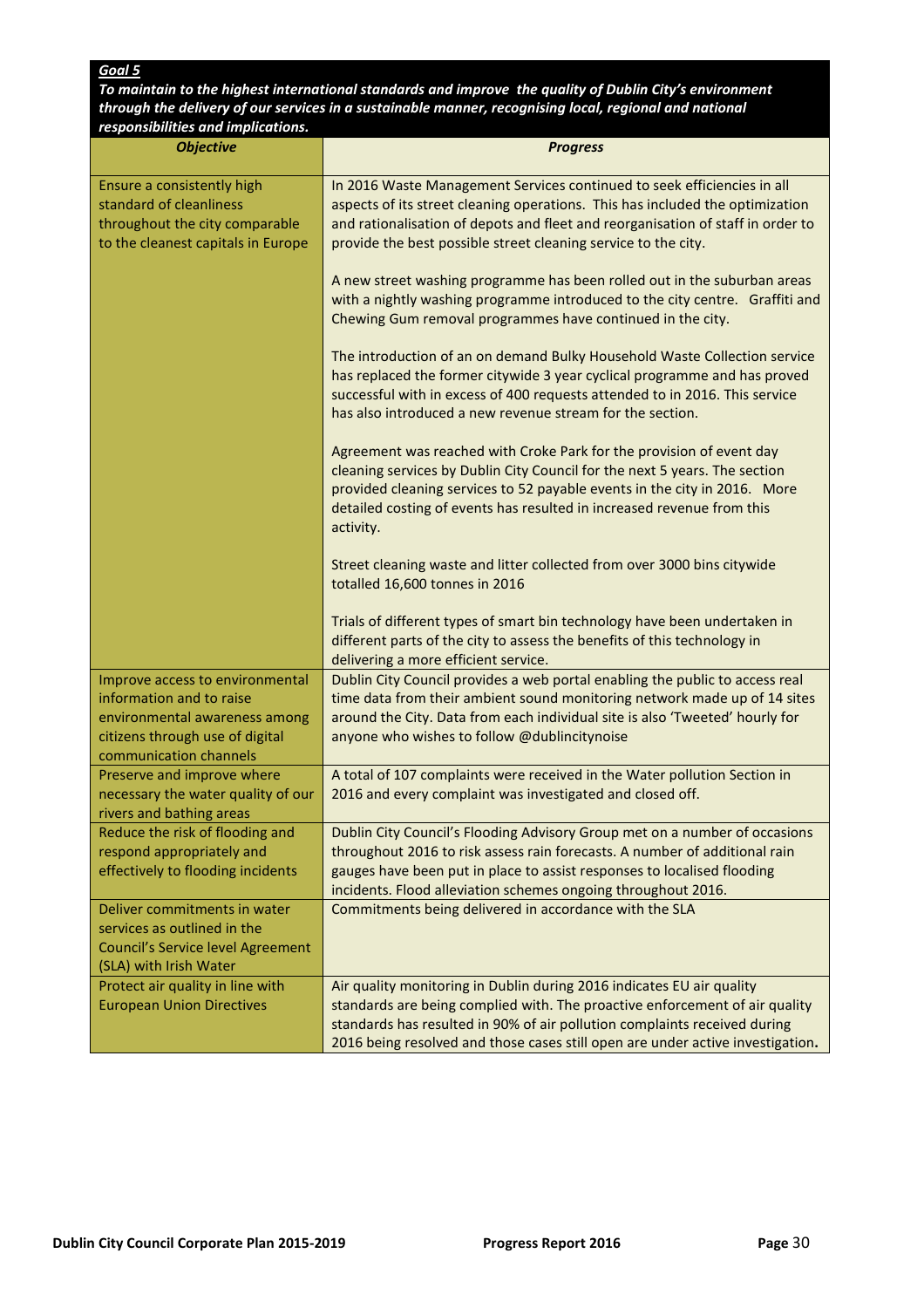| As the National Competent<br>Authority for all waste exports<br>and imports ensure full<br>compliance with EU regulations<br>on behalf of all local authorities in<br>Ireland.                         | The National Transfrontier Shipment Office (NTFSO) established and<br>operated by Dublin City Council is the National Competent Authority to<br>manage the international movement of waste out of, into and through<br>Ireland. The Office is responsible for the implementation and enforcement of<br>European and National Legislation; to monitor waste shipments; to facilitate<br>the business community involved in legitimate waste shipment activities; and<br>to prevent the illegal shipment of waste.<br>In excess of 2,000 inspections are carried out annually at ports and facilities<br>in Ireland by a dedicated enforcement team. The Administration team<br>ensures that annual exports of 1,650,000 tonnes of waste to Europe and Asia<br>are in compliance with the strict regulatory rules.<br>The NTFSO also works with other agencies such as the EPA, DOEHLG, IMPEL<br>and liaises and collaborates with the Gardai, Customs and Port Authorities,<br>other Competent Authorities, Northern Ireland Environment Agency, and<br>other Local Authorities.                                                  |
|--------------------------------------------------------------------------------------------------------------------------------------------------------------------------------------------------------|----------------------------------------------------------------------------------------------------------------------------------------------------------------------------------------------------------------------------------------------------------------------------------------------------------------------------------------------------------------------------------------------------------------------------------------------------------------------------------------------------------------------------------------------------------------------------------------------------------------------------------------------------------------------------------------------------------------------------------------------------------------------------------------------------------------------------------------------------------------------------------------------------------------------------------------------------------------------------------------------------------------------------------------------------------------------------------------------------------------------------------|
| As Regional Co-ordinator for the<br><b>Eastern-Midlands Waste</b><br>Management Plan promote and<br>encourage the prevention, re-use<br>and recycling of waste in line with<br>EU and National policy. | The Eastern-Midlands Region (EMR) Waste Management Plan 2015-2021<br>provides a framework for the prevention and management of waste in a<br>sustainable manner in Dublin City Council and the 11 other Local Authorities<br>in the Region. Dublin City Council, as the Lead Authority for Regional Waste<br>Management Planning will oversee the implementation of the Eastern<br>Midlands Regional Waste Management Plan 2015-2021. The three key<br>targets include the reduction by 1% of total household waste generated per<br>capita, to achieve a 50% recycling rate by 2020 and to reduce the direct<br>disposal of waste to landfill. The implementation of the Plan will ensure that<br>European and National mandatory targets are achieved and in doing so that<br>the health of the communities in the region, its people and the environment<br>are not compromised.<br>The Council is responsible for co-ordinating waste enforcement actions<br>within Eastern Midlands Region, setting priorities and common objectives for<br>waste enforcement, and ensuring consistent enforcement of waste<br>legislation. |
| <b>Implement the Noise Action Plan</b><br>2013-2018 and prepare plan for<br>2019-2024.                                                                                                                 | Noise action plan implemented and new plan prepared.<br>Initial work on the review of the Noise Maps 2012 on which the Noise Action<br>Plan is based, commenced in June 2015, with major recalculation and<br>amendments to the maps taking place in 2016 for completion and report to<br>the EU commission by June 2017.                                                                                                                                                                                                                                                                                                                                                                                                                                                                                                                                                                                                                                                                                                                                                                                                        |
| Reduce energy usage in the<br>provision of public lighting                                                                                                                                             | LED replacement program to have replaced 10,000 Lamps by 2019.                                                                                                                                                                                                                                                                                                                                                                                                                                                                                                                                                                                                                                                                                                                                                                                                                                                                                                                                                                                                                                                                   |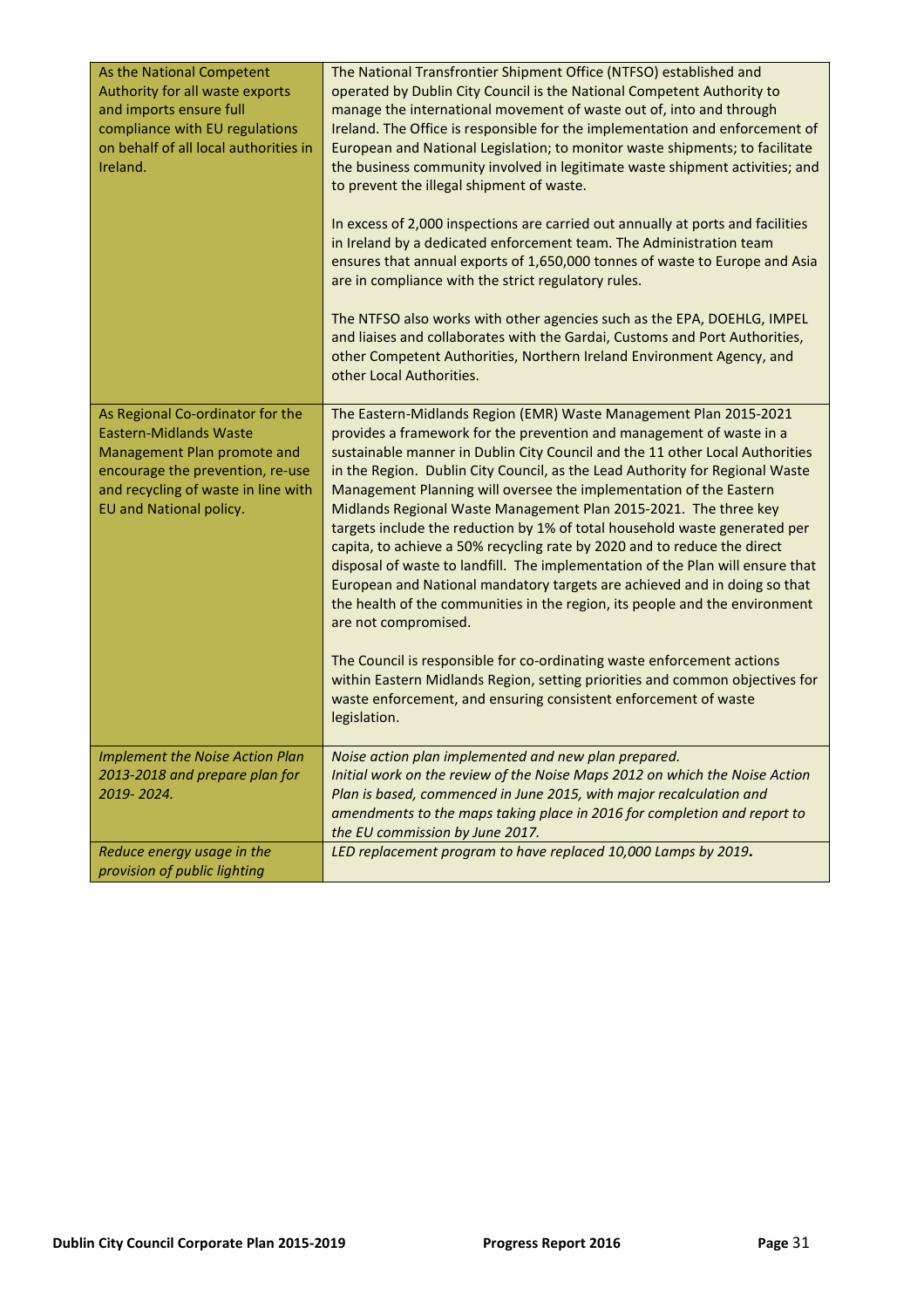| To manage and promote the City Library Network, the City Arts Office and the Hugh Lane Art Gallery as hubs of<br>cultural and art collections and learning opportunities |                                                                                                                                                                                                                                                                                                                                                                                                                                                                                                                             |  |  |
|--------------------------------------------------------------------------------------------------------------------------------------------------------------------------|-----------------------------------------------------------------------------------------------------------------------------------------------------------------------------------------------------------------------------------------------------------------------------------------------------------------------------------------------------------------------------------------------------------------------------------------------------------------------------------------------------------------------------|--|--|
| <b>Objective</b>                                                                                                                                                         | <b>Progress</b>                                                                                                                                                                                                                                                                                                                                                                                                                                                                                                             |  |  |
| Develop new Dublin City Library<br>at Parnell Square                                                                                                                     | During 2016 the City Council took ownership of the former Coláiste Mhuire<br>Buildings. These properties will be the location of the New City Library at<br>Parnell Square.                                                                                                                                                                                                                                                                                                                                                 |  |  |
|                                                                                                                                                                          | Over the course of the year work continued on the development of the<br>detailed brief for the new complex. Consultation during the year has focused<br>on many elements of design requirements with a particular focus on IT and<br>digital requirements and the music facilities planned.                                                                                                                                                                                                                                 |  |  |
|                                                                                                                                                                          | A presentation on the proposed New City Library was presented to the Arts<br>and Culture SPC in September 2016                                                                                                                                                                                                                                                                                                                                                                                                              |  |  |
| Lead the promotion of Dublin<br>City as a City of Literature                                                                                                             | There were 2,563,464 visits to branch libraries during 2016, while online<br>presences attracted almost 3 million visits.                                                                                                                                                                                                                                                                                                                                                                                                   |  |  |
|                                                                                                                                                                          | 2,204,989 items were issued during 2016.                                                                                                                                                                                                                                                                                                                                                                                                                                                                                    |  |  |
|                                                                                                                                                                          | The Dublin UNESCO City of Literature Strategic Plan 2016-2018 was launched<br>in 2016, which gives focus to six main themes:                                                                                                                                                                                                                                                                                                                                                                                                |  |  |
|                                                                                                                                                                          | <b>Identity, Advocacy and Promotion</b><br>$\bullet$<br>The A-Z of Writing, Reading and Storytelling<br>$\bullet$                                                                                                                                                                                                                                                                                                                                                                                                           |  |  |
|                                                                                                                                                                          | <b>Building Relationships and Networks</b>                                                                                                                                                                                                                                                                                                                                                                                                                                                                                  |  |  |
|                                                                                                                                                                          | Storyhouse project                                                                                                                                                                                                                                                                                                                                                                                                                                                                                                          |  |  |
|                                                                                                                                                                          | <b>Leadership Structures and Resources</b><br>$\bullet$<br>Research and Evaluation.<br>$\bullet$                                                                                                                                                                                                                                                                                                                                                                                                                            |  |  |
|                                                                                                                                                                          | Dublin City hosted the annual conference of UNESCO Cities of Literature in<br>Dublin in May.                                                                                                                                                                                                                                                                                                                                                                                                                                |  |  |
|                                                                                                                                                                          | The Director of the Dublin UNESCO City of Literature Office was appointed<br>Deputy Representative of the Literature steering group of the UNESCO<br><b>Creative Cities Network.</b>                                                                                                                                                                                                                                                                                                                                        |  |  |
|                                                                                                                                                                          | Dublin participated in 11 projects with other UNESCO Cities of Literature<br>throughout the year.                                                                                                                                                                                                                                                                                                                                                                                                                           |  |  |
|                                                                                                                                                                          | The office worked closely with the Dublin Book Festival, ISLA, Lingo and Bram<br><b>Stoker Festivals.</b>                                                                                                                                                                                                                                                                                                                                                                                                                   |  |  |
|                                                                                                                                                                          | The International Dublin Literary Award was won by Akil Sharma for his novel<br>Family Life.                                                                                                                                                                                                                                                                                                                                                                                                                                |  |  |
|                                                                                                                                                                          | The City of Literature office delivered a number of programmes and festivals<br>over the course of the year, chief among them being the Dublin One City One<br>Book annual festival in April, which in 2016 became Two Cities One Book, as<br>Belfast was involved as a once-off for the commemoration year and Fallen by<br>Lia Mills was the featured book.<br>Other key events included the Citywide Reading Campaign for Children, which<br>involved branch libraries, public events and The Big Day Out during the St. |  |  |
|                                                                                                                                                                          | Patrick's Festival; Words on the Street for European Literature Night; Dublin:<br>A Year in Words poetry project, which will run until mid way through 2017.                                                                                                                                                                                                                                                                                                                                                                |  |  |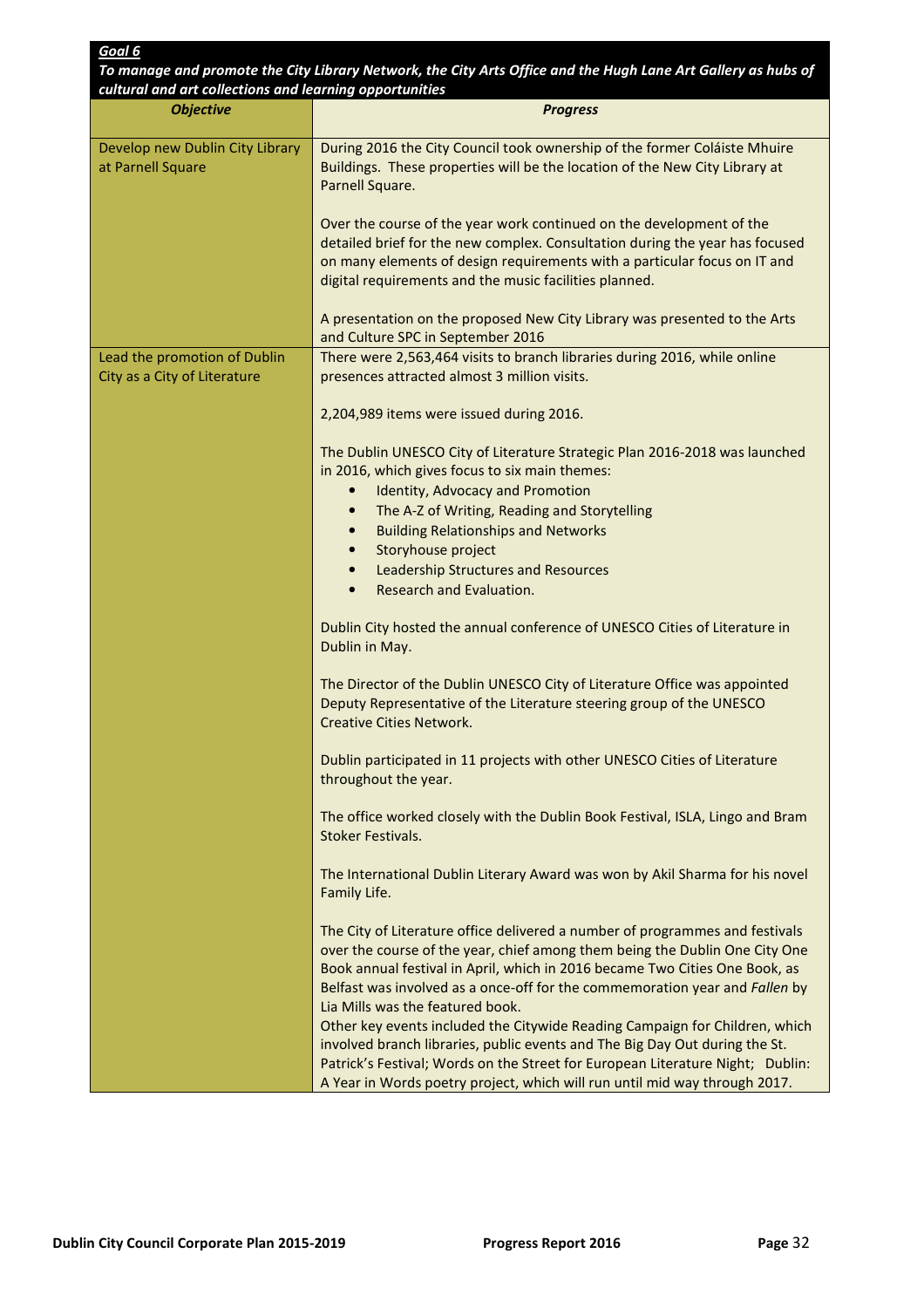| Implement the Dublin City Arts           | The Dublin City Arts Office programmed a number of cultural and artistic                                                                                    |
|------------------------------------------|-------------------------------------------------------------------------------------------------------------------------------------------------------------|
| plan                                     | festivals in 2016:                                                                                                                                          |
|                                          | The Dublin Chinese New Year Festival in February with 32 events.<br>$\bullet$                                                                               |
|                                          | Musictown Festival - 11,450 people attended events.<br>$\bullet$                                                                                            |
|                                          | The International Literature Festival Dublin - 7673 people attended<br>$\bullet$<br>events.                                                                 |
|                                          | The Opera in the Open season August 2016 attended by 2500 people.<br>$\bullet$                                                                              |
|                                          | Culture Night had 330 venues and 450 events. 66,000 people were on<br>$\bullet$                                                                             |
|                                          | Facebook with 28,000 impressions on Twitter.                                                                                                                |
|                                          |                                                                                                                                                             |
|                                          | The Dublin City Arts Office also provided:                                                                                                                  |
|                                          | Artists in residence accommodation at:                                                                                                                      |
|                                          | 6 and 7 Albert Cottages<br>$\circ$                                                                                                                          |
|                                          | St. Patrick's Lodge<br>$\circ$<br>9 Wooden Buildings                                                                                                        |
|                                          | $\circ$<br>Incubation space for 7 arts organisations<br>$\bullet$                                                                                           |
|                                          | Support and advice for artists and organisations by holding artists<br>$\bullet$                                                                            |
|                                          | clinics                                                                                                                                                     |
|                                          | Arts Grants totalling €530,000<br>$\bullet$                                                                                                                 |
|                                          | Bursaries totalling €20,000<br>$\bullet$                                                                                                                    |
|                                          | Programming with artists and arts organisations costing €280,000<br>$\bullet$                                                                               |
|                                          | Supported and progressed the Public Arts Programme through the<br>$\bullet$                                                                                 |
|                                          | care and maintenance of Dublin city's public art collection and 3                                                                                           |
|                                          | major commissions in 2016                                                                                                                                   |
|                                          | 10 Art Exhibitions took place in the LAB Gallery<br>$\bullet$<br>9,500 visitors attended the 1916 Commemorations exhibitions<br>$\bullet$                   |
|                                          | 900 children took part in the Children's Art in Libraries project<br>$\bullet$                                                                              |
|                                          |                                                                                                                                                             |
|                                          | Dublin Culture Connects was established with 4 projects:                                                                                                    |
|                                          | The National Neighbourhood<br>$\bullet$                                                                                                                     |
|                                          | <b>Cultural Audit</b><br>$\bullet$                                                                                                                          |
|                                          | <b>Fundraising Fellowship</b><br>$\bullet$                                                                                                                  |
|                                          | EU LAB.                                                                                                                                                     |
| Enhance the profile of the               | <b>Development of New Strategic Plan</b>                                                                                                                    |
| Dublin City Art Gallery the Hugh<br>Lane | Work commenced in 2016 on the development of a new Strategic Plan for the<br>gallery for the period 2017 - 2021.                                            |
|                                          |                                                                                                                                                             |
|                                          | <b>Increased visitor numbers</b>                                                                                                                            |
|                                          | The gallery welcomed 193,229 visitors in 2016, an increase of 7.5% over 2015.                                                                               |
|                                          |                                                                                                                                                             |
|                                          | Digital, print and broadcast:                                                                                                                               |
|                                          | The promotion of the gallery through social media and press calls culminated<br>in The Artist as Witness 2016 Centenary Programme being covered by articles |
|                                          | in 44 domestic and 10 international publications. Radio and TV coverage was                                                                                 |
|                                          | also generated.                                                                                                                                             |
|                                          | Total hits for www.hughlane.ie were 129,235 of which 13,000 were from the                                                                                   |
|                                          | UK, 7,500 from the US, 2,500 from France, 2,300 from Italy, 15,000 other.                                                                                   |
|                                          |                                                                                                                                                             |
|                                          | <b>Working with local stakeholders</b>                                                                                                                      |
|                                          | Through membership of Culture Dublin 1, we worked with other organisations<br>on Parnell Square to enhance the cultural profile of the area.                |
|                                          |                                                                                                                                                             |
|                                          | <b>Acquisitions and exhibitions</b>                                                                                                                         |
|                                          | 8 exhibitions of artworks of domestic and international origin were<br>$\bullet$                                                                            |
|                                          | delivered.                                                                                                                                                  |
|                                          | 55 artworks loaned to 9 galleries, both in Ireland and abroad<br>$\bullet$                                                                                  |
|                                          | 7 new artworks acquired (including a rare self portrait by the Irish<br>$\bullet$                                                                           |
|                                          | artist Frank O'Meara.                                                                                                                                       |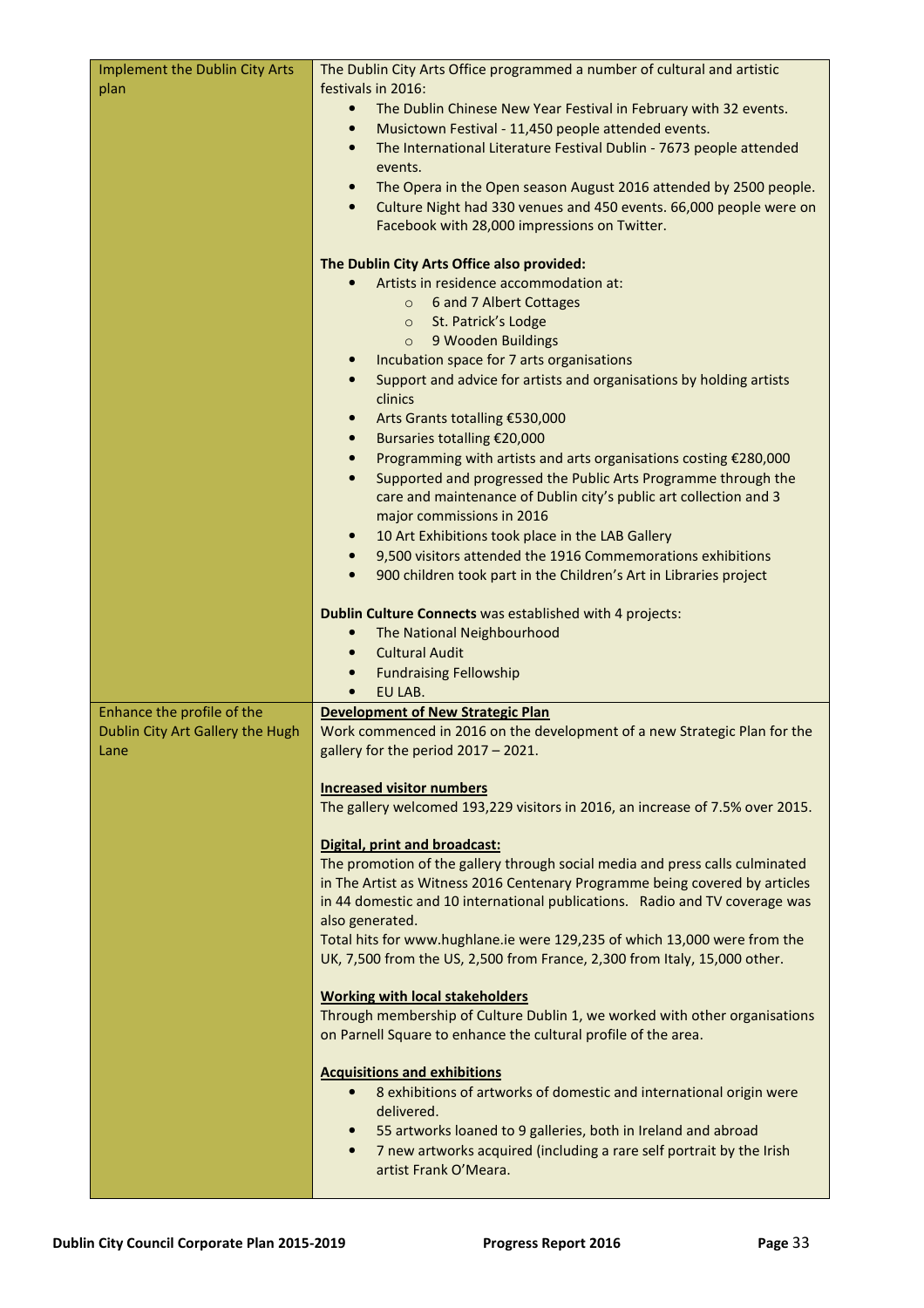| Contribute to the Decade of<br>Commemorations programme,<br>including the 1916 Rising, by<br>bringing the City's diverse<br>memory collections to citizens<br>locally and internationally. | One hundred years after the 1916 Rising, Dublin City Council's Dublin<br>Remembers 1916/2016 programme provided citizens and visitors to the city<br>with a unique opportunity to engage with the history of the Rising, a pivotal<br>event in Irish history. The Dublin Remembers programme dovetailed with the<br>State's national commemorations programme, directed by the Ireland 2016<br>office, with its focus on reflection, remembrance and reimagining. |
|--------------------------------------------------------------------------------------------------------------------------------------------------------------------------------------------|-------------------------------------------------------------------------------------------------------------------------------------------------------------------------------------------------------------------------------------------------------------------------------------------------------------------------------------------------------------------------------------------------------------------------------------------------------------------|
|                                                                                                                                                                                            | A series of public consultation meetings held in the five Dublin City Council<br>areas in early 2015 provided opportunities for all to inform the programme.<br>Designed to engage as wide an audience as possible, Dublin Remembers<br>1916/2016 encompassed many strands some continuing till the end of 2016:                                                                                                                                                  |
|                                                                                                                                                                                            | <b>Public events programme:</b><br>A programmed series of events in Dublin City Council venues (talks,<br>exhibitions, film, creative activities, Irish language events etc.)<br>The programme contained 135 activities, including 17 exhibitions, 2 festivals, 5<br>publications. 4,000 people attended library-based events.                                                                                                                                    |
|                                                                                                                                                                                            | Public history day on Easter Monday 2016 "RTE Reflecting the Rising" which c.<br>750,000 attended with Libraries, DFB and Dublin City Council Events<br>participating in this.                                                                                                                                                                                                                                                                                    |
|                                                                                                                                                                                            | <b>Promotion and marketing:</b><br>To ensure maximum engagement with the programme various advertising<br>channels were used: city buses, train stations, Adshel poster sites and<br>JCDecaux poster sites.                                                                                                                                                                                                                                                       |
|                                                                                                                                                                                            | <b>Dressing the City:</b><br>Building banners/fencing banners erected along the route of the Easter Sunday<br>parade ensuring excellent visual impact for a worldwide audience. 441<br>branded lamp post banners hung throughout the city for Easter 2016 including<br>new sites in outlying areas (Ballymun and Cork Street).                                                                                                                                    |
|                                                                                                                                                                                            | <b>Citywide community engagement:</b><br>Over 200 community groups and schools awarded grants totalling c.160, 000 to<br>hold 1916 Rising commemorative events in their local area. Activities ranged<br>from publications to drama, from history open days to public art murals by<br>schoolchildren. Historian Donal Fallon worked with transition year students to<br>research their area in 1916 and publish the research.                                    |
|                                                                                                                                                                                            | <b>Commemorative plaques:</b><br>1916 Rising plaques unveiled at garrison sites and other sites around the city.                                                                                                                                                                                                                                                                                                                                                  |
|                                                                                                                                                                                            | <b>Access to historical sources:</b><br>Primary documents are the heart beat of history and new digitised collections<br>for 2016 included W&R Jacob's biscuit factory archive, photographs and letters<br>from 1916 era and blog articles on the history of the Rising.                                                                                                                                                                                          |
|                                                                                                                                                                                            | Historian-in-residence<br>Provided mediated access to collections and exhibitions.                                                                                                                                                                                                                                                                                                                                                                                |
|                                                                                                                                                                                            |                                                                                                                                                                                                                                                                                                                                                                                                                                                                   |
|                                                                                                                                                                                            |                                                                                                                                                                                                                                                                                                                                                                                                                                                                   |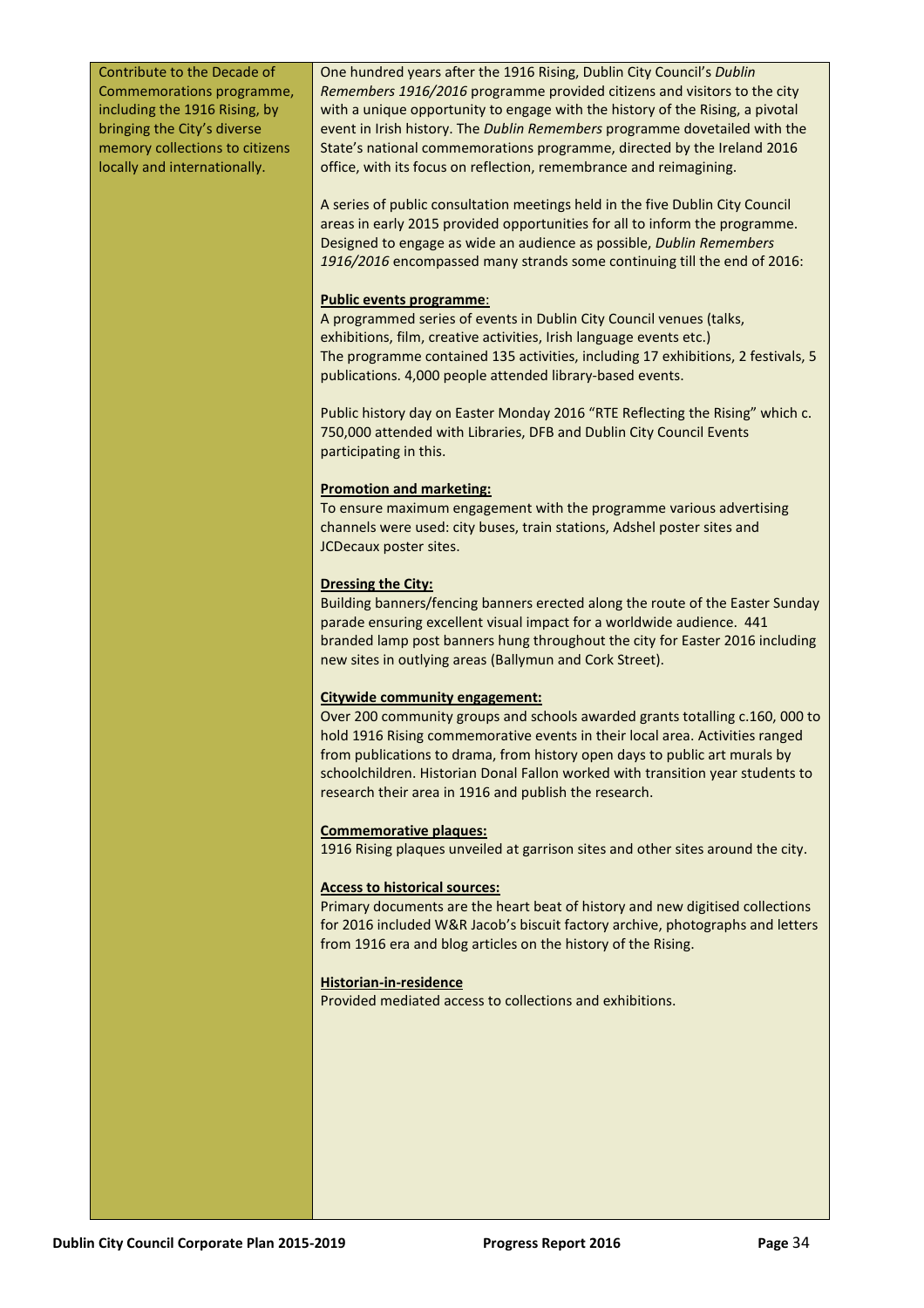| <b>Permanent Reminders:</b>                                                                                                                                                                                                                             |
|---------------------------------------------------------------------------------------------------------------------------------------------------------------------------------------------------------------------------------------------------------|
| Restoration and re-opening of Richmond Barracks as part of the State's seven<br>permanent reminder capital projects.                                                                                                                                    |
| The entire programme delivered unprecedented citizen engagement with<br>history in an accessible, free and family-friendly way.<br>A short film capturing the highlights of the Dublin Remembers programme was<br>produced.                             |
| Richmond Barracks, which was funded by the Department of Arts, Heritage<br>Regional Rural and Gaeltacht Affairs, was completed in April 2016, and<br>officially opened on May 2 <sup>nd</sup> 2016.                                                     |
| Staff are supported by volunteer tour guides (12) and gave tours to local,<br>national and international visitors. Visitor numbers for the twice daily tours<br>grew steadily and total visitor numbers up to year end 2016 were in excess of<br>6,500. |
| Since opening, the Barracks has hosted 7 exhibitions and 6 large events<br>including two Presidential visits. 24 School tours were also hosted.                                                                                                         |
| All the Dublin Festival of History Tours at the barracks were fully booked<br>during September.                                                                                                                                                         |
| In excess of 200 visitors came for Open House in October.                                                                                                                                                                                               |
| "The Mess Café" opened in December 2016 and is being operated by a social<br>enterprise on a pilot basis. The operator provides training to those most<br>marginalised in society. Three local trainees have been recruited to date.                    |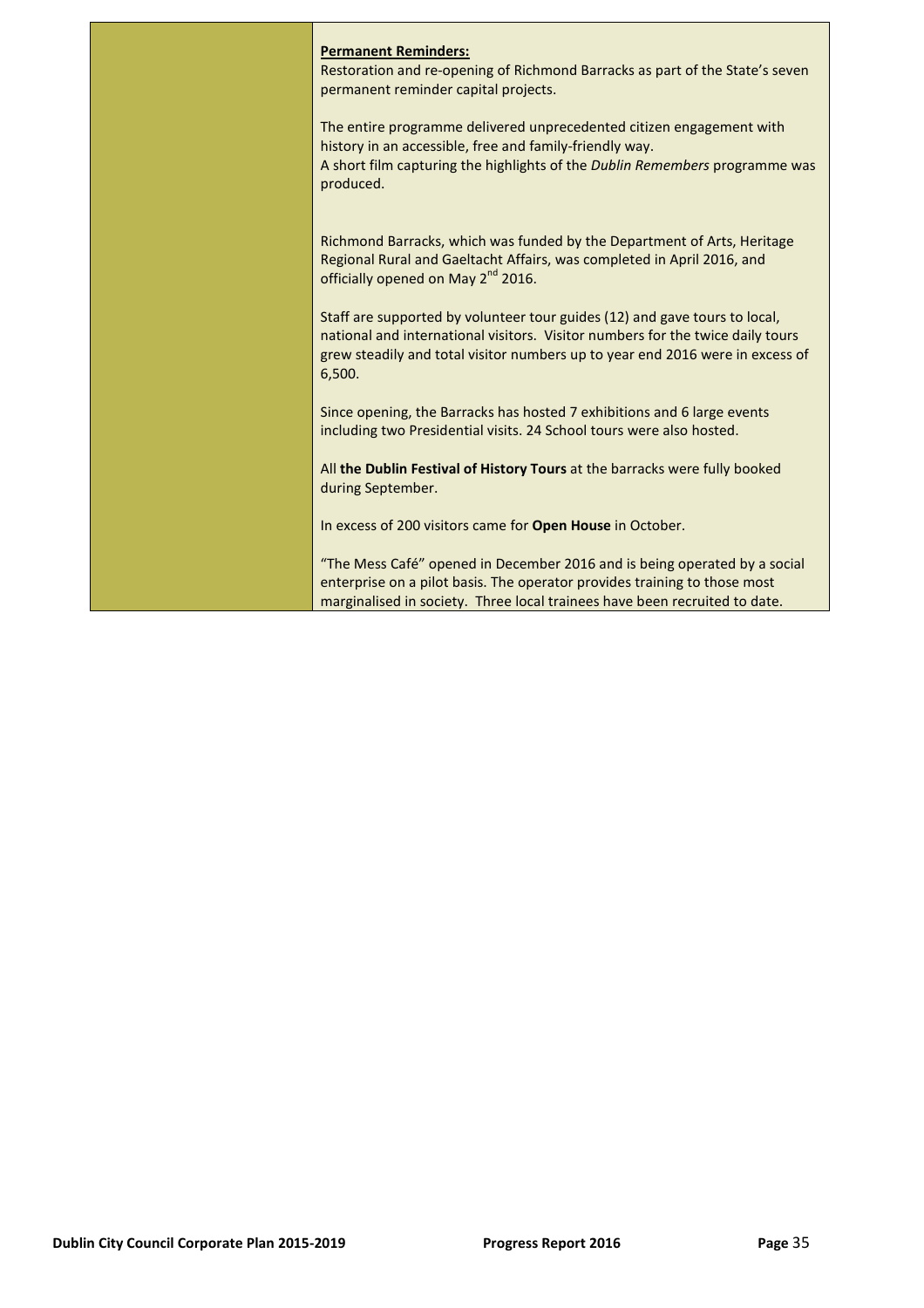| Goal 7                                                                                                                                                                                                                                                                                                             |                                                                                                                                                                                                                                                                                                                                                                                                                                                                                                                                                                                                                              |  |  |  |
|--------------------------------------------------------------------------------------------------------------------------------------------------------------------------------------------------------------------------------------------------------------------------------------------------------------------|------------------------------------------------------------------------------------------------------------------------------------------------------------------------------------------------------------------------------------------------------------------------------------------------------------------------------------------------------------------------------------------------------------------------------------------------------------------------------------------------------------------------------------------------------------------------------------------------------------------------------|--|--|--|
| To make Dublin a safe place to live, work, visit and enjoy.<br><b>Objective</b>                                                                                                                                                                                                                                    |                                                                                                                                                                                                                                                                                                                                                                                                                                                                                                                                                                                                                              |  |  |  |
|                                                                                                                                                                                                                                                                                                                    | <b>Progress</b>                                                                                                                                                                                                                                                                                                                                                                                                                                                                                                                                                                                                              |  |  |  |
| <b>Collaborate with An Garda</b><br>Síochána, Health Services<br>Executive, other agencies and<br>the business community in co-<br>ordinating and developing<br>measures to deal with problems<br>on the city streets such as anti<br>social behaviour, drug activity,<br>aggressive begging and noisy<br>busking. | Homeless services and in particular the Housing First Service, are an integrated<br>part of the street assertive engagement initiative which brings together Dublin<br>City Council, the Dublin Region Homeless Executive, An Garda Síochána, Ana<br>Liffey Drug Project and the HSE. The street assertive engagement initiative<br>involves the use of a case management approach with known vulnerable<br>persons on the streets of the City.<br>The DRHE Director participates on the High Level Group to address street issues<br>chaired by the Deputy Chief Executive for Housing Community and Emergency<br>Services. |  |  |  |
|                                                                                                                                                                                                                                                                                                                    | <b>Dublin City Joint Policing Committee</b>                                                                                                                                                                                                                                                                                                                                                                                                                                                                                                                                                                                  |  |  |  |
|                                                                                                                                                                                                                                                                                                                    | Section 36 of the Garda Síochána Act 2005 provided for the establishment of<br>Joint Policing Committees (JPCs) in each Local Authority as part of the local<br>government structures.                                                                                                                                                                                                                                                                                                                                                                                                                                       |  |  |  |
|                                                                                                                                                                                                                                                                                                                    | Membership comprises: An Garda Síochána, Dublin City Council Elected<br>Members and Officials, Oireachtas Members, Community /Business Reps.                                                                                                                                                                                                                                                                                                                                                                                                                                                                                 |  |  |  |
|                                                                                                                                                                                                                                                                                                                    | The JPC met on 6 occasions during 2016.<br>There are 5 Joint Policing Subcommittees one in each of the 5                                                                                                                                                                                                                                                                                                                                                                                                                                                                                                                     |  |  |  |
|                                                                                                                                                                                                                                                                                                                    | Electoral/Operational Areas of Dublin City Council.<br>The three priority issues for Dublin City under the JPC Strategic Plan (2015-2021)<br>are as follows:                                                                                                                                                                                                                                                                                                                                                                                                                                                                 |  |  |  |
|                                                                                                                                                                                                                                                                                                                    | <b>Drugs Misuse</b>                                                                                                                                                                                                                                                                                                                                                                                                                                                                                                                                                                                                          |  |  |  |
|                                                                                                                                                                                                                                                                                                                    | Street crime / street issues<br>$\bullet$                                                                                                                                                                                                                                                                                                                                                                                                                                                                                                                                                                                    |  |  |  |
|                                                                                                                                                                                                                                                                                                                    | <b>Community Courts</b><br>$\bullet$                                                                                                                                                                                                                                                                                                                                                                                                                                                                                                                                                                                         |  |  |  |
|                                                                                                                                                                                                                                                                                                                    | The South East Area Joint Policing Subcommittee met on 4 occasions during<br>2016.<br>The three priority issues for the South East Area Joint Policing Subcommittee<br>under the Strategic Plan (2015 - 2021) are as follows:<br>1. Traffic/cycling<br>2. Burglaries/Theft<br>3. Prison Service                                                                                                                                                                                                                                                                                                                              |  |  |  |
|                                                                                                                                                                                                                                                                                                                    | <b>Presentations/Initiatives/Progress for 2016</b><br>Presentation on the "Probation Service"<br>Presentation on "Dublin City Dog Control"<br>Presentation on "Domestic Abuse" by Garda National<br><b>Protective Services Bureau</b><br>Progressed the "Graffiti is a Crime, Think Don't Tag" awareness<br>campaign                                                                                                                                                                                                                                                                                                         |  |  |  |
|                                                                                                                                                                                                                                                                                                                    | Dublin South Central JPC Subcommittee met on 3 occasions during 2016 and<br>priorities were as set out in Strategic Plan (2015 -2021):<br><b>Restorative Justice Practices</b><br>1.<br>2. Anti Social Behaviour Housing Estates<br>3. Park security/Bye Laws                                                                                                                                                                                                                                                                                                                                                                |  |  |  |
|                                                                                                                                                                                                                                                                                                                    | Regular meetings were held in 2016 to address issues across Cherry Orchard<br>using the Restorative Practices Forum. Youth Service Providers (Familibase)<br>continue to use restorative practice techniques in engaging with the youth in<br>Cherry Orchard.<br>Seven meetings were held in 2016 of the Parks Health & Safety Sub Committee<br>and items discussed and actions taken: quad bikes & scramblers; Wandering<br>Horses; Alcohol use in parks; Provision of litter bins                                                                                                                                          |  |  |  |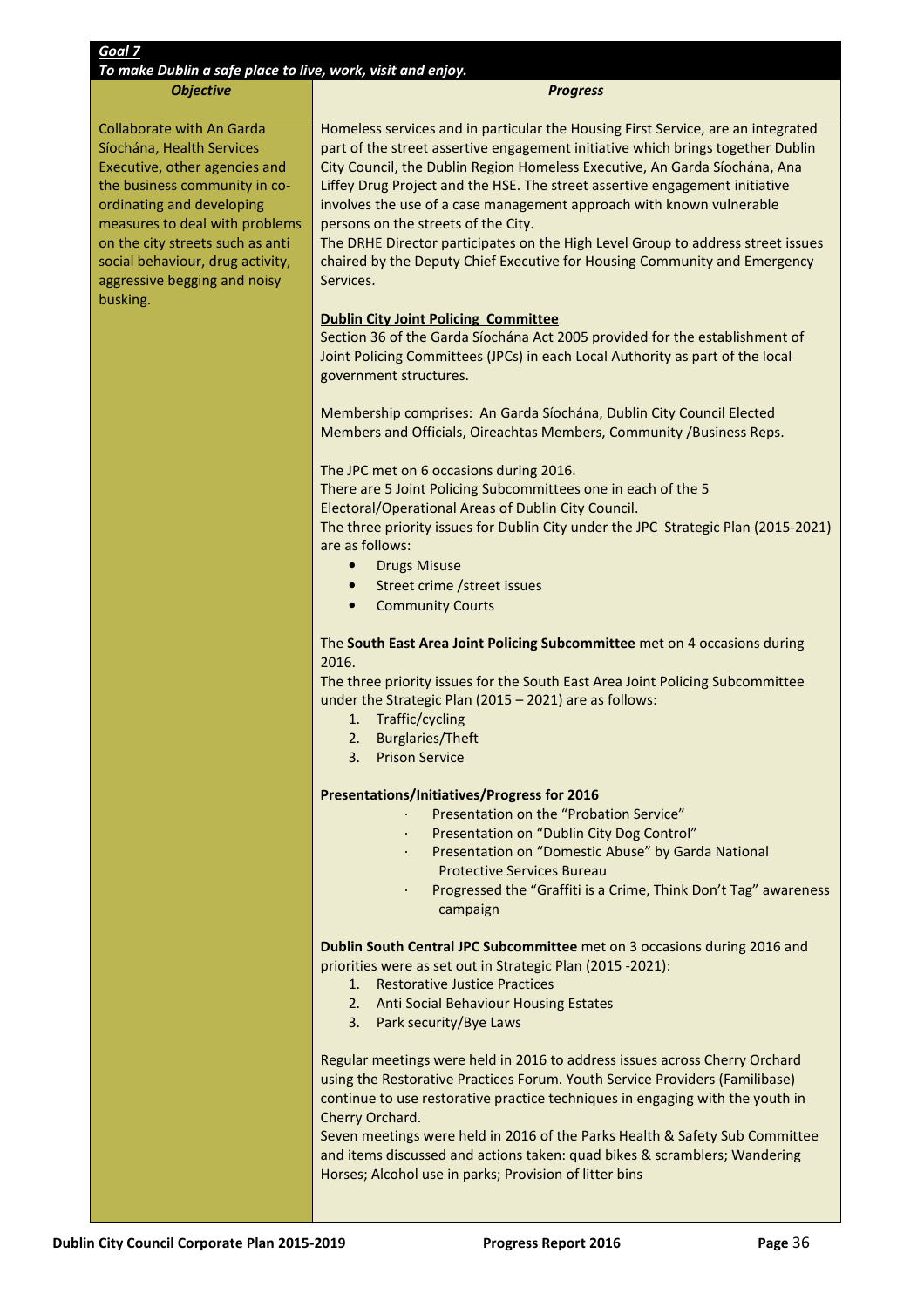| Dublin Central JPC Subcommittee met on 6 occasions in 2016 and priorities set |  |  |  |
|-------------------------------------------------------------------------------|--|--|--|
| out in Strategic Plan (2015 -2021):                                           |  |  |  |

- 1. Reduce anti social behaviour around Halloween
- 2. Licensing/Off Licences
- 3. Victim Support

The Halloween Working Group held 3 meetings to plan for a safe & enjoyable Halloween. Ongoing inspection of licensed premises & issues arising dealt with. All victims of crime are contacted by victim support staff & are visited by Small Areas Policing Garda.

The Dublin North Central JPC Subcommittee met on 4 occasions in 2016. Priorities were as set out in Strategic Plan (2015 – 2021):-

- 1. Policing/Crime
- 2. Business/night time economy
- 3. Graffiti/ Dumping

Garda reissued crime prevention leaflet. Report made at July JPC meeting on night- time economy. Three meetings of Darndale Park Renewal Group held addressing anti social behaviour & there are plans to increase park usage.

Dublin North West JPC Subcommittee met on 4 occasions in 2016 and priorities were as set out in Strategic Plan (2015 – 2021):-

- 1. C.C.T.V in Public Domain
- 2. Sub Group established to review Youth Services in North West Area
- 3. Family Mental Health Support group

Work ongoing in relation to review of the policies, standards & processes associated with provision of CCTV across the city and report due to be made to March 2017 JPC subcommittee

Youth Services in North West Area - Interim findings were presented to JPC Subcommittee in December 2016 on compilation of demographic data (in association with the North West Partnership)

Review of Mental Health Services in North West Area to identify gaps in service delivery made by Support group & findings were presented to JPC Sub committee in September 2016

#### Presentations/Initiatives/Progress for 2016

- Comprehensive Security planning for City Centre for St. Patricks Day and the Easter 1916 Commemorations
- Commissioned a number of reports addressing street issues of concern.
- "Think Don't Tag" graffiti initiative
- Review of Halloween 2016

The 2015 Annual Report summarising all JPC activities for that year was presented to the City Council in 2016.

#### Dublin City Centre Business Forum (DCCBF)

In 2016 there were 7 meetings of the DCCBF.

Membership comprises: Chair Michael McCarthy, An Garda Siochana, Dublin City Council, Licensed Vintners Association, Dublin Town, Temple Bar Company, Restaurants Association of Ireland, Dublin Chamber of Commerce, Irish Hotels Federation

#### Progress in 2016

- Two-week Alcohol Awareness Campaign run in March 2016 (in advance of Easter 2016/St. Patrick's Day celebrations)
- Commissioned a study into on-street begging.
- Submission to Minister on proposed introduction of Supervised Injection Facility (response received January 2017)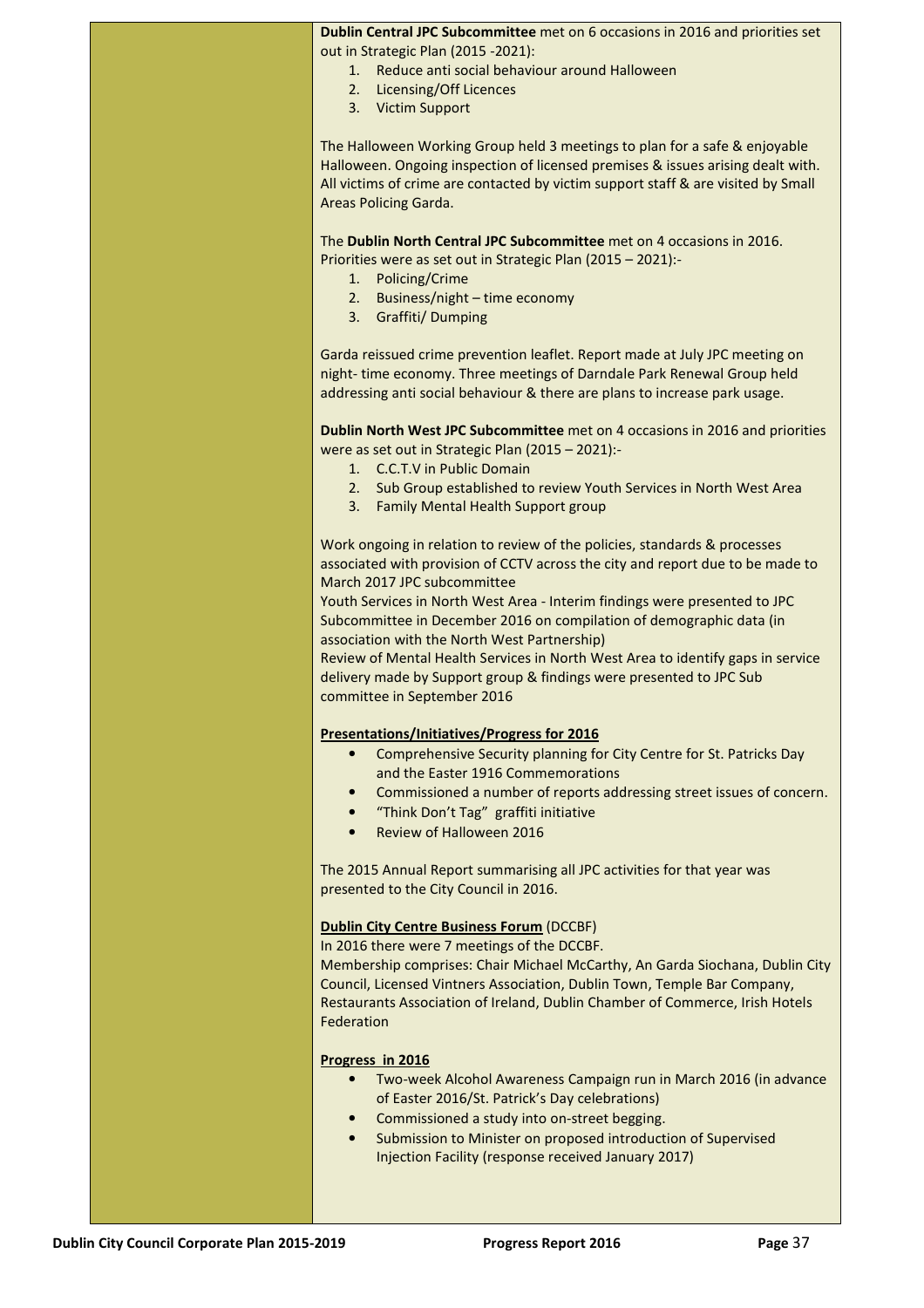|                                                                                                                                                                                                                                                               | <b>High level Group on Street Issues</b><br>This group held 8 meetings in 2016<br>Membership: An Garda Síochána, Dublin City Council, Health Service Executive,<br>Dublin Region Homeless Executive.<br>Representative of Ana Liffey Drug Project attends to provide updates when<br>requested.                                                                                                                                                                                                                                                                           |
|---------------------------------------------------------------------------------------------------------------------------------------------------------------------------------------------------------------------------------------------------------------|---------------------------------------------------------------------------------------------------------------------------------------------------------------------------------------------------------------------------------------------------------------------------------------------------------------------------------------------------------------------------------------------------------------------------------------------------------------------------------------------------------------------------------------------------------------------------|
|                                                                                                                                                                                                                                                               | Progress 2016<br>Assertive Case Management Team (ACMT) report launched by Minister<br>for Communities & the National Drugs Strategy, Catherine Byrne, in<br>November 2016<br>Additional Public Order Patrols established in Summer 2016, operating<br>$\bullet$<br>in city centre hotspot areas Thursday-Saturday night inclusive<br>Sharps Bins pilot scheme was extended to other locations in 2016.<br>$\bullet$                                                                                                                                                       |
| To further refine and develop<br>our partnership arrangements<br>with statutory and voluntary<br>agencies and group in<br>supporting safe communities<br>and targeting vulnerable sectors<br>including disadvantaged<br>households, the elderly and<br>others | Achieved via Joint Policing Committee and the Dublin City Centre Business<br>Forum structures (see progress as outlined above).<br>Safety Week takes place in each of the 5 areas.                                                                                                                                                                                                                                                                                                                                                                                        |
| To provide advice and guidance<br>to enhance the safety of<br>communities.                                                                                                                                                                                    | This is addressed under JPC through the subcommittees via local Safety Fora.                                                                                                                                                                                                                                                                                                                                                                                                                                                                                              |
| To implement relevant Fire<br>Safety legislation in new and<br>existing buildings to improve<br>fire safety and fire safety<br>management practices.                                                                                                          | In 2016 fire blankets & Emergency Fire Evacuation Plans have been delivered to<br>the majority of Dublin City Council tenants.<br>In 2016 Dublin Fire Brigade<br>processed 1,259 Fire Safety Certificates and 1,383 Licence applications<br>$\bullet$<br>and carried out 1524 inspections of premises on a risk based system to<br>assess compliance under the relevant regulations i.e. nursing homes,<br>hotels, schools, pubs, restaurants.<br><b>Held Community Fire Safety talks</b><br>communicated Fire Safety messages across social media platforms<br>$\bullet$ |
| To coordinate and facilitate<br><b>Major Emergency Management</b><br>preparedness and response<br>particularly in relation to<br>disaster planning and adverse<br>weather events.                                                                             | Crisis Management Steering and Working Group in place to plan for<br>$\bullet$<br>Major Emergency management and evacuation<br>Major Emergency Response Contact List - updated and complete<br>$\bullet$<br>Crisis Management arrangements - in place<br>$\bullet$<br>Flood plan working draft in place and oil pollution plan in place<br>$\bullet$                                                                                                                                                                                                                      |
| To support Civil Defence in the<br>development and utilisation of<br>volunteers in supporting<br>communities in emergencies.                                                                                                                                  | Crisis Management Steering Group in place to provide support to Civil<br>$\bullet$<br>Defence in supporting communities in emergencies<br>Major Emergency Response Contact List - updated and complete<br>$\bullet$<br>Crisis Management arrangements - in place                                                                                                                                                                                                                                                                                                          |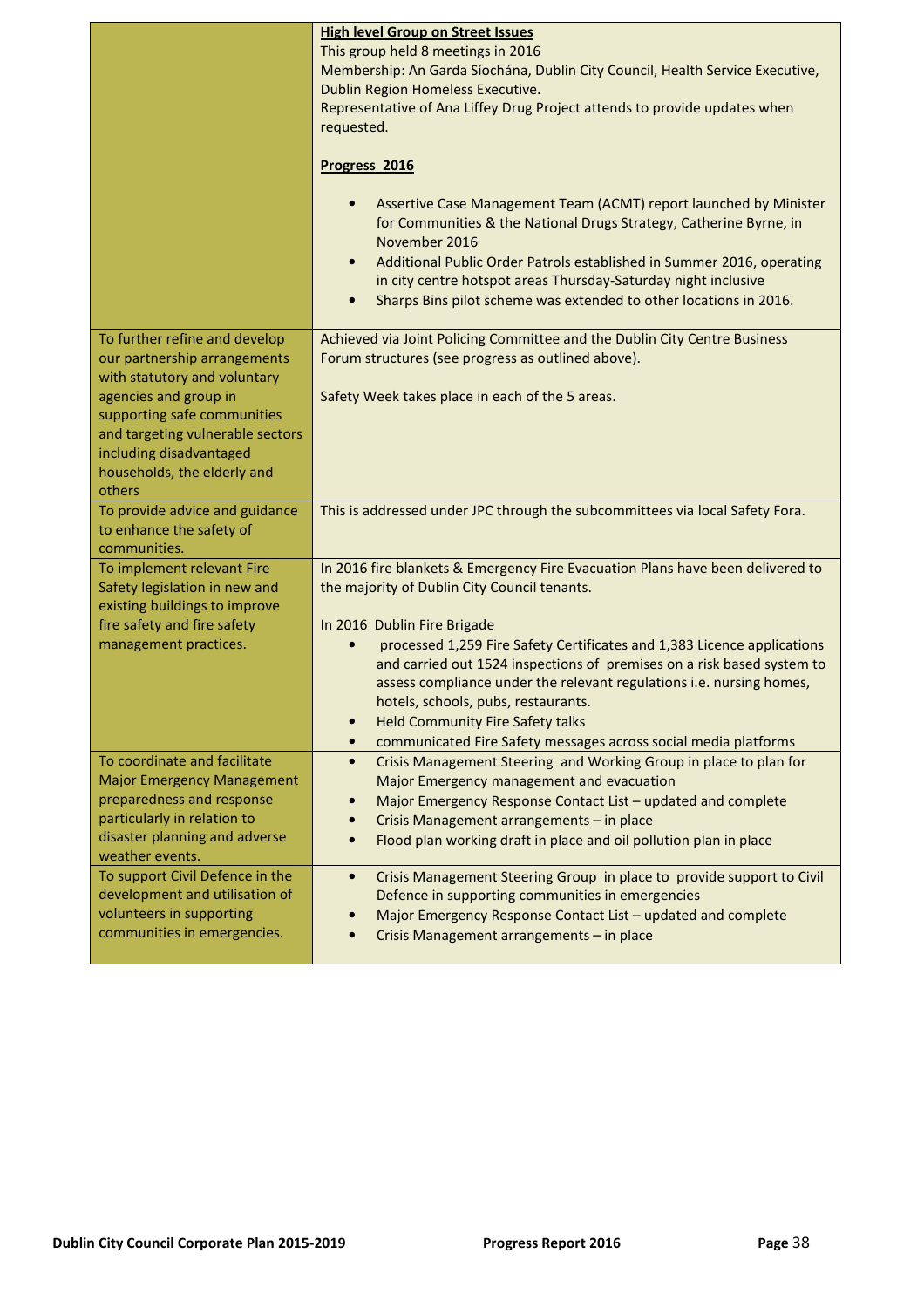

Dublin is our capital city – an engine and a hub for economic development. Our ambition is to retain and grow infrastructure, develop activities and utilise technologies to the maximum to ensure that our city is at the forefront of business and economic prosperity.

| Goal 1<br>To develop the competitive advantage of Dublin as a capital city within a City Region through integrated                             |                                                                                                                                                                                                                                                                                                                                                                                                                  |  |  |
|------------------------------------------------------------------------------------------------------------------------------------------------|------------------------------------------------------------------------------------------------------------------------------------------------------------------------------------------------------------------------------------------------------------------------------------------------------------------------------------------------------------------------------------------------------------------|--|--|
| planning and collaboration within the Greater Dublin Area.<br><b>Objective</b>                                                                 | <b>Progress</b>                                                                                                                                                                                                                                                                                                                                                                                                  |  |  |
| Ensure the co-ordination of<br>strategic infrastructure in the<br>city region to provide for future<br>social, physical and economic<br>growth | The Dublin City Development Plan contains policies and objectives to ensure<br>the co-ordination for strategic infrastructure for the sustainable growth of<br>the city including Luas cross-city, new DART lines and Eastern Access Road, all<br>in accordance with the National Transport Authority (NTA) transport strategy<br>for GDA up to 2035.                                                            |  |  |
|                                                                                                                                                | The Dublin City Local Economic and Community Plan (LECP) 2016 - 2021 and<br>Action Plan 2016 was finalised in Q 1 2016. The plan recognises the need to<br>put in place the infrastructure that positions Dublin as a safe,<br>environmentally sustainable, vibrant, diverse and attractive place to live,<br>work, visit and invest in with thirty six actions progressed in 2016 to achieve<br>this objective. |  |  |
|                                                                                                                                                | The economic impact of four key projects planned for the city was discussed<br>by the members of the Economic Development and Enterprise SPC, with<br>senior personnel from the Docklands Authority, St James Hospital, the<br>Grangegorman Development Agency and the Digital Hub.                                                                                                                              |  |  |
|                                                                                                                                                | Engagement with the Department of Communications, Energy and Natural<br>Resources, facilitated the discussion of the broadband requirements for<br>Dublin and the need to further improve broadband connectivity across the<br>city.                                                                                                                                                                             |  |  |
|                                                                                                                                                | The role of Dublin Airport and Port in the City Region is recognised in the<br>Socio Economic Profile of the LECP, and the capturing of key data of<br>passenger numbers and tonnage metrics through the Airport and the Port<br>saw the growth in both indicators throughout 2016.                                                                                                                              |  |  |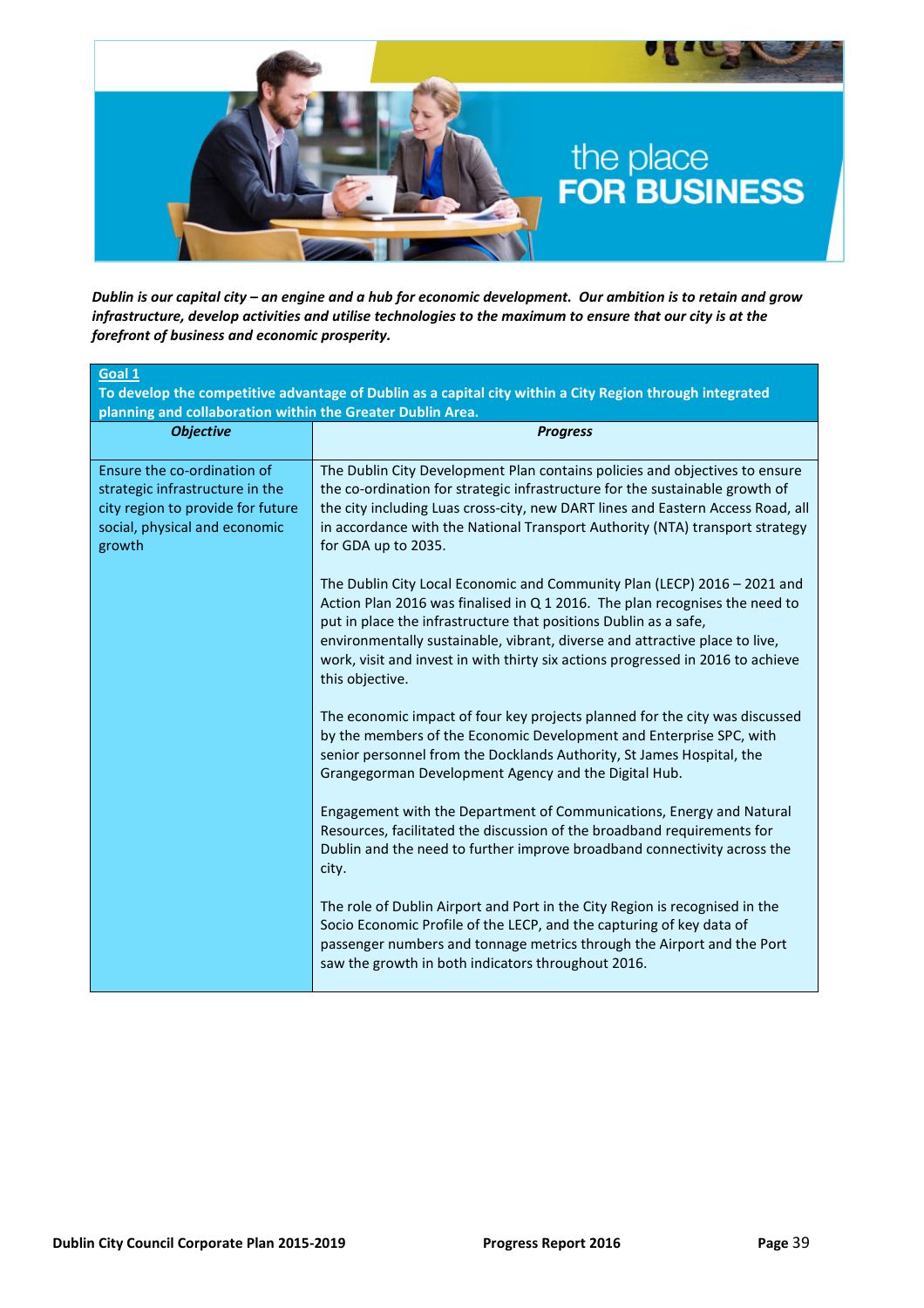| Update and implement the           | The Economic Action Plan is largely being provided through LECP (Local                                                                           |
|------------------------------------|--------------------------------------------------------------------------------------------------------------------------------------------------|
| <b>Economic Development Action</b> | Economic Community Plan) and the Regional Spatial and Economic Plan.                                                                             |
| Plan for the City Region,          |                                                                                                                                                  |
| incorporating as necessary a       | The Economic Working Group contributed to the delivery of the ninety                                                                             |
| network of economic clusters       | Economic Actions contained in the LECP Action Plan 2016                                                                                          |
|                                    |                                                                                                                                                  |
|                                    | The Strategic Policy Committees worked to address the goals, objectives and                                                                      |
|                                    | actions in the LECP that came under their remit.                                                                                                 |
|                                    |                                                                                                                                                  |
|                                    | A consultation process to identify Economic Actions for 2017 was carried out                                                                     |
|                                    | in Q4 2016. As part of this work the Dublin Economic Monitor and the                                                                             |
|                                    | Dublin.ie website were promoted, and a greater understanding of shared                                                                           |
|                                    | objectives and goals of key organisations and their alignment with the city's                                                                    |
|                                    | economic objectives was established. A number of collaborative projects                                                                          |
|                                    | were identified and will be included in the 2017 LECP Action Plan                                                                                |
| Develop an effective alliance      | Dublinked and other networks in the region are being developed.                                                                                  |
| across the city regions'           | Improve Dublin's Liveability rating internationally by implementation of the                                                                     |
| business, local government,        | <b>Dublin City Public Realm Strategy</b>                                                                                                         |
| state agencies and third level     |                                                                                                                                                  |
| sectors to raise Dublin's          | The International Relations Unit continued to work with existing alliances and                                                                   |
| International profile and brand,   | networks across the city such as Innovate Dublin, Digital Dublin, Creative                                                                       |
| through Dublinked and other        | Ireland and Fáilte Ireland to raise Dublin's international profile. Nine                                                                         |
| networks                           | international business conferences were supported financially and others                                                                         |
|                                    | received soft support in the form of advice and referrals. The Unit also                                                                         |
|                                    | worked closely with the third level institutions in 2016 particularly with                                                                       |
|                                    | Trinity College and DCU.                                                                                                                         |
|                                    | The Dublin.ie website launched in February 2016 has acted as a branding                                                                          |
|                                    | website promoting Dublin as a place to live, work and learn in, with a What's                                                                    |
|                                    | On section showcasing a myriad of events available across the Dublin region.                                                                     |
|                                    | The site built its content and its social media profile and established                                                                          |
|                                    | collaborations with other agencies in 2016. The unique offering of Dublin.ie                                                                     |
|                                    | was recognised by the prestigious Web Awards who nominated the site as                                                                           |
|                                    | winner of the best government/local government category.                                                                                         |
|                                    | The LEO continued to support the work of the Office of the Dublin Start Up                                                                       |
|                                    | Commissioner in delivering a range of unique projects profiling and                                                                              |
|                                    | promoting Dublin as a compelling place for start up and scaling tech                                                                             |
|                                    | companies, to establish and grow, while attracting investment to allow them                                                                      |
|                                    | to realise their high potential growth.                                                                                                          |
|                                    | Actions were progressed under the Dublin Region Action Plan for Jobs and<br>the four Dublin LEO's and Enterprise Units developed a Dublin Region |
|                                    | <b>Enterprise Strategy.</b>                                                                                                                      |
|                                    | Foreign Direct Investment (FDI) - Benchmarking Dublin                                                                                            |
|                                    | The LEO contributed to a European Survey on FDI, resulting in very positive                                                                      |
|                                    | rankings for Dublin city and region. Dublin city ranked in the top 10 Major                                                                      |
|                                    | Cities in four areas and the Dublin Region also made the top 10 listing under                                                                    |
|                                    | four headings. An article was published in the FDI supplement of the                                                                             |
|                                    | Financial Times and articles were published in the Irish Independent and the                                                                     |
|                                    | Herald focussing on FDI in Dublin.                                                                                                               |
|                                    |                                                                                                                                                  |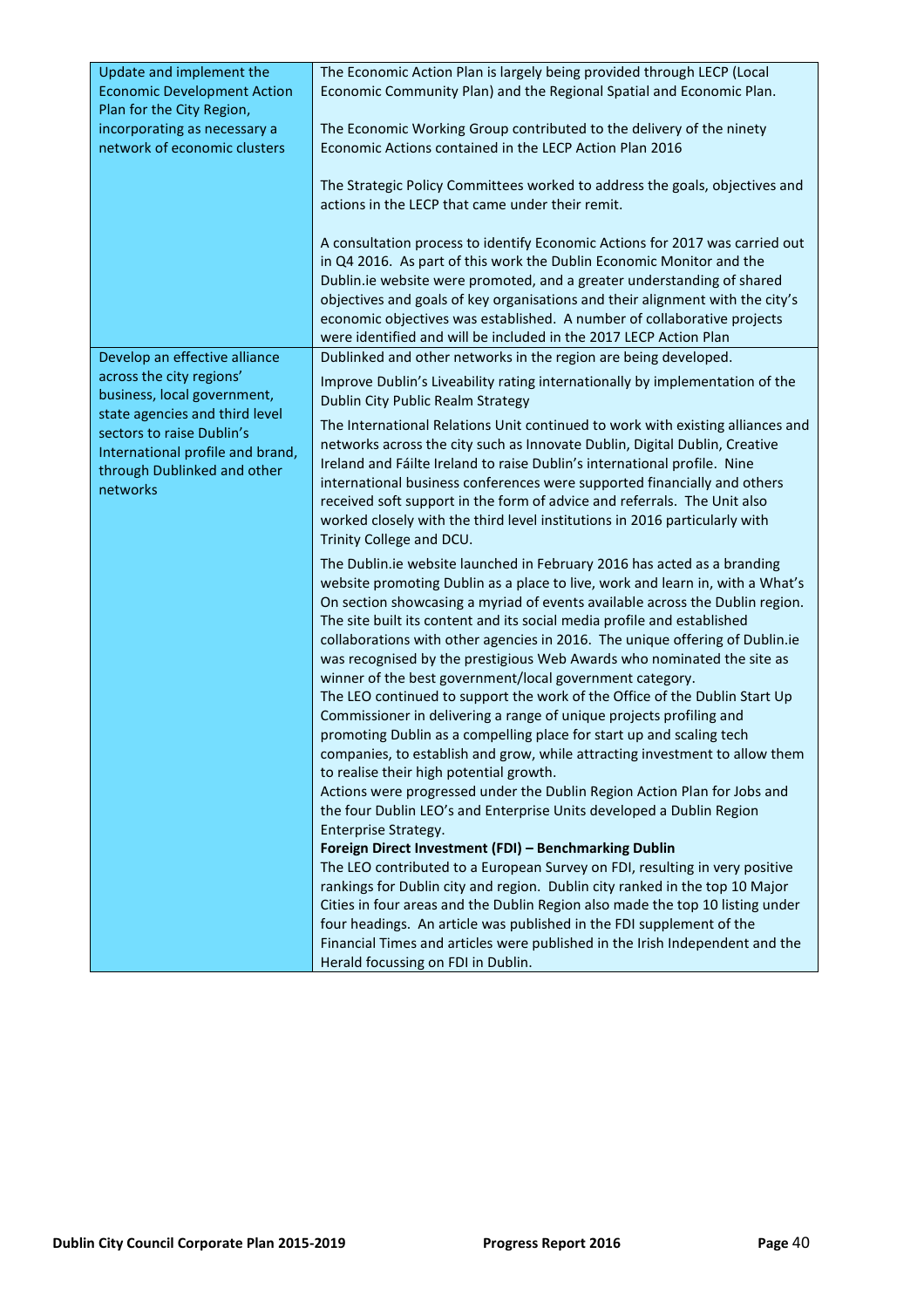| Assist the new Regional<br>Assembly with the preparation<br>of a new Regional Spatial and                                                                                                                                               | Meetings have taken place with officials from the Regional<br>Authority/Assembly in this regard.                                                                                                                                                                                                                                                                                                                                                                                                                                                                                                                                                                                                                              |
|-----------------------------------------------------------------------------------------------------------------------------------------------------------------------------------------------------------------------------------------|-------------------------------------------------------------------------------------------------------------------------------------------------------------------------------------------------------------------------------------------------------------------------------------------------------------------------------------------------------------------------------------------------------------------------------------------------------------------------------------------------------------------------------------------------------------------------------------------------------------------------------------------------------------------------------------------------------------------------------|
| <b>Economic Plan</b>                                                                                                                                                                                                                    | A new Regional Spatial and Economic Strategy for the Eastern and Midland<br>Regional Assembly will be developed to replace the existing Regional<br>Planning Guidelines.                                                                                                                                                                                                                                                                                                                                                                                                                                                                                                                                                      |
|                                                                                                                                                                                                                                         | The process of preparing and adopting the Strategy has not commenced and<br>the official commencement of this process is by ministerial direction. It is<br>expected that this process will commence after or in tandem with the<br>preparation and adoption of the National Planning Framework, which will be<br>the successor document to the National Spatial Strategy and will be<br>performed by the Department of Environment, Community and Local<br>Government. The Regional Assembly will inform Dublin City Council's Head<br>of Economic Development and Enterprise of the process and timelines of<br>preparing and adopting the Regional Spatial and Economic Strategies, when<br>this information is available. |
| Co-operate with adjoining Local<br>Authorities to mitigate against<br>climate change, in a co-<br>ordinated manner, with<br>particular regard to energy,<br>settlement patterns, transport,<br>waste management, and green<br>corridors | Liaison continues with adjacent Local Authorities on a number of fronts.                                                                                                                                                                                                                                                                                                                                                                                                                                                                                                                                                                                                                                                      |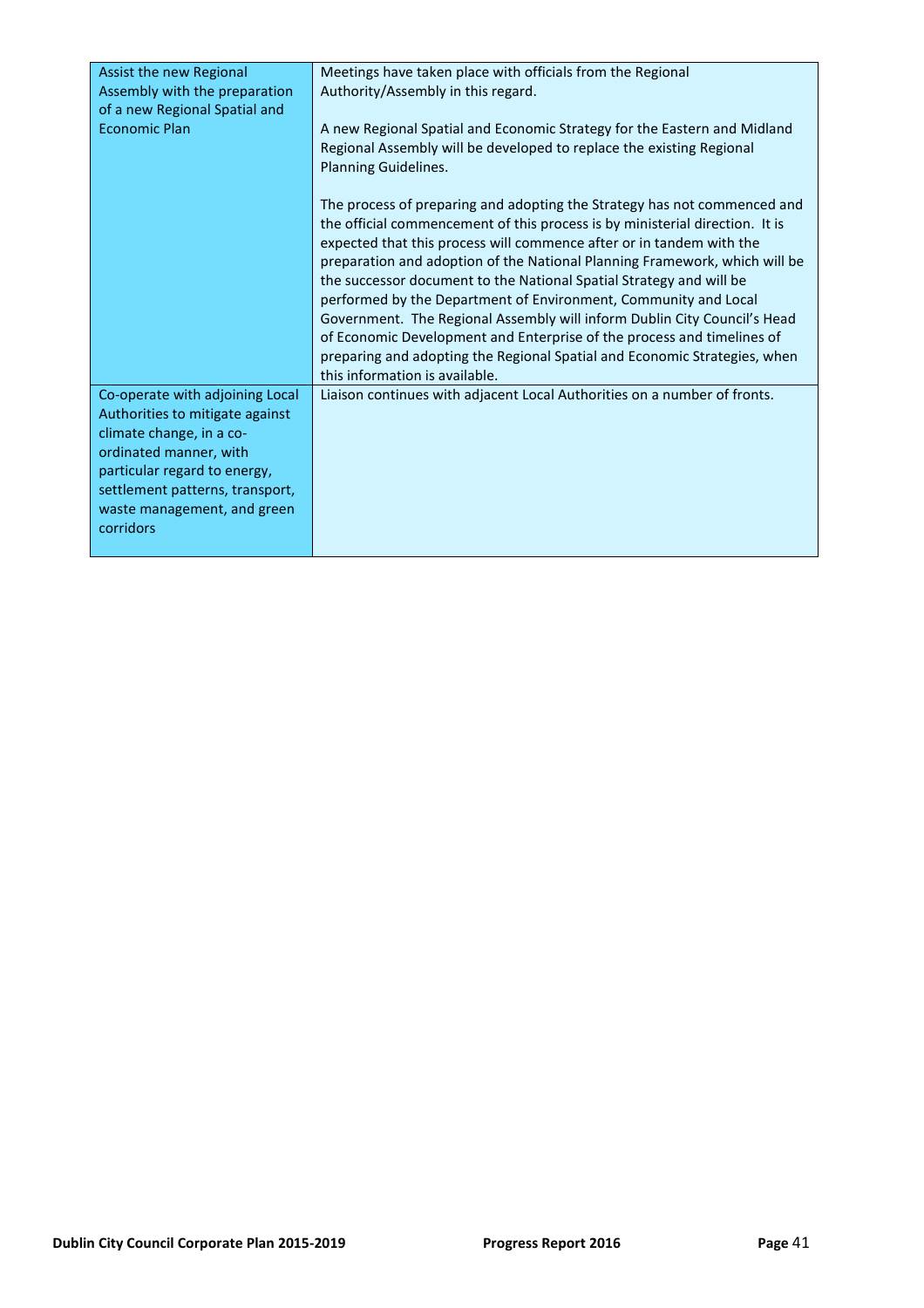To develop Dublin's economic and enterprise potential in order to provide livelihoods to sustain a growing population.

| population.<br><b>Objective</b>                                                                                                                                                   | <b>Progress</b>                                                                                                                                                                                                                                                                                                                                                                                                                                                                                                           |
|-----------------------------------------------------------------------------------------------------------------------------------------------------------------------------------|---------------------------------------------------------------------------------------------------------------------------------------------------------------------------------------------------------------------------------------------------------------------------------------------------------------------------------------------------------------------------------------------------------------------------------------------------------------------------------------------------------------------------|
| Prepare a new Local Economic<br>and Community Plan, which will<br>help drive the socio-economic<br>recovery of the City                                                           | The Dublin City Local Economic and Community Plan 2016 - 2021 which<br>included a socio economic profile was completed in 2016.                                                                                                                                                                                                                                                                                                                                                                                           |
| Facilitate the expansion of the<br>retail sector to ensure the City<br>Centre remains the primary retail<br>centre of the region, and to<br>support the development of<br>tourism | Public Realm improvements to Grafton Street and environs have<br>progressed. Retail is extending to College Green (complemented by<br>proposed plaza) and Nassau Street. Dubline project is being progressed.<br>Redevelopment of Dublin City Markets is progressing with procurement<br>of design and build of the Car Park and Multi Use Games Area (M.U.G.A.)<br>adjacent and in house design detail development for the Market building<br>proper with expertise elements to be procured which have also<br>commenced |
|                                                                                                                                                                                   | Through the development management process, every support is given to<br>the creation and delivery of additional retail floor space within the city<br>centre, in particular in or close to the two major shopping streets of<br>Grafton and Henry Street, reflected in several planning permissions<br>granted over the past year.                                                                                                                                                                                       |
|                                                                                                                                                                                   | A retail development programme was run for a number of businesses<br>operating in the North Inner City.                                                                                                                                                                                                                                                                                                                                                                                                                   |
|                                                                                                                                                                                   | A Café and Restaurant Working group and a Tourism Working group were<br>established by the Economic and Enterprise SPC.                                                                                                                                                                                                                                                                                                                                                                                                   |
| Identify emerging growth areas<br>and produce further Local Area<br>Plans to bring forward the social<br>and economic growth of the city.                                         | Growth areas identified in Poolbeg West, environs of St. James' Hospital<br>and Cherry Orchard, for which LAPs/SDRAs are proposed.                                                                                                                                                                                                                                                                                                                                                                                        |
| Produce an updated suite of<br>economic and enterprise<br>development policies in the new                                                                                         | The City Development Plan 2016 to 2022 contains a chapter on the city<br>economy and enterprise.                                                                                                                                                                                                                                                                                                                                                                                                                          |
| City Development Plan 2016-2022                                                                                                                                                   | A new suite of economic policies are indicated in the plan, including<br>recognition of cruise expansion, health sector and third level education as<br>drivers of the city economy.                                                                                                                                                                                                                                                                                                                                      |
| <b>Ensure the successful</b><br>development of the key Growth<br>Areas in the City through the<br>implementation of the<br>Development Plan, the Local Area                       | 18 Strategic Development and Regeneration Areas (SDRAs), 7 LAPs, 1 SDZ<br>and 31 Local Improvement Plans (LEIPs) have been identified in the plan,<br>which cumulatively when implemented will have a transformative effect<br>on the quality of the capital city.                                                                                                                                                                                                                                                        |
| Plans (LAPs), the Docklands<br><b>Strategic Development Zone</b><br>(SDZ) and the Grangegorman SDZ                                                                                | Through the development management process, planning permission was<br>granted for major facilities / blocks at Grangegorman (the Central Quad<br>and the Eastern Quad), and for significant mixed use developments in<br>Dublin Docklands including key sites at Bolands Mills, Sir John Rogerson's<br>Quay and North Wall Quay.                                                                                                                                                                                         |
|                                                                                                                                                                                   | The Docklands Strategic Development Zone and the Grangegorman<br>Development Agency updated the members of the Economic and<br>Enterprise SPC on progress on these key infrastructural projects during<br>2016.                                                                                                                                                                                                                                                                                                           |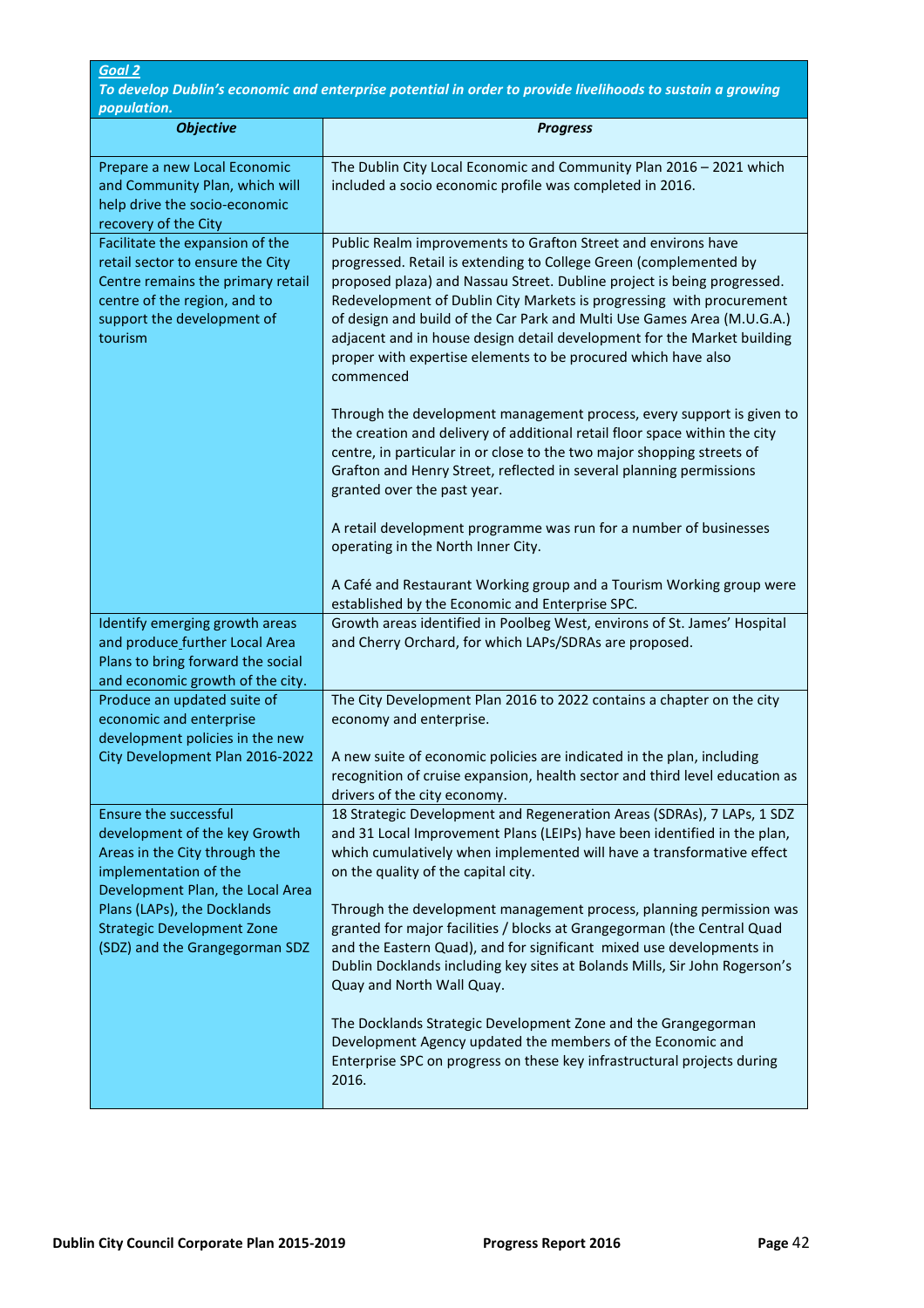To provide for the safe, sustainable and efficient movement of people, and manage the efficient movement of goods and transport in the city, in a sustainable manner.

| Objective                                                                                                                                                                                       | Progress                                                                                                                                                                                                                                                                                                                                                                                                                                                                                                                                                                                                                                                                                                                                                                                                                                                                                                                                                                                                                                                                                                    |
|-------------------------------------------------------------------------------------------------------------------------------------------------------------------------------------------------|-------------------------------------------------------------------------------------------------------------------------------------------------------------------------------------------------------------------------------------------------------------------------------------------------------------------------------------------------------------------------------------------------------------------------------------------------------------------------------------------------------------------------------------------------------------------------------------------------------------------------------------------------------------------------------------------------------------------------------------------------------------------------------------------------------------------------------------------------------------------------------------------------------------------------------------------------------------------------------------------------------------------------------------------------------------------------------------------------------------|
| Ensure transportation planning is<br>adequately resourced to<br>represent Dublin's best interests<br>in forming a central input into<br>local and national development<br>plans                 | The National Transport Authority (NTA) 2035 strategy as well as City<br>centre study forms a basis for projects in the city until 2019.                                                                                                                                                                                                                                                                                                                                                                                                                                                                                                                                                                                                                                                                                                                                                                                                                                                                                                                                                                     |
| <b>Ensure national and local road</b><br>safety initiatives are implemented<br>to maintain Dublin as one of the<br>safest cities in Europe for<br>pedestrians                                   | Road safety group set up, stakeholders involved and all fatal accidents are<br>jointly assessed by DCC and An Garda Síochána. Speed limit reduction<br>to 30Kph will be monitored to ensure effectiveness.                                                                                                                                                                                                                                                                                                                                                                                                                                                                                                                                                                                                                                                                                                                                                                                                                                                                                                  |
| Place the pedestrian at the<br>highest level of priority in<br>transportation planning followed<br>by cycling, public transport, goods<br>and other vehicles                                    | All designs follow this level of priority.<br>Dublin City Centre Public Realm Master Plan and the City Centre<br>Transportation Plan re affirm the order of priority for movement and<br>outline a number of recommendations and projects which will most<br>benefit the pedestrian and cyclist movement in the city core, making<br>Dublin a pedestrian friendly city. The Masterplan introduces the Dublin<br>pedestrian space calculator linking pedestrian space allocation to user<br>footfall for the first time. They further promote the importance of space<br>for lingering and seating in the city to ensure accessibility for all                                                                                                                                                                                                                                                                                                                                                                                                                                                               |
| Optimise our investment in<br>Intelligent Transport Systems (ITS)<br>to ensure traffic movement is<br>optimised.                                                                                | Investment in SCATS and new controller. 2016 brought in first VC6<br>controller and put Controller live and connected to SCATS.                                                                                                                                                                                                                                                                                                                                                                                                                                                                                                                                                                                                                                                                                                                                                                                                                                                                                                                                                                             |
| Implement the traffic<br>management plan<br>recommendations in the strategic<br>study for Dublin City.                                                                                          | In 2016 a senior engineer in charge of a city centre projects team was<br>appointed, assigned staff to team and team began work on College<br>Green and the North and South Quays bus lanes projects.                                                                                                                                                                                                                                                                                                                                                                                                                                                                                                                                                                                                                                                                                                                                                                                                                                                                                                       |
| Ensure transportation planning<br>follows the Design Manual for<br>Urban Streets and Roads and is in<br>line with the Government Policy<br>'Smarter Travel – A Sustainable<br>Transport Future' | DMURS is now standard                                                                                                                                                                                                                                                                                                                                                                                                                                                                                                                                                                                                                                                                                                                                                                                                                                                                                                                                                                                                                                                                                       |
| Provide the most efficient parking<br>service to citizens and users of<br>Dublin's city and neighbourhood<br>roads and streets                                                                  | An additional 37,166 motorists signed up to the Councils Cashless Parking<br>payment service, Parking Tag, in 2016 bringing the total membership to<br>145,676 motorists with over 3.8 million cashless transactions in 2016.<br>46,700 customers availed of the retail parking payment option in 2016<br>with over 100,000 customers using the once off payment facility, charging<br>to mobile or debit/credit card.<br>12,041 residents parking permits were issued in 2016 with over 255,000<br>visitors parking permits issued.<br>Over 24 million parking events took place in Dublin City in 2016. 56,172<br>(0.2%) of all parking events resulted in enforcement action with 42% of all<br>enforcements for traffic related offences. Under 5% of enforcements<br>were appealed with only 17% of those, or 455, receiving a full refund. This<br>represents under 0.002% of all parking events in 2016.<br>The procurement process for replacement of old parking meter stock was<br>completed in 2015 and there were a total of 300 new state of the art<br>machines rolled out by the end of 2016 |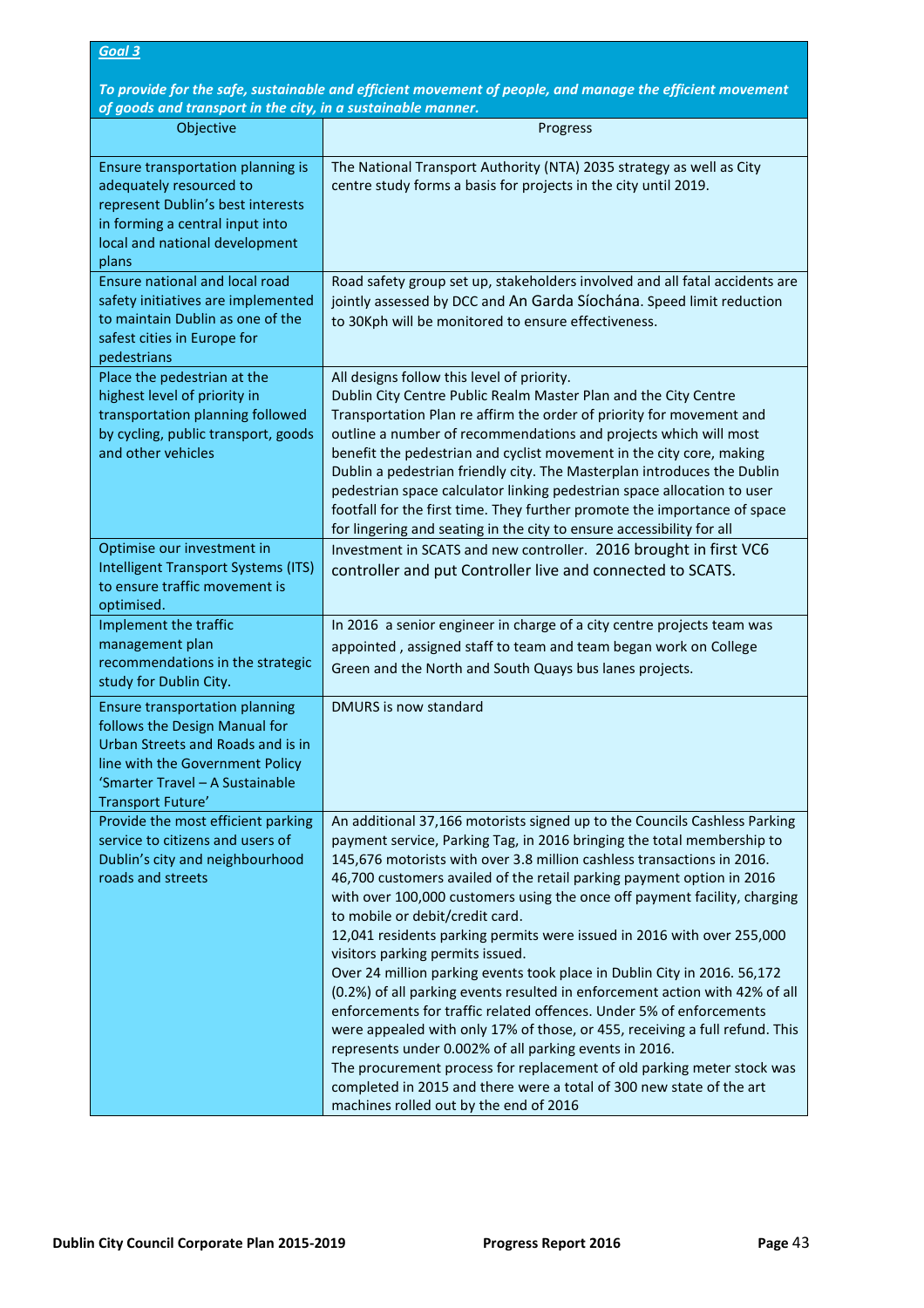| Implement the Dublin City<br>recommendations from the<br>Greater Dublin Cycle network                                   | During 2016 the following was achieved:<br>Liffey cycle route continued to work up options for<br>consideration.<br>Fairview to City centre prepared part VIII documents and<br>$\bullet$<br>designs.<br>Dodder Greenway continued design work on the interface<br>$\bullet$<br>section with the Flood defences.<br>S to S route construction work continued on scheme with<br>$\bullet$<br>a view to opening it in 2017.                                                                                                                                                                                                                                                                                                                                                                                                                                                                                                                                                                                                                                                                                                                                                                                                                                                                                                                                                                                                                                                                                                                                                                                              |
|-------------------------------------------------------------------------------------------------------------------------|------------------------------------------------------------------------------------------------------------------------------------------------------------------------------------------------------------------------------------------------------------------------------------------------------------------------------------------------------------------------------------------------------------------------------------------------------------------------------------------------------------------------------------------------------------------------------------------------------------------------------------------------------------------------------------------------------------------------------------------------------------------------------------------------------------------------------------------------------------------------------------------------------------------------------------------------------------------------------------------------------------------------------------------------------------------------------------------------------------------------------------------------------------------------------------------------------------------------------------------------------------------------------------------------------------------------------------------------------------------------------------------------------------------------------------------------------------------------------------------------------------------------------------------------------------------------------------------------------------------------|
| <b>Pursue appropriate Smart City</b><br>projects with leading<br>international I.T. companies                           | Engaged in Smart cities H2020 projects Vavel, Flow and Iscape, Interreg<br>project BE GOOD. Use Small Business Innovation Research (SBIR) for<br>public transportation information project.<br>Industry collaborations include strategic partnerships with IBM (mobility),<br>Intel (environmental monitoring), Kingspan, ARUP/MITSUI (smart lighting)<br>and Vodafone.                                                                                                                                                                                                                                                                                                                                                                                                                                                                                                                                                                                                                                                                                                                                                                                                                                                                                                                                                                                                                                                                                                                                                                                                                                                |
|                                                                                                                         | Dublin City Council was the first local authority in Ireland to deliver a<br>Small Business Innovation Research (SBIR) project supported by<br>Enterprise Ireland designed to source low cost innovative solutions to key<br>city challenges. The first project focused on finding new solutions to help<br>scale up cycling in Dublin with a fund of €150,000. Five companies<br>completed the first phase of the programme in 2016 developing solutions<br>such as low cost theft trackers, smart cycle lights and a smart bell. There<br>is an additional funding of €25,000 for four companies for Phase 2 which<br>will commence in 2017.<br>DCC established a multi-year collaboration with SFI (Science Foundation<br>Ireland) & CONNECT - a national research centre for future connectivity<br>(based in Trinity College Dublin) to experiment with innovative new ways<br>to deploy large scale sensor networks in cities with an initial focus on<br>flood monitoring. DCC in collaboration with Intel & ZooDigital won an<br>Accenture Digital Innovation of the year award for the development of an<br>interactive flood monitoring platform.<br>Smart Dublin: The City Council supported the roll out of regional 'Smart<br>Dublin' initiative; a partnership of all 4 Dublin Local Authorities which was<br>launched in March 2016.<br>www.smartdublin.ie Smart Dublin was shortlisted for Global Smart City<br>innovator of the year 2016 by TM Forum.<br>Smart Dublin was shortlisted for Chambers Ireland local government<br>excellence awards as the Best Local Authority joint initiative, 2016. |
| Ensure local safety issues are<br>addressed through the efficient<br>use of the TAG (Traffic Advisory<br>Group) system. | TAG process to be refined and the use of TAMS to be standardised for all<br>queries.<br>There were 1,860 requests received in 2016 for consideration under the<br>TAG process.<br>897 decisions (445 recommendations and 423 non-recommendations)<br>were issued by the Area Engineers.<br>829 new statutory measures were implemented during 2016.<br>The TAG process is under continuous examination with a view to<br>introducing further improvements and efficiencies.                                                                                                                                                                                                                                                                                                                                                                                                                                                                                                                                                                                                                                                                                                                                                                                                                                                                                                                                                                                                                                                                                                                                            |